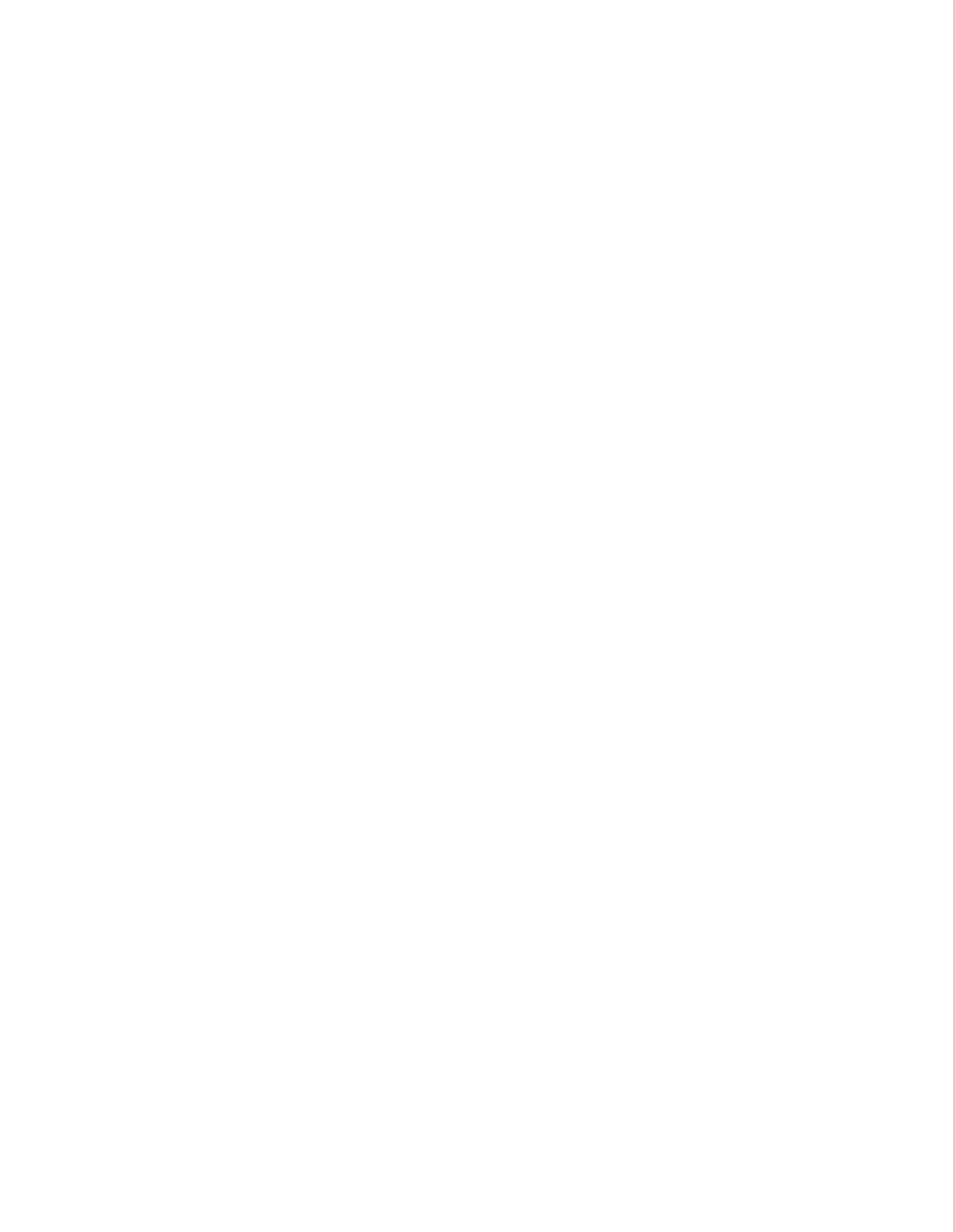| 1                       |            |                                                                                 |  |
|-------------------------|------------|---------------------------------------------------------------------------------|--|
| $\boldsymbol{2}$        |            |                                                                                 |  |
|                         |            |                                                                                 |  |
|                         | 2.2        |                                                                                 |  |
|                         | 2.3        |                                                                                 |  |
|                         | 2.4<br>2.5 |                                                                                 |  |
|                         |            |                                                                                 |  |
|                         | 2.7        |                                                                                 |  |
|                         | 2.8        |                                                                                 |  |
|                         | 2.9        |                                                                                 |  |
|                         |            |                                                                                 |  |
| 3                       |            | PROJECT FUNDING, EQUAL OPPORTUNITY AND DB REQUIREMENTS 11                       |  |
|                         | 3.1        |                                                                                 |  |
|                         | 3.2        |                                                                                 |  |
| $\overline{\mathbf{4}}$ |            |                                                                                 |  |
|                         | 4.1        |                                                                                 |  |
|                         | 4.2        |                                                                                 |  |
|                         | 4.3        |                                                                                 |  |
|                         | 4.4        |                                                                                 |  |
|                         | 4.5        |                                                                                 |  |
|                         | 4.6        |                                                                                 |  |
| 5                       |            |                                                                                 |  |
|                         |            |                                                                                 |  |
|                         | 5.2        |                                                                                 |  |
|                         | 5.3        |                                                                                 |  |
|                         | 5.4        |                                                                                 |  |
| 6                       |            |                                                                                 |  |
|                         | 6.1        |                                                                                 |  |
|                         | 6.2        |                                                                                 |  |
|                         | 6.3        |                                                                                 |  |
|                         | 6.4        |                                                                                 |  |
|                         |            |                                                                                 |  |
|                         | 6.7        |                                                                                 |  |
|                         | 6.8        |                                                                                 |  |
|                         | 6.9        |                                                                                 |  |
| 7                       |            | Communications, Public Information, and Organizational Conflicts of Interest 23 |  |
|                         | 7.1        |                                                                                 |  |
|                         | 7.2        |                                                                                 |  |
|                         |            |                                                                                 |  |
|                         |            | 7.2.2                                                                           |  |
|                         |            | 7.2.3                                                                           |  |
|                         | 7.3        |                                                                                 |  |
|                         | 7.4        |                                                                                 |  |
|                         |            |                                                                                 |  |

# **TABLE OF CONTENTS**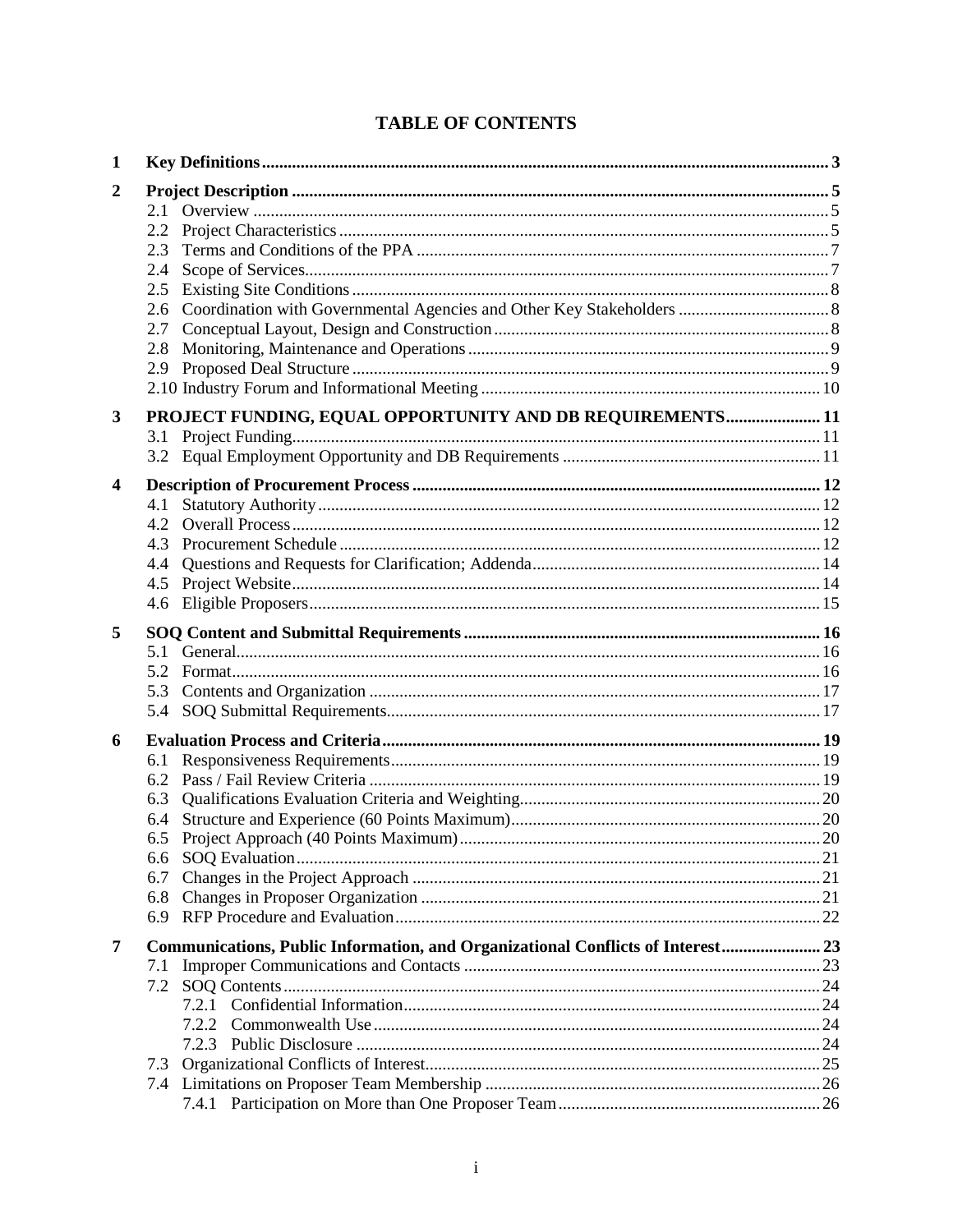# Forms

# **Exhibits**

|--|--|--|

# **Tables**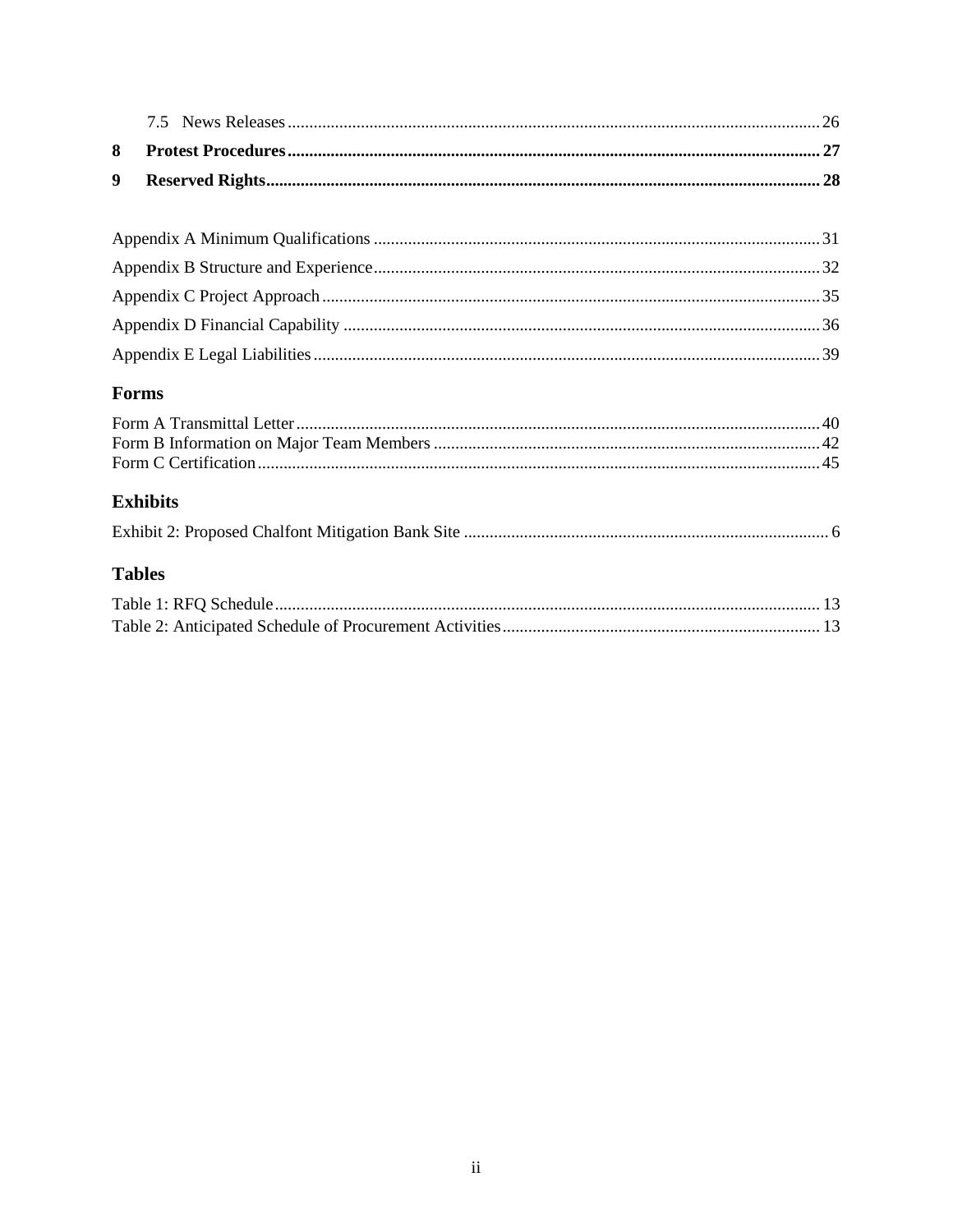## **EXECUTIVE SUMMARY**

#### *Introduction*

On behalf of the Commonwealth of Pennsylvania ("Commonwealth"), the Pennsylvania Department of Transportation ("PennDOT") is pleased to invite interested teams to submit a Statement of Qualifications ("SOQ") for this Request for Qualifications ("RFQ") to deliver an environmental mitigation banking site that supports delivery of transportation improvement projects within PennDOT Districts 5-0 and 6-0.

The Project will consist of:

- Designing, building, financing, operating, and maintaining a mitigation bank site on all or part of the approximately 140 acres of PennDOT-owned property near Chalfont, PA;
- Securing and complying with all required permitting and mitigation banking instruments to develop and provide on-demand mitigation credits;
- Commercialization of excess mitigation credits to third parties;
- Secure, maintain and monitor the mitigation bank site as required by the regulatory agencies; and,
- Identify a long-term steward to take over the responsibility for the mitigation bank site at the end of the operational period and approval by the regulatory agencies.

The successful team will work with PennDOT under a Public-Private Transportation Partnership Agreement ("PPA").

#### *Procurement Process*

PennDOT will use a two-step process to select the Development Entity. This RFQ is the first step. PennDOT will evaluate the SOOs that are received in response to this RFO and intends but is not bound to short list up to four (4) selected firms (each a "Short-listed Proposer") in accordance with the procedures and evaluation criteria described in Part A, Section 6, of this RFQ and the *Public Private Transportation Partnerships Implementation Guidelines*.

In the second step, PennDOT intends to invite the Short-listed Proposers to submit proposals ("Proposals") in response to a Request for Proposals ("RFP") and to select one of the Short-listed Proposers in accordance with the criteria and procedures set forth in the RFP. The selected Short-listed Proposer will become the Development Entity upon execution of the PPA.

All firms responding to this RFQ (each a "Proposer") are subject to the instructions herein and are cautioned to completely review the entire RFQ and to follow the instructions carefully. Addenda that may become necessary during the RFQ process (each an "Addendum") will be posted to the Project Website and on the Department of General Services eMarketplace website [\(www.emarketplace.state.pa.us\)](http://www.emarketplace.state.pa.us/), and each such Addendum will become a material part of this RFQ as though set forth herein. Proposers who fail to respond to this RFQ or who are not short-listed cannot participate in the RFP process and are ineligible for award of the PPA.

Each Proposer shall be fully responsible for the accuracy and completeness of its RFQ submission and if selected pursuant to the RFP, for all work performed and shall hold the Commonwealth harmless and be fully liable for any additional costs and all claims against the Commonwealth that may arise due to errors, omissions, and negligence of such Proposer or its subcontractors in performing the work. Each Proposer shall certify its RFQ response and any required plans, specifications, estimates, and engineering data furnished by such Proposer team to PennDOT and shall validate that such responses, plans, specifications, estimates, and engineering data comply with Commonwealth and federal regulations.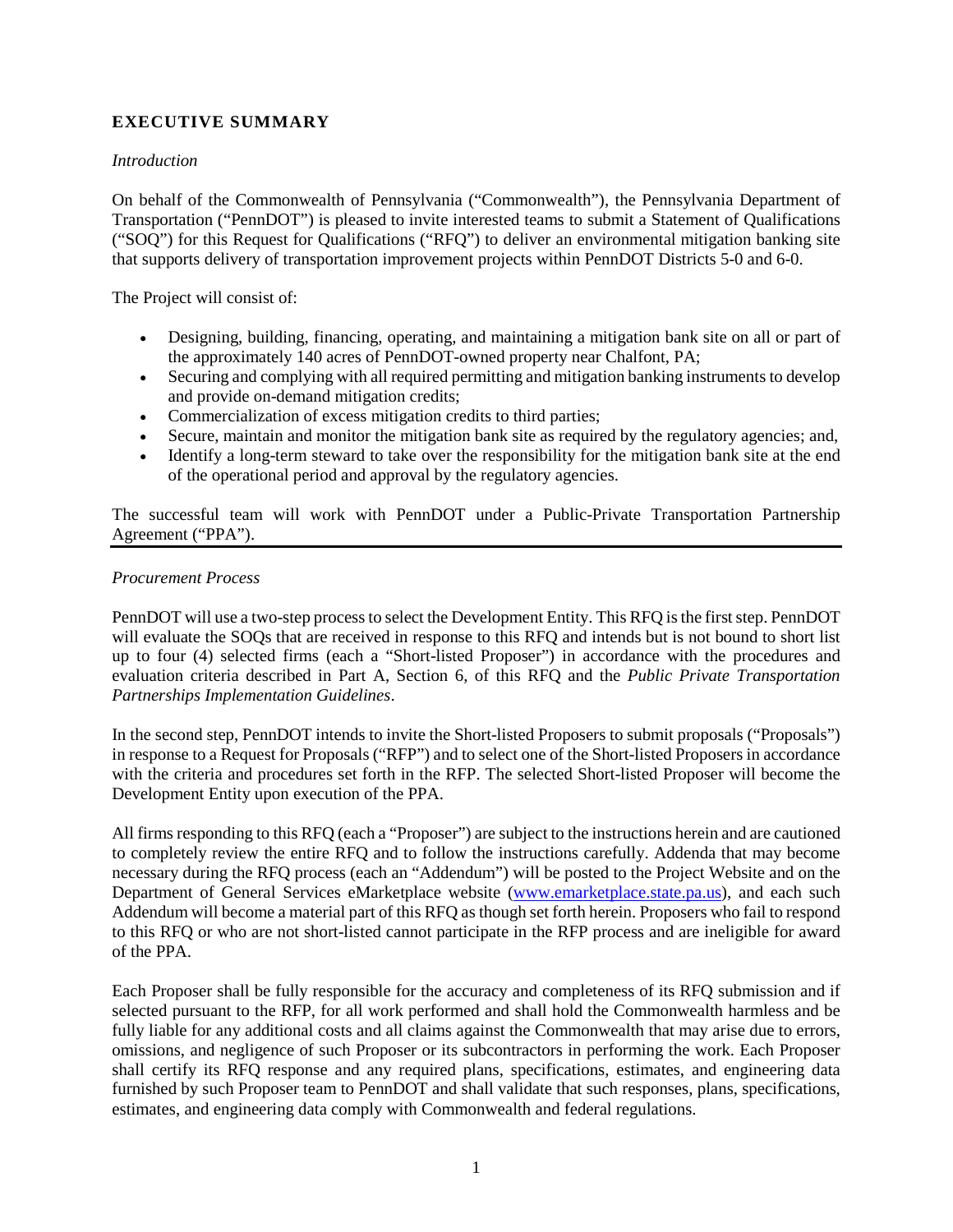This RFQ does not commit or bind PennDOT to enter into a contract or proceed with the procurement described herein. PennDOT assumes no obligations, responsibilities, or liabilities, fiscal or otherwise, to reimburse all or part of the costs incurred or alleged to have been incurred by parties considering a response to or responding to this RFQ or any subsequent RFP. All such costs shall be borne solely by each Proposer.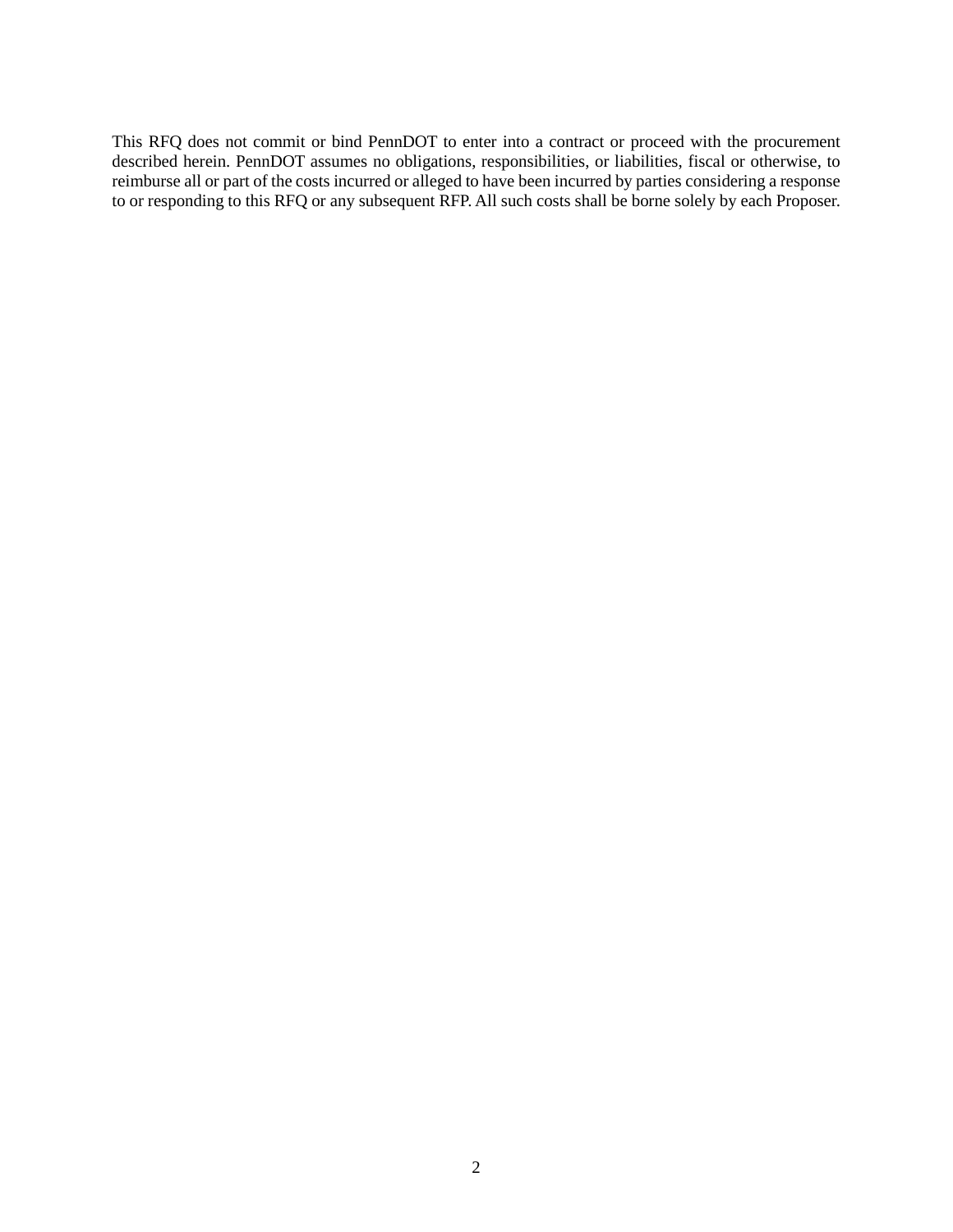#### **PART A**

#### **BACKGROUND AND INSTRUCTIONS**

#### <span id="page-6-0"></span>**1 KEY DEFINITIONS**

Some of the key terms that are used in this Request for Qualifications (RFQ) are defined in this section. The other key terms that are used in this RFQ are defined in the RFQ or have the standard industry or commercial meaning.

**BMP**: A best management practice. BMPs related to stormwater discharge are sometimes also referred to as stormwater control measures.

- **Commercialization Activity**: Marketing excess credits and debiting from the bank site to offset mitigation bank development costs and to provide revenue for the Development Entity.
- **Creation**: The establishment of a wetland or other aquatic resource where one did not formerly exist.
- **Credit**: A unit of measure representing the accrual or attainment of functions at a compensatory mitigation bank site.
- **DB:** Diverse Business as defined by 74 Pa. C.S. §303.
- **Debit**: A unit of measure representing the loss of functions at an impact or project site.
- **Dedicated Credits**: The amount or percentage of total created credits or combination of credits where the aggregate market value is equivalent to the land appraisal value. These credits will be debited to transportation improvement projects within PennDOT Districts 5-0 and 6-0 that require offsite mitigation.
- **Development Entity**: Short-listed Proposer that is selected by the Pennsylvania Department of Transportation (PennDOT or Department) following the request for proposal (RFP) process. The Shortlisted Proposer becomes PennDOT's private-sector partner for the Project under the PPA.
- **Escrow Account**: An account funded through sales of Excess Credits established by the Development Entity and transferred to the long-term steward for the purpose of maintaining the bank site in perpetuity.
- **Excess Credits**: The credit amount equal to the difference of the total maximum credits released by the regulatory agencies to the mitigation bank minus the amount of Dedicated Credits.

**Key Personnel**: Individuals listed in Appendix B, Section 3.

**Land**: the parcels of contiguous property, approximately 143 acres, previously acquired and owned by PennDOT located in Chalfont Borough and New Britain Township, Bucks County, Pennsylvania.

#### **Major Team Members**:

- Proposer; and
- Entity with whom the Proposer contracts for Required Project Services solely to the extent the Proposer does not perform the Required Project Services in whole or in part.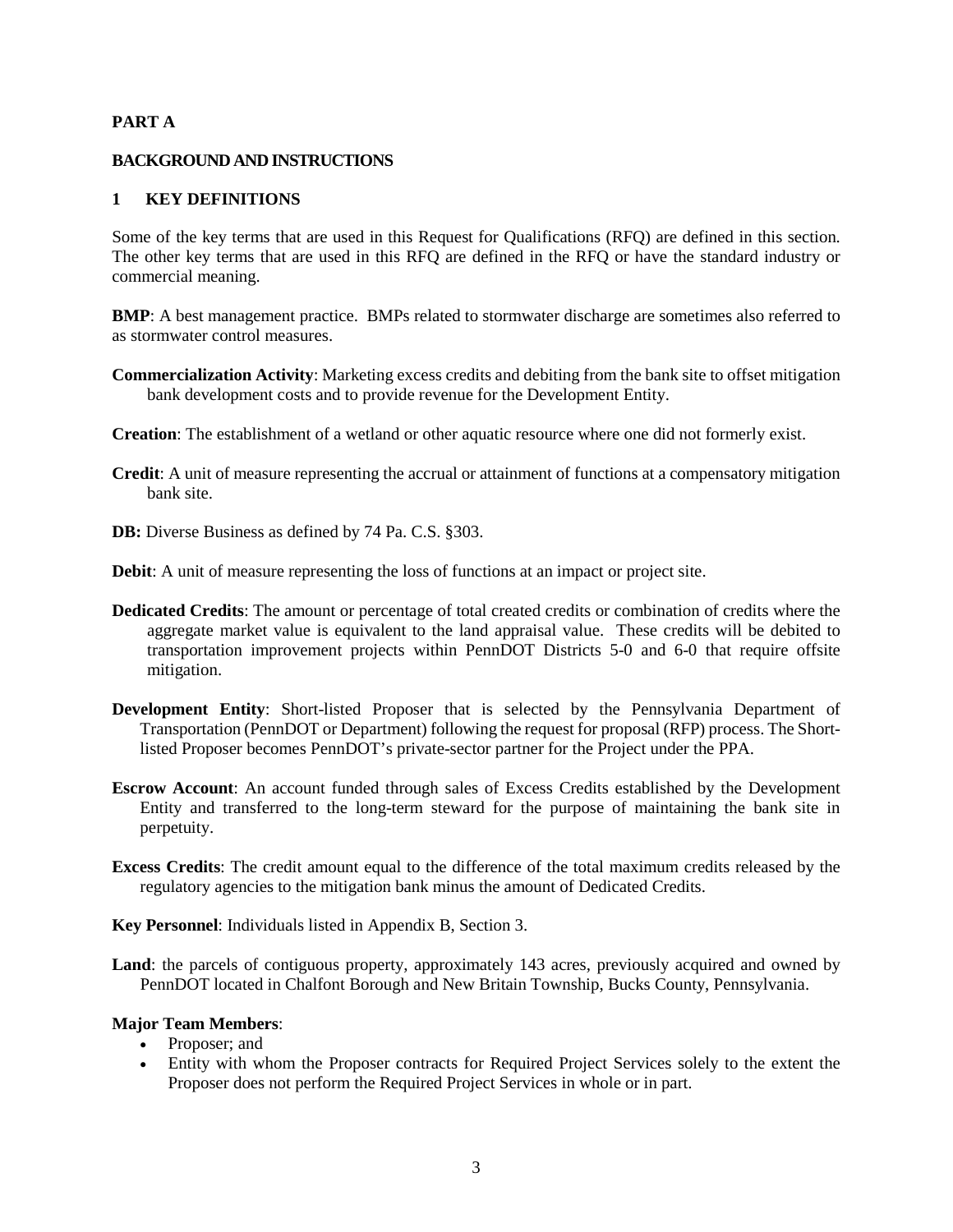**Mitigation Bank**: A site where environmental resources are restored, established, enhanced, and/or preserved for the purpose of providing compensatory mitigation for impacts authorized by permits issued by USACE or the PADEP under the Clean Water Act or issued by PADEP under the Pennsylvania Dam, Safety and Encroachments Act.

**Mitigation Banking Instrument**: The legal document for the establishment, operation, and use of a mitigation bank.

- **PADEP:** The Commonwealth of Pennsylvania, Department of Environmental Protection.
- **Proposed Guarantor**: Entity that provides a guarantee in support of a Major Team Member's participation in the delivery of the Project.
- **Public-Private Transportation Partnership Agreement (PPA):** Contract between a public agency (PennDOT) and a private-sector entity in which the partners share skills and assets to deliver services or facilities to the public.

#### **Required Project Services**:

.

- Design, construct, finance, operate, and maintain a compensatory mitigation bank on approximately 140 acres of property owned by PennDOT to provide on-demand environmental mitigation credits for projects that have unavoidable impacts. Examples of environmental mitigation credits include but are not limited to: wetland creation, wetland preservation, stream bank restoration, threatened species preservation, stormwater runoff volume control and quality, pollutant reduction.
- Securing and complying with all required environmental permitting and mitigation banking instruments;
- Commercialization of excess mitigation credits to third parties;
- Establish an escrow account from a portion of excess credit sales to fund any long-term maintenance needs to ensure mitigation bank success after the close of the monitoring and operational period.
- Secure, maintain and monitor the mitigation bank site as required by the regulatory agencies; and,
- Identify a long-term steward to take over the responsibility for the mitigation bank site and escrow account at the end of the operational period and at the approval by the regulatory agencies
- **Service area:** The service area of a mitigation bank is the designated area (e.g., watershed, county) wherein a bank can reasonably be expected to provide appropriate compensation for impacts to wetlands and/or other aquatic resources.

**USACE**: The United States Army Corps of Engineers.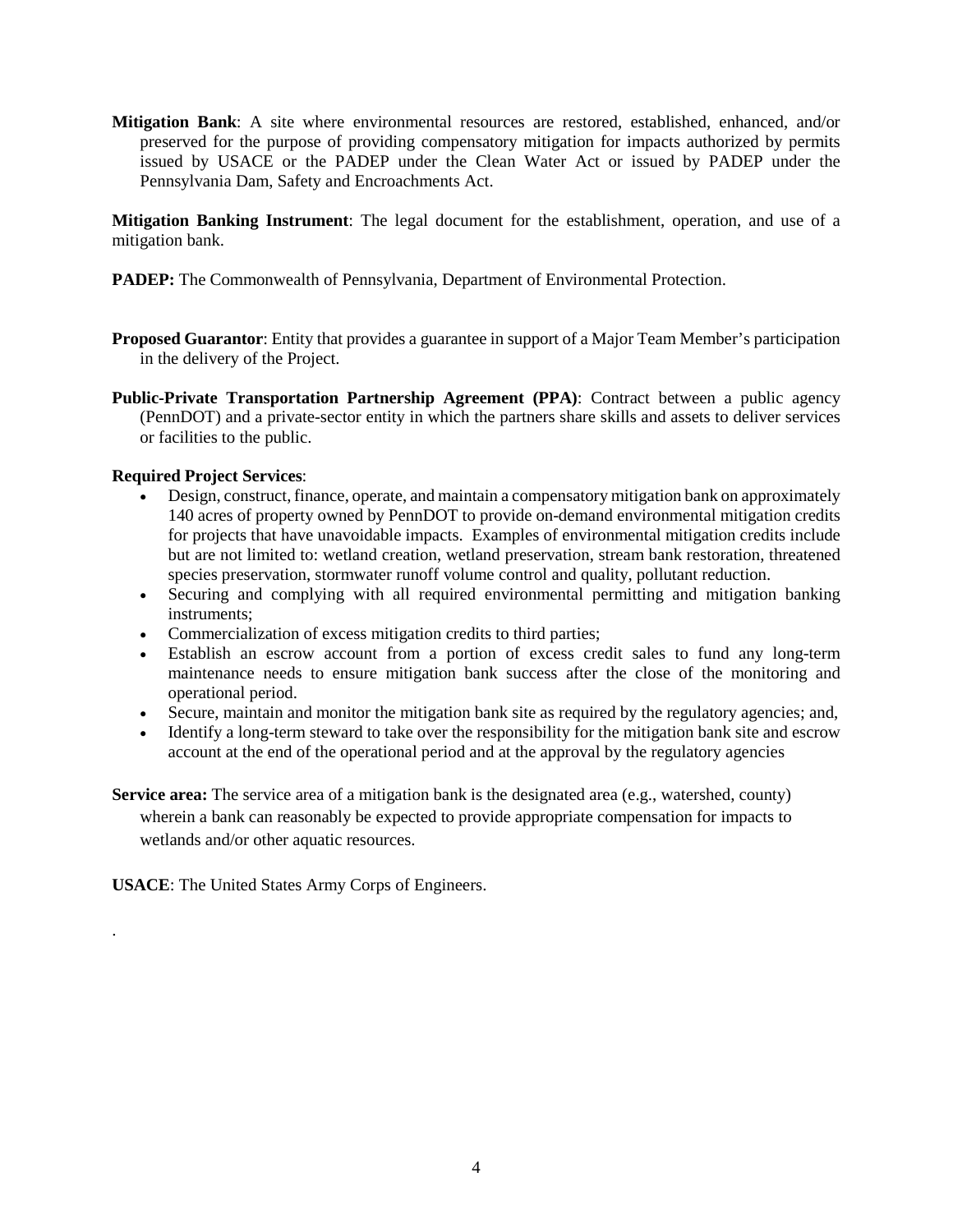# <span id="page-8-1"></span><span id="page-8-0"></span>**2 PROJECT DESCRIPTION**

# **2.1 Overview**

PennDOT often requires mitigation for its projects undertaken with its Districts. The conventional approach is to develop one-off or project-specific mitigation sites that satisfy the specific impacts of a given transportation improvement project. Therefore, PennDOT is required to develop its own Permittee Responsible Mitigation (PRM) projects. A traditional PRM project can be very expensive due to contracting requirements with the various environmental agencies involved. There are also no economies of scale with one-off PRM projects because each project requires its own design, construction and longterm maintenance. In addition, there are significant project delivery and schedule risks associated with oneoff mitigation projects since a transportation improvement project with environmental impacts could be held up in the permitting process while not having mitigation ready in time for project letting.

Mitigation banking can provide on-demand mitigation credits for projects that have environmental impacts. After a mitigation bank is permitted by the regulatory agencies, mitigation credits are released to the mitigation bank. PennDOT and private developers alike submit their environmental permits to the regulatory agencies while also paying a fee to the mitigation bank for credits.

PennDOT intends to select a Development Entity with experience in successfully implementing and managing all aspects of the Required Project Services. PennDOT will select a highly qualified Development Entity that will provide the best value for and whose selection will be in the best interest of the Commonwealth. The successful Development Entity will be required to coordinate with PennDOT and comply with all applicable Commonwealth and federal laws and regulations.

PennDOT intends for the Development Entity to enter into a PPA with PennDOT to provide the Required Project Services. The RFP will provide further details concerning the Development Entity's obligations in respect of the Required Project Services.

# **2.2 Project Characteristics**

<span id="page-8-2"></span>In middle- to late 1990s, PennDOT was advancing a large, capacity-adding transportation project within District 6 covering Montgomery and Bucks Counties. This project included several acres of unavoidable aquatic resource impacts, required on-site mitigation proportional to the impact quantity, and properties were acquired to develop the mitigation. These properties lie in Montgomery and Bucks Counties. Project revisions during final design eliminated several impacts reducing the overall mitigation required for permitting.

Owned by PennDOT, the location in Bucks County remains undeveloped. The property is approximately 140 acres and lies within New Britain Township and Chalfont Borough and primarily bordered by SEPTA railroad right-of-way along the north and the West Branch Neshaminy Creek to the south. Local roadways, public park space and residential neighborhood generally surrounds the subject property.

PennDOT now seeks to leverage this real estate asset to satisfy mitigation needs for transportation projects by developing the property into a mitigation banking site to provide the Commonwealth with a more efficient and economical solution serving as on-demand mitigation for unavoidable environmental impacts. Through a Public-Private Partnership with PennDOT, a private partner would develop the property in Chalfont, PA, into a mitigation banking site. The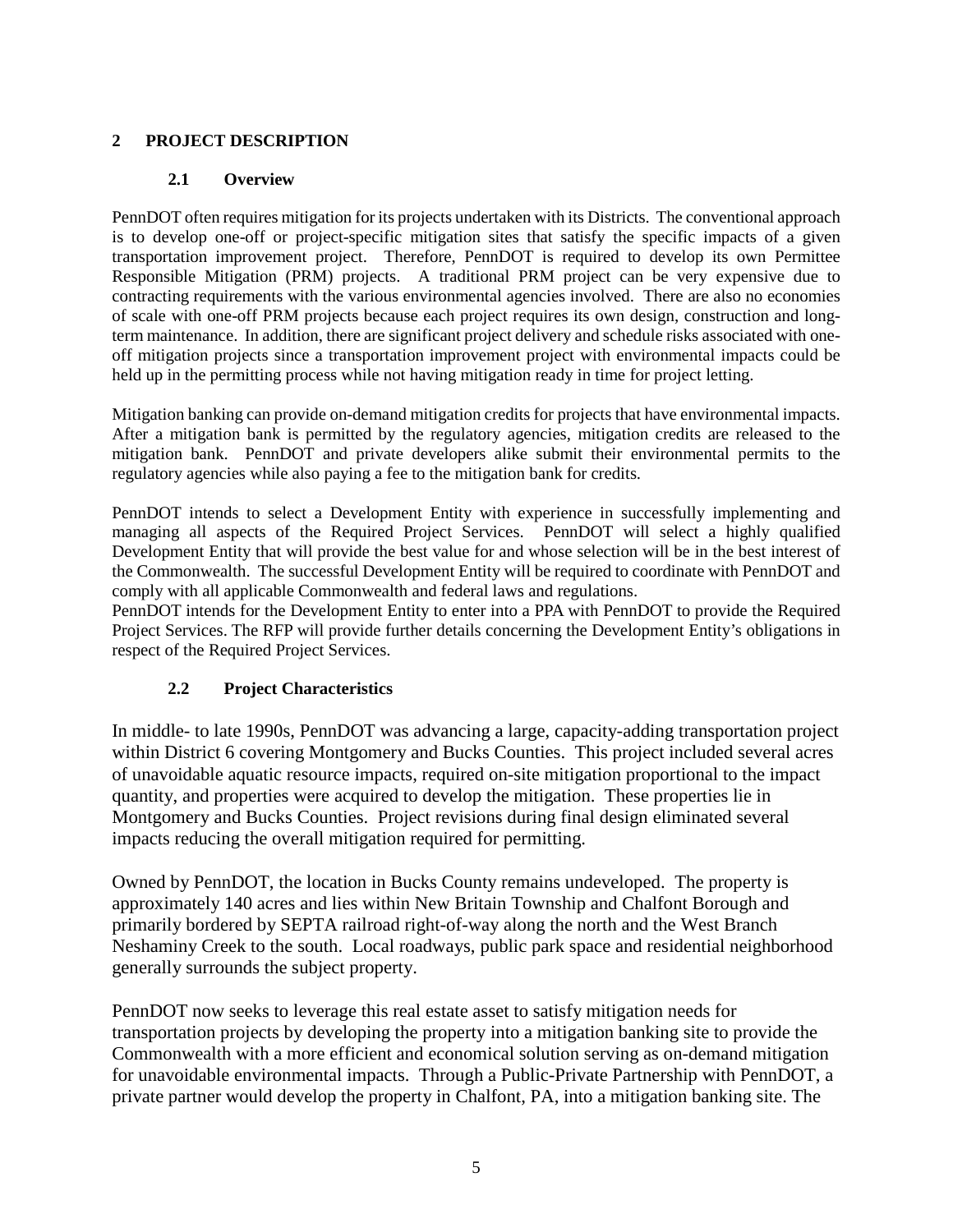land is being proposed to provide on-demand mitigation credits for both PennDOT projects as well as other third-party development projects which have environmental resource impacts located in the same watershed. This opportunity is being proposed to be procured through a Design, Build, Finance Operate and Maintain (DBFOM) partnership and will also allow the private partner to market excess credits to collect revenues offsetting mitigation design, construction, operation and maintenance costs.



**Exhibit 2: Proposed Chalfont Mitigation Bank Site**

<span id="page-9-0"></span>PennDOT is seeking qualifications from Proposers that will deliver the Required Project Services on approximately 140 acres. These Project Services include:

- Permit the selected site as a mitigation bank through the mitigation banking Interagency Review Team under a mitigation bank enabling instrument.
- Perform creation and/or restoration measures to IRT specifications
- Maintain and monitor the site to ensure performance standards are met while providing mitigation credits for PennDOT and third-party permit applicants.

The Project will leverage PennDOT's underutilized land asset and a private partner's technical and financial capabilities to develop the mitigation bank site. Mitigation credits dedicated to PennDOT will streamline environmental permitting and provide higher quality and more robust conservation for transportation projects. Excess credits will be sold to third-party permit applicant(s) to cover costs for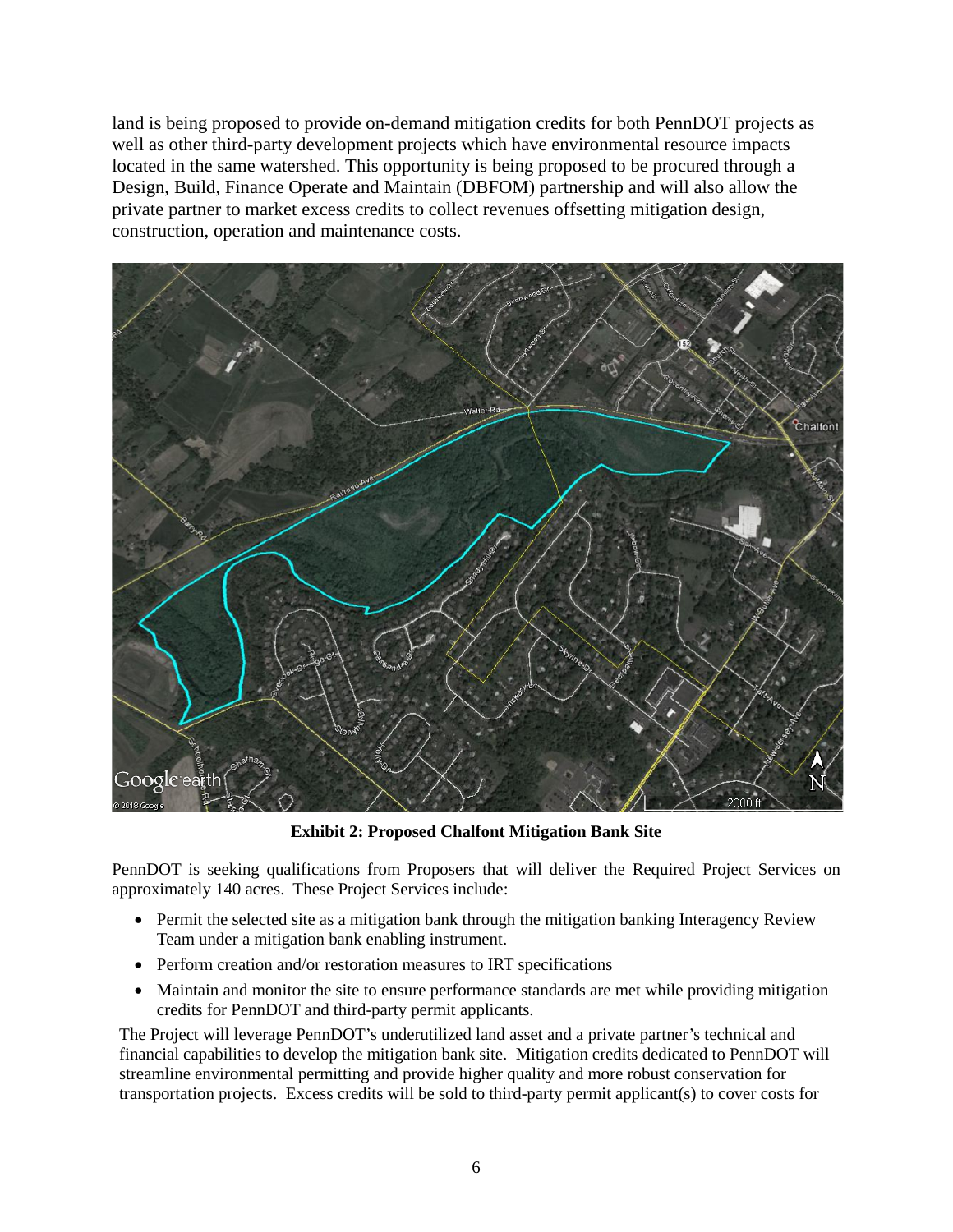<span id="page-10-0"></span>mitigation bank development and operations as well as potentially provide revenue sharing for PennDOT.

## **2.3 Terms and Conditions of the PPA**

Should a PPA result from the contemplated RFP, it is the intent of PennDOT for the Development Entity to meet its obligations regarding the Scope of Services as agreed to and documented in a fully executed PPA.

## **2.4 Scope of Services**

<span id="page-10-1"></span>PennDOT currently anticipates that the Development Entity will be responsible for the following scope of services which are provided to illustrate responsibilities but should not be construed as exclusive responsibilities:

(a) Required Project Services

The Development Entity will be responsible for performing all Required Project Services. Although the Development Entity may choose to rely on Major Team Members in executing its responsibilities, the Development Entity shall bear sole responsibility for performing the Required Project Services as between the Development Entity and PennDOT.

(b) The Site

The Development Entity will not be responsible for procuring land. PennDOT previously acquired the Site to allow the Development Entity to perform its obligations under the PPA.

(c) Commercialization Activities

The Development Entity will be responsible for the Commercialization Activities, including third-party sales and marketing of excess mitigation credits to potential third-party customers ("Third-Party Customers"). The Development Entity will also be responsible for any permitting and licensing requirements, and other requirements needed in connection with Commercialization Activities.

(d) Federal, Commonwealth, and Local Regulations and Reviews

The Development Entity will be responsible for investigating, reviewing, overseeing, and ensuring that all federal, Commonwealth, and local applicable laws, regulations and requirements are followed in the process of establishing licenses or permits required to be obtained in connection with the performance of its obligations under the PPA.

(e) Environmental, Utility, and Access Permits and Licenses

The Development Entity will be responsible for investigating the requirements of any necessary environmental, utility, access, and any other such permits and for ensuring regulatory compliance as required under the PPA. The Development Entity will be responsible for securing and complying with all such permits and licenses as required for the development of the Project.

(f) Prospectus and Mitigation Banking Instrument

As the mitigation bank sponsor, the Development Entity will be responsible for preparing and submitting the bank prospectus; and, preparing, submitting, negotiating and executing the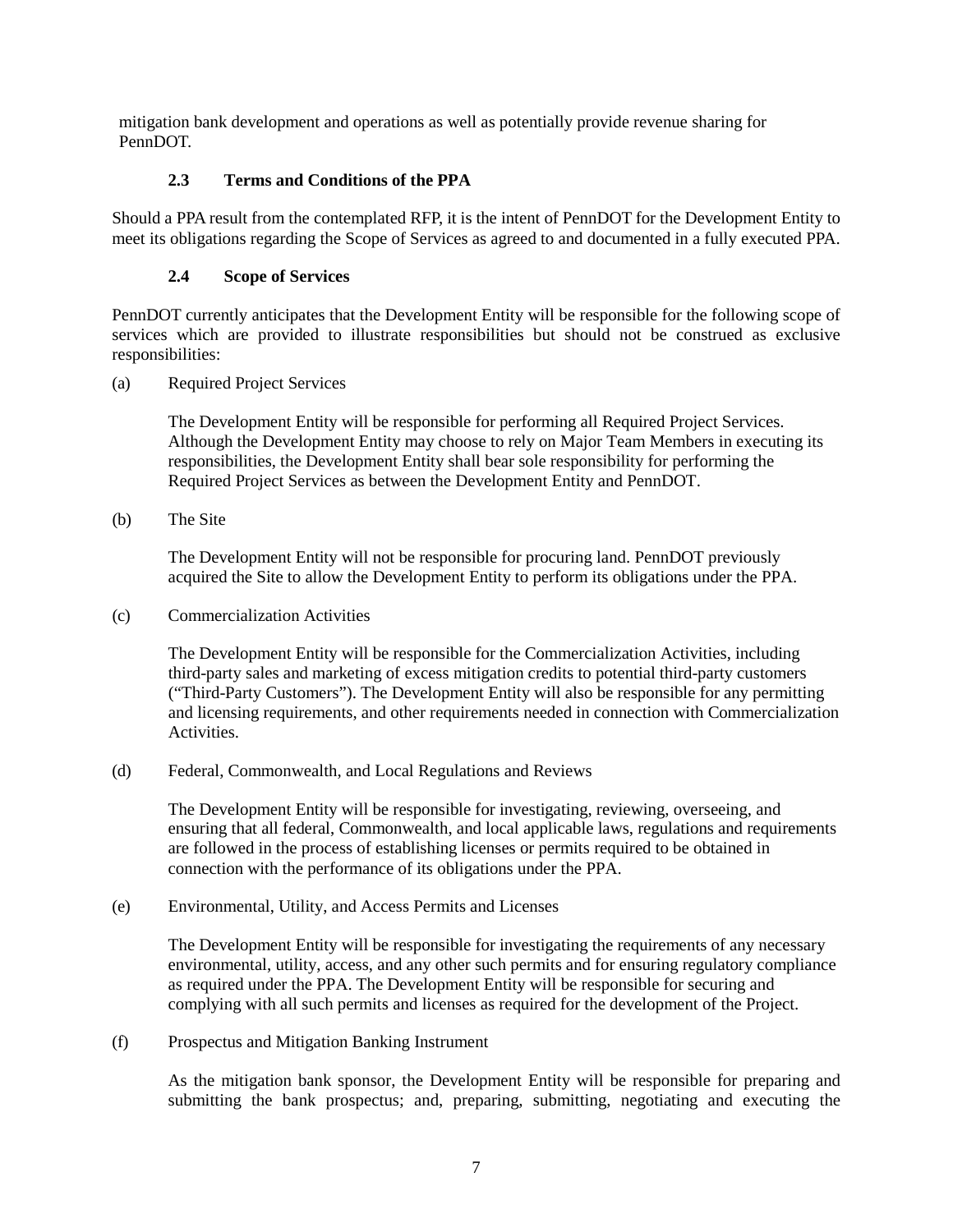mitigation banking instrument with the Interagency Review Team (IRT) for Pennsylvania prior to commencing with construction and commercialization activities.

(g) Site Safety and Security

The Development Entity will be responsible for ensuring public safety and security for the Project.

(h) Monitoring, Maintenance and Operations

The Development Entity will be responsible for monitoring, maintenance and operations of the site during the agreement term and as required by applicable permits and mitigation banking instrument. The Development Entity will identify a long-term steward to take over the responsibility of the mitigation site upon end of the bank operational period, monitoring requirements completed, approval by the IRT and completion of the PPA. The Development Entity will also establish and fund an escrow account for long-term maintenance.

(i) Other Duties

The Development Entity will be responsible for other duties as agreed to in the PPA.

# **2.5 Existing Site Conditions**

<span id="page-11-0"></span>PennDOT acquired property near Chalfont, PA to serve as a wetland mitigation site to offset impacts associated with a highway transportation project, which subsequently changed in scope and reduced the total impacts requiring mitigation. Therefore, the Chalfont property was not utilized since it was purchased. The Chalfont property lies within the Central Delaware subbasin of the Pennsylvania State Water Plan. Previous site visits noted that the hydrology observed appears to meet the requirements of a wetland on portions of the site, but construction and grading would still be required to establish new wetlands.

# **2.6 Coordination with Governmental Agencies and Other Key Stakeholders**

<span id="page-11-1"></span>Except to the extent described otherwise in this RFQ, it is anticipated that the Development Entity will play an active role in leading the work with all regulatory agencies and stakeholders, with PennDOT providing assistance and cooperation in such efforts. The efforts may include, but are not limited to, the U.S. Army Corps of Engineers (USACE), the U.S. Fish and Wildlife Services (USFWS), the Pennsylvania Department of Environmental Protection (PADEP), the Pennsylvania Department of Conservation and Natural Resources (DCNR), the Pennsylvania Fish and Boat Commission (PFBC), the Pennsylvania Game Commission (PGC), and the Bucks County Conservation District (BCCD). The RFP will set forth the parties' respective obligations for interactions with other governmental agencies and stakeholders.

# **2.7 Conceptual Layout, Design and Construction**

<span id="page-11-2"></span>The conceptual layout and design for the site are at the discretion of the Development Entity to yield the highest potential of credits and market value based on construction and constructability. The different types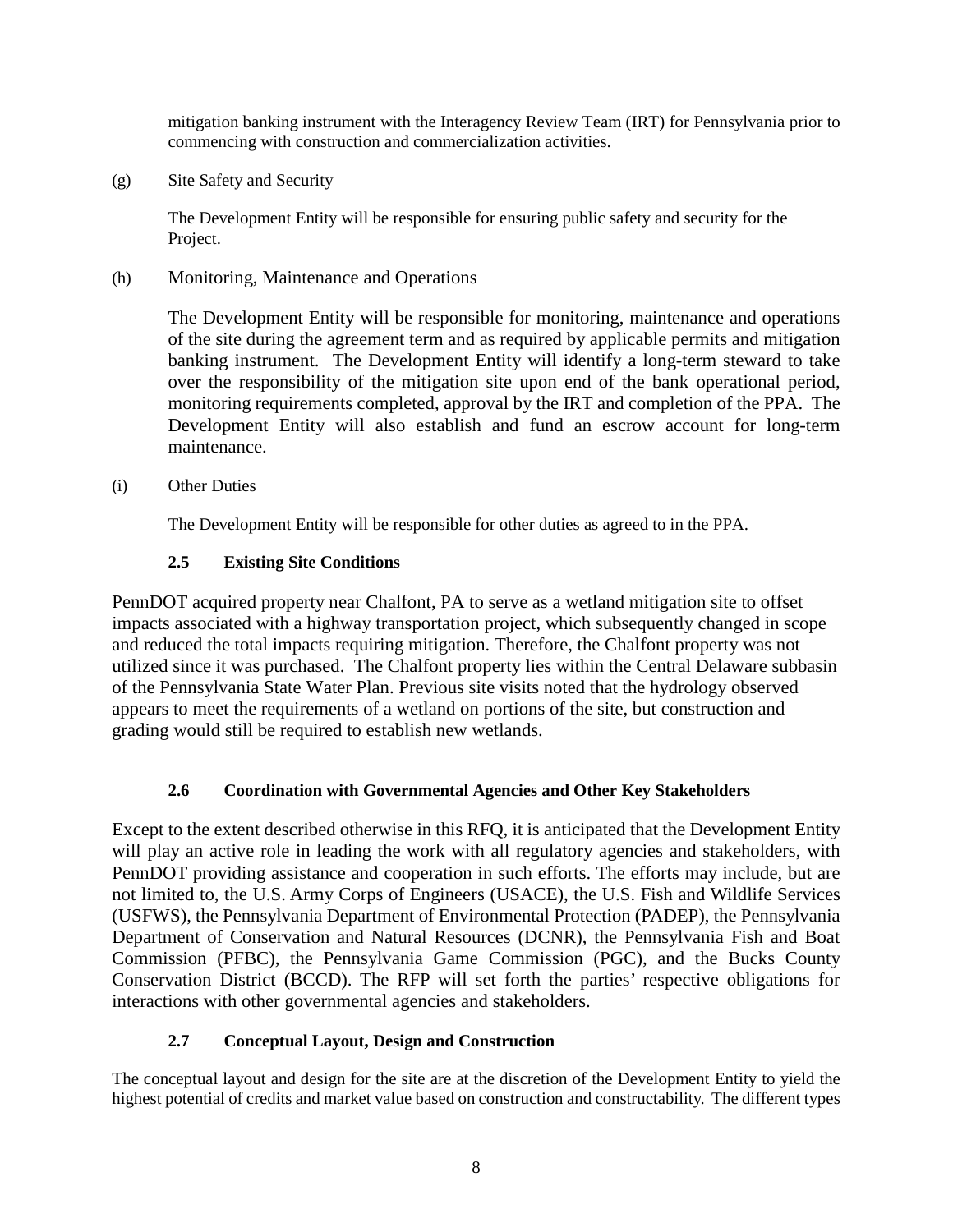of environmental mitigation available to the Development Entity include but are not limited to wetland creation, wetland preservation, wetland enhancement, streambank restoration, threatened and endangered species habitat preservation or enhancement, stormwater controls, riparian buffer construction and pollutant reduction measures. Based on anticipated future transportation project impacts, PennDOT may set expectations for the types and amount of mitigation to receive as Dedicated Credits. These expectations will be presented in the RFP and may be criterion evaluated to select the private partner.

The final conceptual layout and design must be approved by the IRT. It will be the Development Entity's responsibility to coordinate and negotiate the mitigation design for the site with the IRT to be included in the executed mitigation banking instrument.

To the extent that the PPA specifies the Development Entity to assume any design and construction obligations relating to the Project or the Development Entity undertakes any design and/or construction activities as part of its delivery of the Project, the Development Entity may be required to comply with certain standards and performance specifications designated in the PPA. However, the PPA will not supersede compliance requirements presented in the executed mitigation banking instrument for the site.

# **2.8 Monitoring, Maintenance and Operations**

<span id="page-12-0"></span>The Development Entity will be responsible for performing monitoring, maintenance, and operations, including capital/life-cycle maintenance, for the Project to ensure safe and reliable operations as stipulated in the PPA and the banking instrument.

The Development Entity will be responsible for monitoring and maintenance of the site, including but not necessarily limited to evaluating and documenting the establishment and performance of mitigation in accordance with the banking instrument. This includes any remedial actions necessary to achieve the required conditions as set forth in the banking instrument.

The Development Entity's operating responsibilities will include, but are not necessarily limited to, identifying and recording operational requirements and property restrictions as established in the banking instrument; providing documentation of acceptable site performance to the regulatory agencies; reporting to PennDOT as required under the PPA; implementing a marketing strategy to Third-Party Customers; maintaining general accepted crediting/debiting accounting procedures and submitting annual ledger reports to the IRT through the full bank operational period; performing billing and collection services, including the remittance of taxes; establishment of escrow sufficient to provide for long-term maintenance of the site; and identification of a long-term steward.

# **2.9 Proposed Deal Structure**

<span id="page-12-1"></span>The proposed deal structure, generally described as "concession", is offered whereby the Development Entity receives compensation for all costs associated with the design, construction, financing, monitoring, operations and maintenance of the Required Project Services through commercialization of the Excess Credits. These costs will be required in the Development Entity's Bid Submission during the RFP process.

The Development Entity will be required to provide all necessary, required, and identified design, construction, monitoring, operations and maintenance of the Required Project Services. Revenues from Commercialization Activities will be collated as a land lease payment for a term that matches the length of the monitoring or operational period in accordance with the permitting and executed mitigation banking instrument dependent upon type of environmental mitigation established.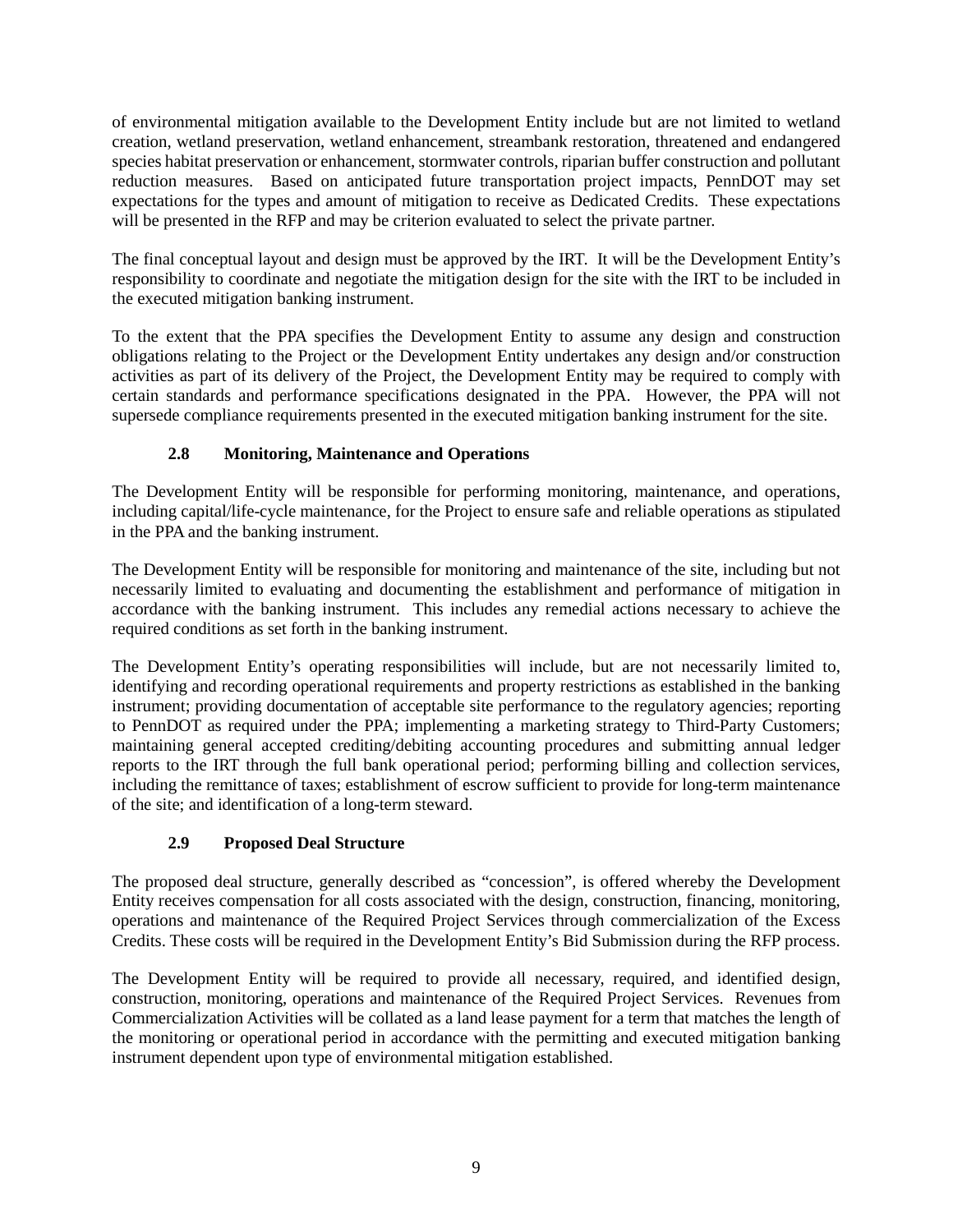Conceding that, the Development Entity will be granted a license to the land identified in this RFQ where the Development Entity can engage in mitigation bank development, operations and Commercialization Activities in accordance with all permit requirements, mitigation banking instrument and applicable law. This license will be transacted in the PPA as a land lease. In lieu of a lease payment, the Development Entity will deliver Dedicated Credits to PennDOT for transportation projects to debit against aquatic resource impacts, species impacts, stormwater impacts or pollutant reduction goals. PennDOT reserves the right to sell any unused Dedicated Credits back to the Development Entity at a market value at the time of the transaction or other third party to remain whole for the Land contribution to the PPA. The length of the land lease will be identified, determined, and negotiated during the RFP Process but is anticipated to be approximately fifteen (15) years.

For clarity, PennDOT seeks a term for the Required Project Services that matches the length of the operational period, monitoring period or fifteen years, whichever is longer as defined in the executed mitigation banking instrument and as required by the IRT and PPA. Additional details and terms will be provided during the RFP process.

The RFP process will seek to competitively tender to the Short-listed Proposers the best team that can:

- Deliver the Required Project Services with the largest Dedicated Credit amount to PennDOT;
- Create the most useful and meaningful development of the Land;
- Provide a proven development and operations plan and proposal for the Required Project Services;
- <span id="page-13-0"></span>• Maximize long-term escrow fund from the Commercialization Activities.

#### **2.10 Industry Forum and Informational Meeting**

PennDOT will host an Industry Forum and Site Meeting for all interested parties on date and at the location stated in Table 1 (RFQ Timetable) in Section 4.3 of this RFQ. This meeting is not mandatory, but attendance is encouraged. It is requested that attendance is limited to three (3) members of each firm so that all parties can be accommodated, and it requires that each firm register at [www.p3forpa.com.](http://www.p3forpa.com/)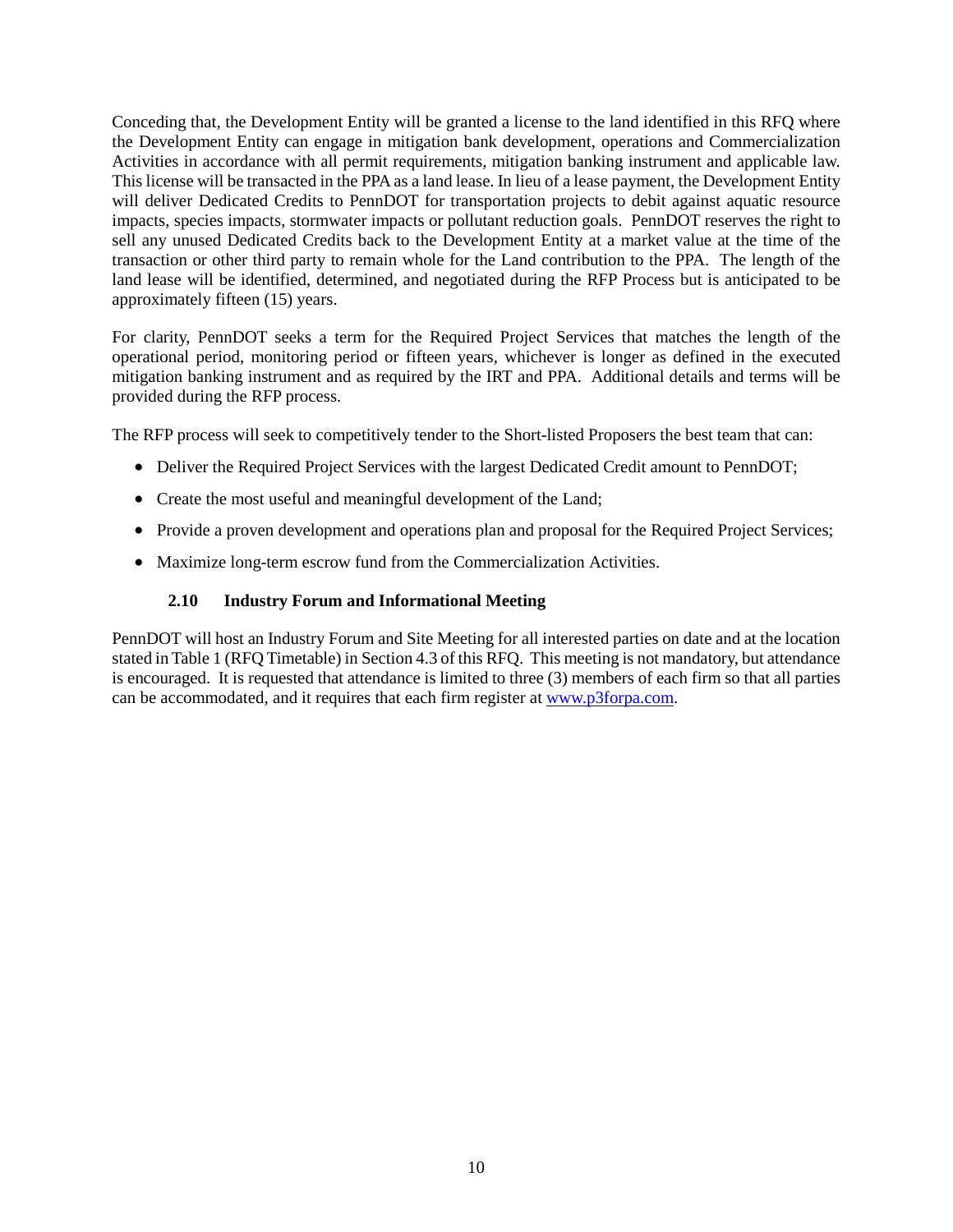# <span id="page-14-1"></span><span id="page-14-0"></span>**3 PROJECT FUNDING, EQUAL OPPORTUNITY AND DB REQUIREMENTS**

## **3.1 Project Funding**

As described in Section 2.9 of this RFQ, PennDOT does not intend to reimburse the Development Entity for the Required Project Services. The Development Entity will be responsible for the payment of the design, construction, monitoring, operations and maintenance services for the Required Project Services through the revenue generated on the sale of Excess Credits, which includes deposits made into the escrow account for long-term steward maintenance work and activities that will begin after the full term of the PPA.

## **3.2 Equal Employment Opportunity and DB Requirements**

<span id="page-14-2"></span>PennDOT intends to incorporate the DB requirements that apply to most transportation projects. To meet DB requirements, the Development Entity must make good faith efforts to ensure DBs can compete for and perform work associated with the Required Project Services. Opportunities may include consultant and construction subcontracts as well as other service providers and suppliers.

In responding to this RFQ, Proposers do not need to include team members to satisfy DB participation. More information on DB requirements will be included in the RFP. Failure to exert good faith efforts in the solicitation of subcontractors that are DBs may result in the Proposers being declared ineligible for the PPA.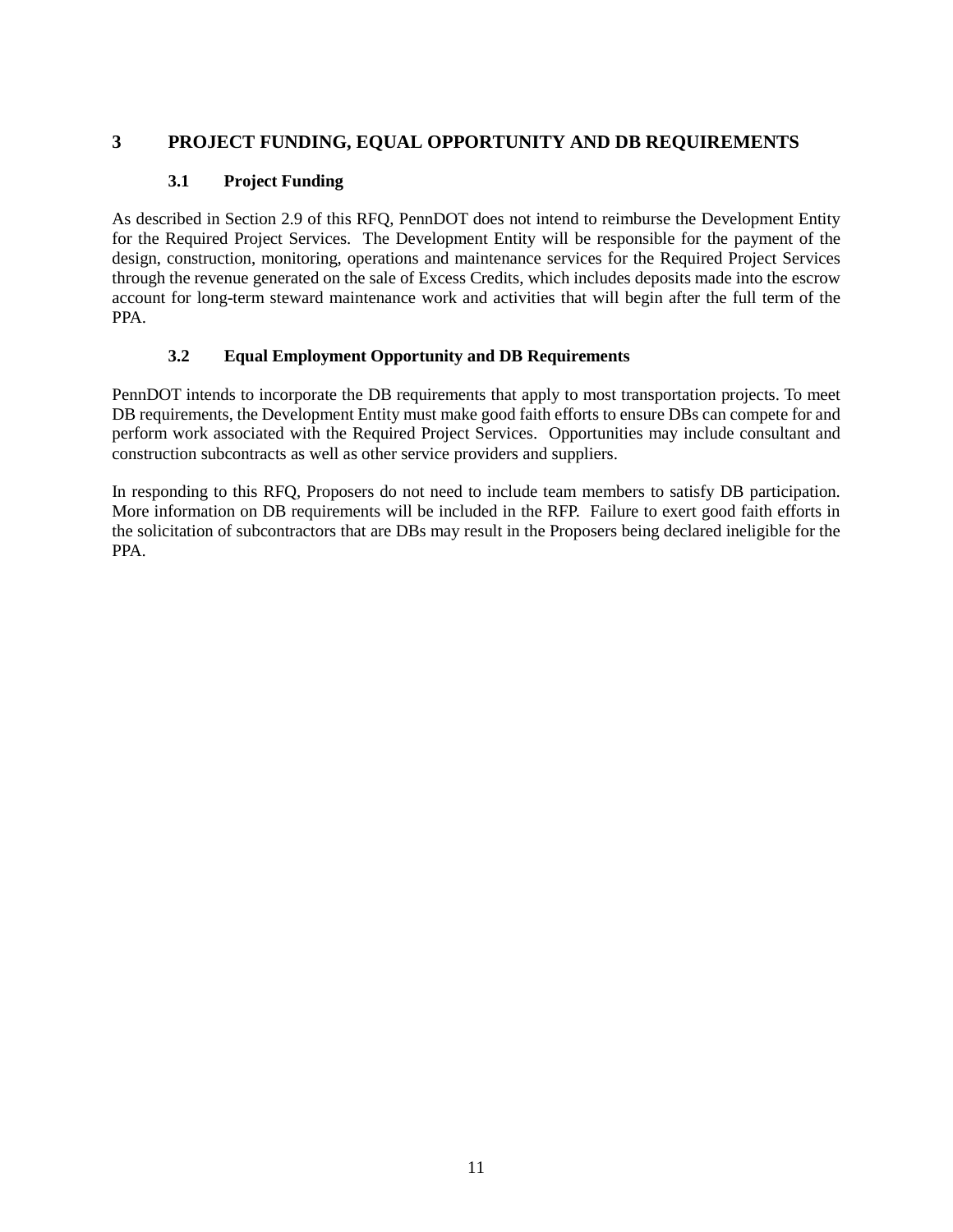# <span id="page-15-0"></span>**4 DESCRIPTION OF PROCUREMENT PROCESS**

## **4.1 Statutory Authority**

<span id="page-15-1"></span>PennDOT is issuing this RFQ in accordance with the provisions of 74 Pa.C.S. §§ 9101-9124, as amended ("Statute") and other applicable provisions of law.

# **4.2 Overall Process**

<span id="page-15-2"></span>The procurement involves a two-stage process: this RFQ followed by an RFP.

PennDOT will evaluate the information and qualifications received in response to this RFQ and will select, according to the criteria generally outlined herein, the Short-listed Proposers eligible to be invited to respond to the RFP.

Following the selection of Short-listed Proposers, PennDOT anticipates releasing a draft RFP that includes the detailed scope of work and the business/commercial terms for review by the Short-listed Proposers ("Industry Review"). PennDOT will schedule meetings to discuss issues and comments identified by the Short-listed Proposers. Details concerning the draft RFP process will be made available to the Short-listed Proposers following the announcement of the short-list.

The draft RFP process will include disclosure of confidential information. Short-listed Proposers will be required to execute a confidentiality agreement that the Short-listed Proposers will receive. Following the Industry Review described above, PennDOT intends to issue a final RFP. Any modifications made after issuance of the final RFP will be provided in Addenda.

Following an evaluation of the Proposals that are received, PennDOT may select a Short-listed Proposer ("Preferred Proposer") based on the evaluation criteria set forth in the RFP.

Proposals will be evaluated to determine which Proposal provides the best value for, and is in the best interests of, the Commonwealth. The RFP shall set forth PennDOT's rights and remedies if PennDOT is unable to finalize the terms and conditions of the PPA with the Preferred Proposer, the Preferred Proposer elects not to execute the PPA, or the Preferred Proposer does not satisfy any condition required to execute of the PPA, which may include, without limitation, that PennDOT may select the next highest rated Shortlisted Proposer(s) in succession to finalize the PPA for award and execution. Alternatively, PennDOT may at any time terminate the procurement. PennDOT further reserves any and all rights set forth in the Statute and any other applicable statutes and procedures.

# **4.3 Procurement Schedule**

<span id="page-15-3"></span>PennDOT anticipates carrying out the first stage of the procurement process (RFQ) in accordance with the schedule in Table 1.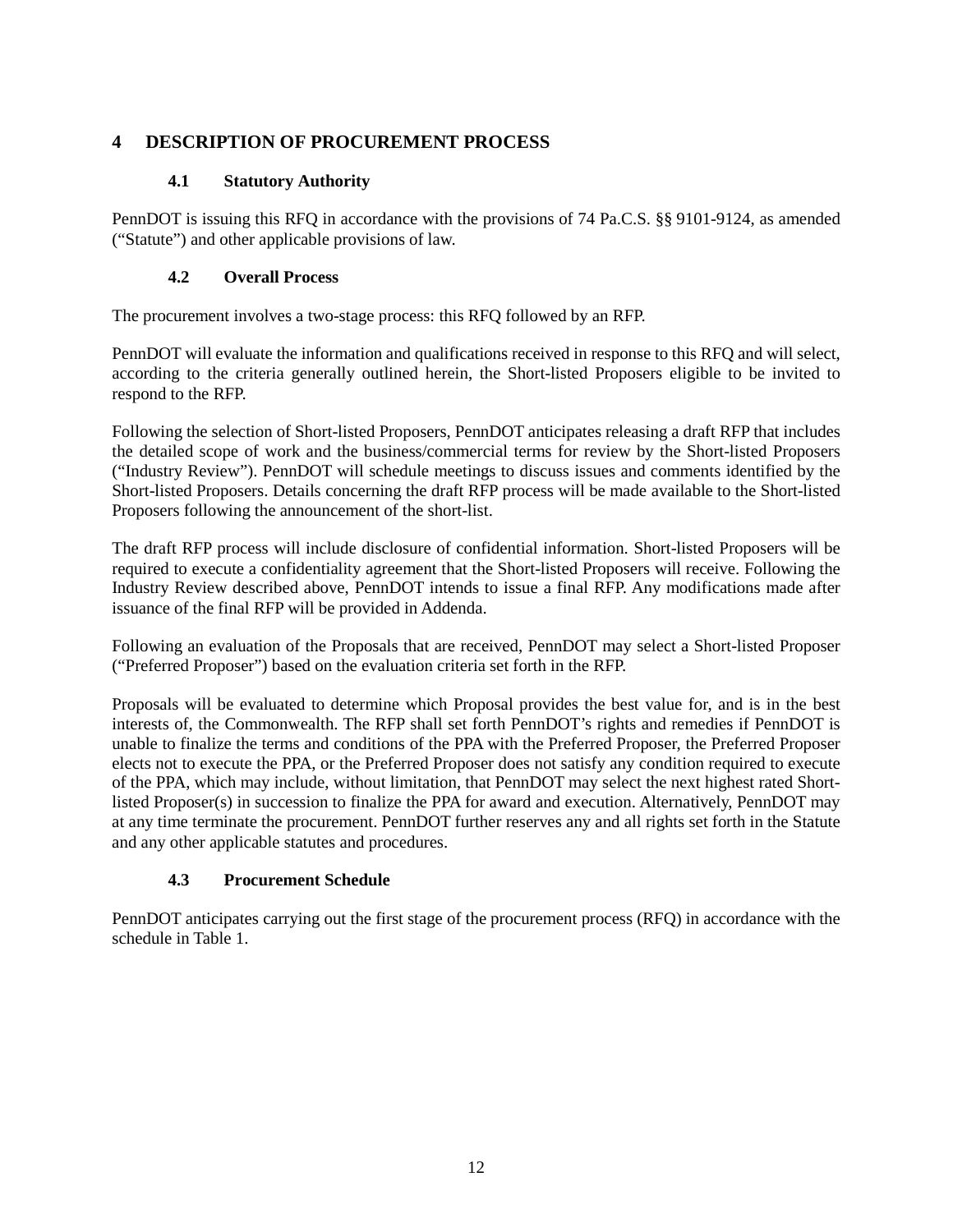<span id="page-16-0"></span>

| <b>Action</b>                                                                                        | <b>Date</b>                                                               |
|------------------------------------------------------------------------------------------------------|---------------------------------------------------------------------------|
| Department issues public advertisement of the RFQ                                                    | <b>November 27, 2018</b><br>("Advertisement Date")                        |
| <b>Industry Forum and Informational Session</b>                                                      | <b>December 18, 2018</b>                                                  |
|                                                                                                      | 10:00 - 11:30 a.m. Eastern time<br><b>Chalfont Borough Building</b>       |
|                                                                                                      | <b>40 North Main Street</b>                                               |
|                                                                                                      | Chalfont, PA 18914                                                        |
| <b>Chalfont Site Meeting</b>                                                                         | <b>December 18, 2018</b>                                                  |
| <i>immediately following Industry Forum</i>                                                          | $12:00 - 2:00$ p.m. Eastern Time                                          |
| Deadline for written questions on the RFQ                                                            | <b>January 9, 2019</b>                                                    |
|                                                                                                      | 2:00 p.m. Eastern time                                                    |
| Deadline for written questions on any Addendum<br>issued after the Advertisement Date                | 5 days after the Addendum is issued but<br>no later than the SOQ Due Date |
| Deadline for the Department to post answers to<br>submitted written questions on the Project Website | <b>January 30, 2019</b><br>2:00 p.m. Eastern time                         |
|                                                                                                      |                                                                           |
| SOQ Due Date                                                                                         | <b>February 19, 2019</b><br>11:00 a.m. Eastern time                       |
| Department announces Short-listed Proposers                                                          | March 28, 2019 (anticipated)                                              |

**Table 1: RFQ Schedule**

To best ensure a response from PennDOT before the SOQ Due Date, Proposers are encouraged to submit questions, particularly questions of a substantive nature, as soon as possible following issuance of this RFQ or any Addendum.

This schedule is subject to modification at the sole discretion of PennDOT. Proposers will be notified of any change to the schedule by an Addendum to this RFQ.

<span id="page-16-1"></span>Following short listing, PennDOT currently anticipates the schedule for the procurement activities shown in Table 2.

| <b>Procurement Activity</b>                   | Date       |
|-----------------------------------------------|------------|
| Circulate draft RFP to Short-listed Proposers | Q2 of 2019 |
| Issue final RFP                               | Q3 of 2019 |
| Proposals Due                                 | Q4 of 2019 |
| Announcement of Preferred Proposer            | Q4 of 2019 |
| <b>Issuance of Notice to Proceed</b>          | Q1 of 2020 |

**Table 2: Anticipated Schedule of Procurement Activities**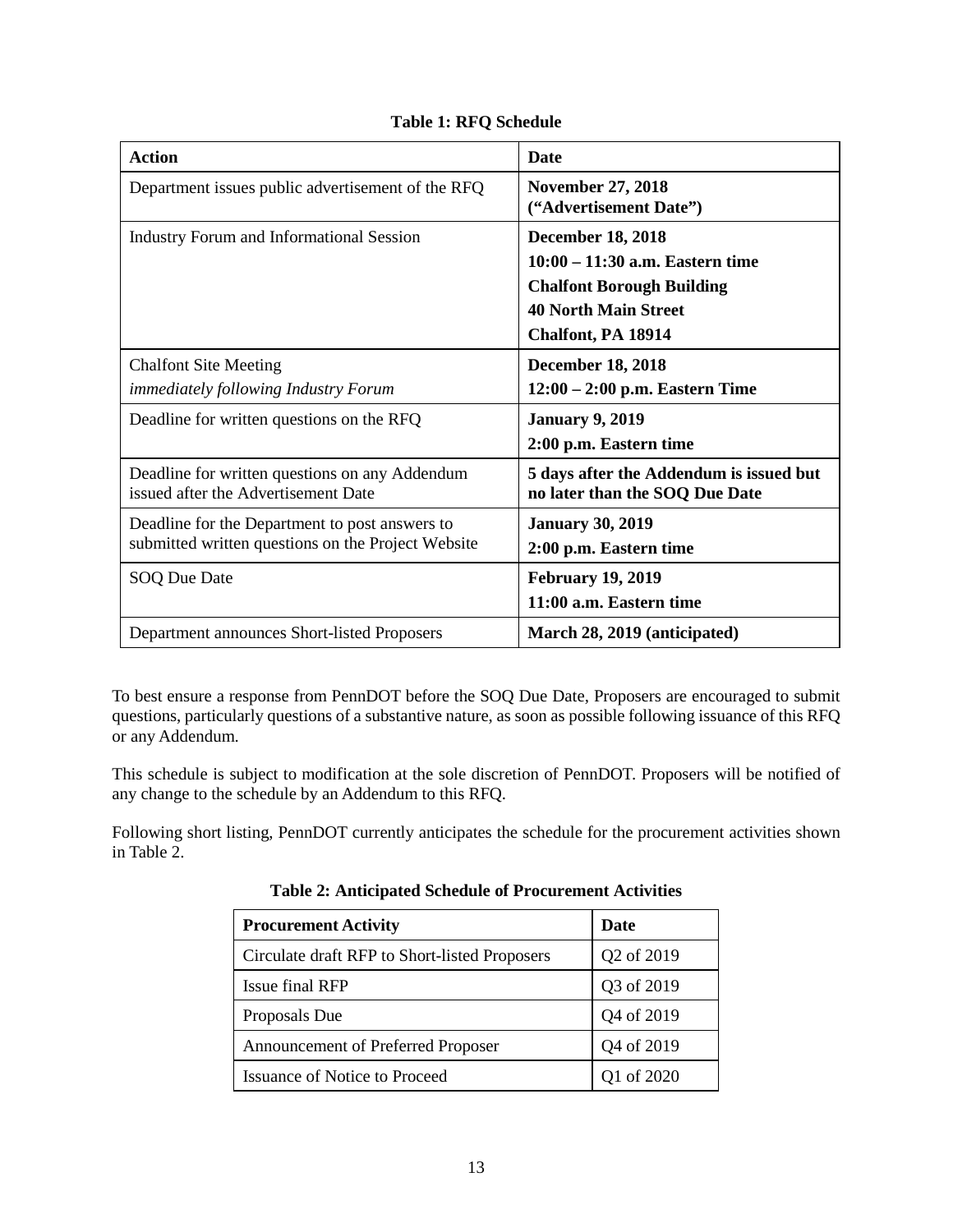## **4.4 Questions and Requests for Clarification; Addenda**

<span id="page-17-0"></span>To facilitate receipt, processing, and response, Proposers must submit all questions and requests for clarification by email (**with the subject line "Chalfont Mitigation Banking Project Question"**) to the Issuing Officer named in Part A, Section 5.4. No telephone or oral requests will be considered. No requests for additional information or clarification to any person other than the Issuing Officer will be considered. Questions from a Proposer should be submitted only by a single representative of that Proposer and must include the requestor's name, address, telephone and e-mail, and the Proposer that he or she represents.

Questions and comments, including requests for clarification or interpretation, shall (i) be sequentially numbered, (ii) reference the relevant RFQ section and page number unless the request is of general application (in which case the request for clarification shall be so noted), (iii) identify the relevant section number and page number or, if a general question, indicate so, and (iv) not identify the Proposer's identity in the body of the question.

PennDOT will provide responses to Proposers' clarification requests within a reasonable time following receipt, subject to the deadlines set forth in Part A, Section 4.4. PennDOT will post responses to the questions of general application and requests for clarifications that PennDOT deems to be material and not adequately addressed in previously provided documents on the Project Website specified in Part A, Section 4.5, as an Addendum to this RFQ.

The questions and PennDOT's responses will be in writing and will be made available to all Proposers on the Project Website, except that PennDOT intends to respond individually to questions identified by a Proposer and deemed by PennDOT as containing confidential or proprietary information related to the Proposer's SOQ. PennDOT reserves the right to disagree with the Proposer's assessment of the confidentiality of information in the interest of maintaining a fair process or complying with applicable law. Under such circumstances, PennDOT will inform Proposers and may allow Proposers to withdraw the question, rephrase the question, or have the question answered non-confidentially or, if PennDOT determines that it is appropriate to provide a general response, PennDOT will modify the question to remove information that PennDOT determines is confidential. PennDOT may rephrase questions as it deems appropriate and may consolidate similar questions. PennDOT may also create and answer questions independent of the Proposers. PennDOT contemplates issuing multiple sets of responses at different times during the procurement process. Except for responses to questions relating to Addenda, the last set of responses will be issued no later than the date specified in Part A, Section 4.3.

PennDOT reserves the right to revise this RFQ by issuing Addenda to this RFQ at any time before the SOQ Due Date and will post any Addenda on the Project Website. It is the Proposer's responsibility to periodically check the Project Website for any new information or Addenda to this RFQ. If PennDOT issues an Addendum shortly before the SOQ Due Date, PennDOT shall consider whether an extension of the SOQ Due Date is warranted. Any Addenda will be posted on the Project Website.

Proposers should monitor the Project Website for information concerning this procurement and will be required to acknowledge in their transmittal letter (**Form A**) that they had access to all relevant materials posted thereon.

## **4.5 Project Website**

<span id="page-17-1"></span>PennDOT has posted documents related to the Project (Project Documents) on the "Chalfont Mitigation Banking Project" page on the PennDOT P3 Website ("Project Website"). PennDOT anticipates making additional Project Documents available to Short-listed Proposers via a secure website. For purposes of this RFQ, no representation or warranty is made as to the accuracy, utility, completeness, or relevance of any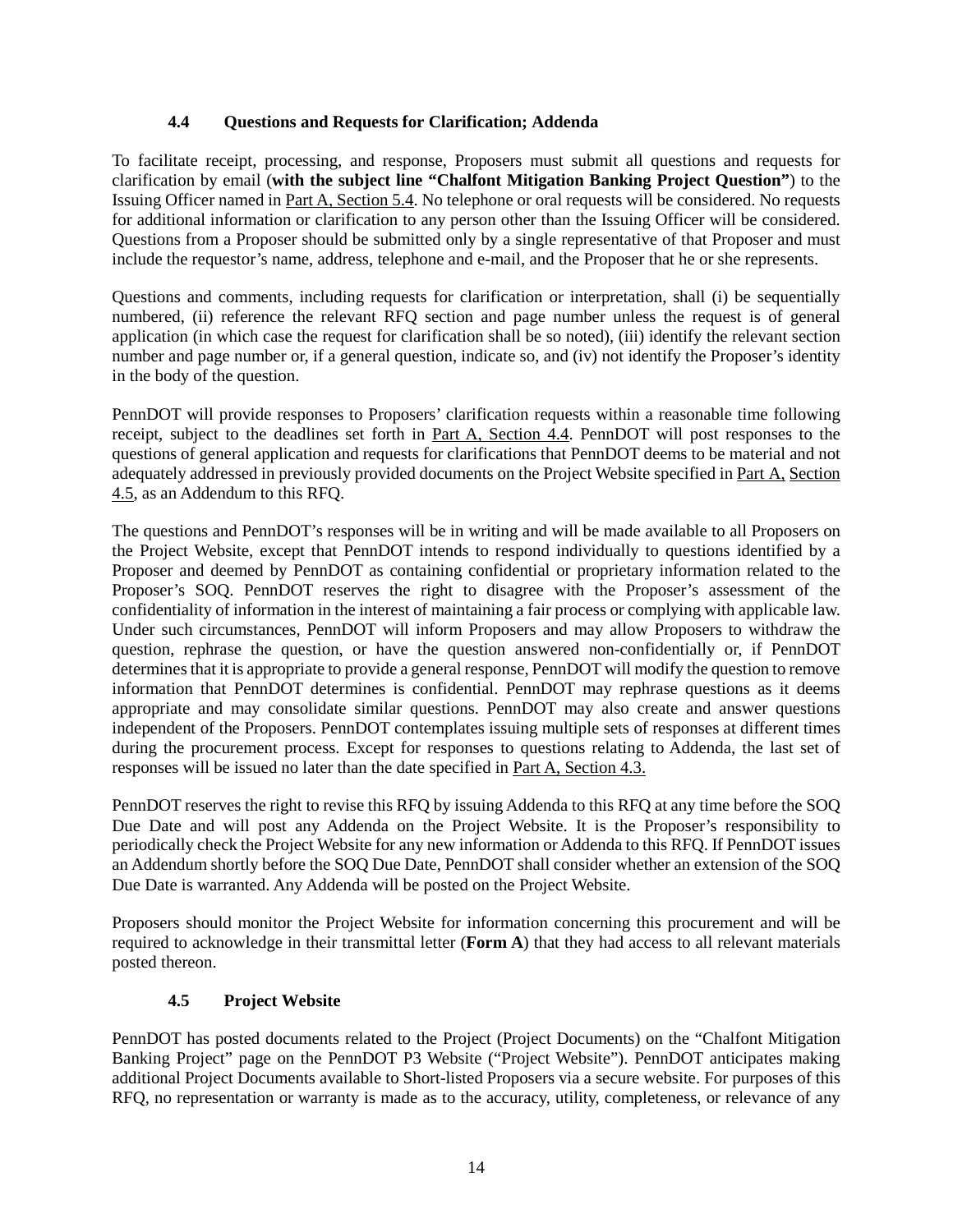materials available to Proposers on the Project Website. Each Proposer shall be responsible for monitoring the Project Website for new or revised materials related to this RFQ. The Issuing Office specified in Part A, Section 5.4 shall not be bound by any verbal information nor shall it be bound by any written information that is not either contained within this RFQ or formally issued as an Addendum to this RFQ by the Issuing Office.

# **4.6 Eligible Proposers**

<span id="page-18-0"></span>Some Proposers may find that forming a team with other firms will enhance their ability to meet the requirements of this RFQ. A team may consist of a prime contractor and subcontractors, a partnership, a joint venture, or any other arrangement that is legally binding under the laws of the Commonwealth.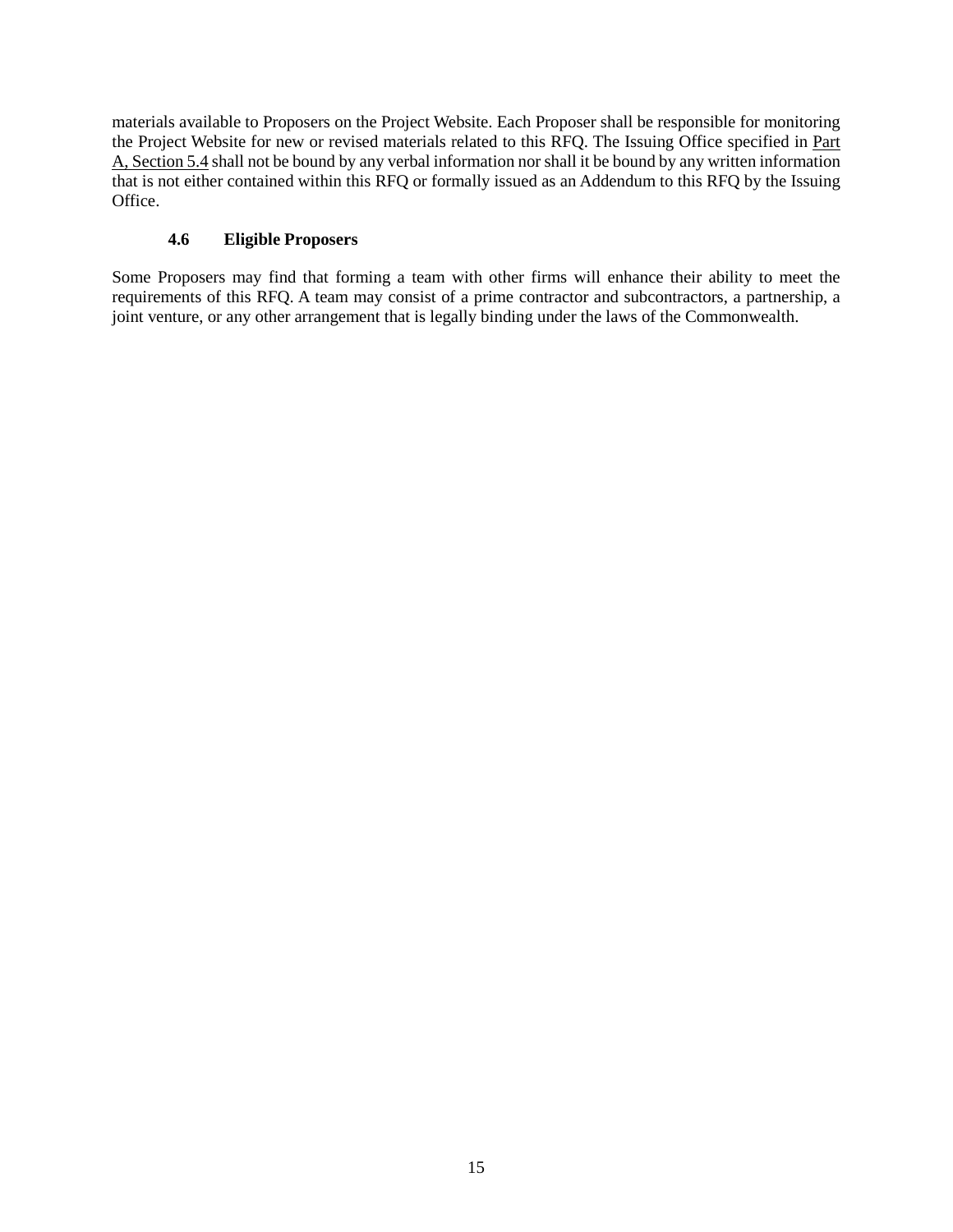# <span id="page-19-1"></span><span id="page-19-0"></span>**5 SOQ CONTENT AND SUBMITTAL REQUIREMENTS**

## **5.1 General**

PennDOT expects SOQs submitted in response to this RFQ to provide sufficient information to allow PennDOT to evaluate them based on the criteria set forth herein.

SOQs shall be submitted exclusively in English inclusive of English units of measure and cost terms in U.S. dollar denominations.

## **5.2 Format**

<span id="page-19-2"></span>Each responding Proposer shall submit one (1) original and five (5) copies for a total of six (6) copies of its SOQ. The original SOQ and each copy shall consist of two (2) volumes. Each volume shall be in a looseleaf three ring binder, and the original and each copy shall be contained in sealed containers. The original must be clearly marked "Original" on its face and spine. Each copy shall be numbered 1 through 5 on its face and spine. The Proposer's name and volume number shall be clearly marked on its face and spine. Each volume shall contain a table of contents with corresponding tabs. In addition to submitting the hard copy of the SOQ, each responding Proposer shall submit an electronic copy of the SOQ in searchable and printable PDF format via CD or USB flash drive. If a Proposer submits redacted copies of its SOQ in accordance with Part A, Section 7.2, the Proposer shall submit the copies in addition to the number of unredacted hard and electronic copies of the Proposer's SOQ required by this Part A, Section 5.2.

Submittals must be typed on  $8-1/2x11$ -inch white paper. Volume 1 of the SOQ shall have all pages sequentially numbered and shall not exceed thirty (30) pages. The following do not count toward the thirty (30) pages and need not be sequentially numbered:

- (a) **Form A**;
- (b) **Form B**;
- (c) **Form C**;
- (d) Resumes of Key Personnel required for Appendix B;
- (e) Any teaming agreements and summaries of teaming agreement key terms required to be included in Volume 1 of the SOQ pursuant to **Form B**; and
- (f) Table of contents and tab divider pages.

Sequential numbering is not required in Volume 2 of the SOQ. Double-sided printing is encouraged. Each printed side shall be considered one (1) page. The font size in Volume 1 of the SOQ shall be no smaller than ten (10) points. Volume 2 of the SOQ does not have any page limitation or type font size requirements and may be submitted in searchable and printable electronic format via CD or USB flash drive. In Volume 1, 11x17-inch pages are allowed (and shall be included in the page count if contained in Volume 1 of the SOQ) for schematics, organizational charts, other drawings, or schedules but not for narrative text. Printed lines may be single spaced. Standard corporate brochures, awards, licenses, and marketing or promotional materials shall not be included in an SOQ. Proposers shall make every effort to limit the quantity of materials that do not count toward the thirty (30) page limit and to prepare the SOQ as clearly and concisely as possible.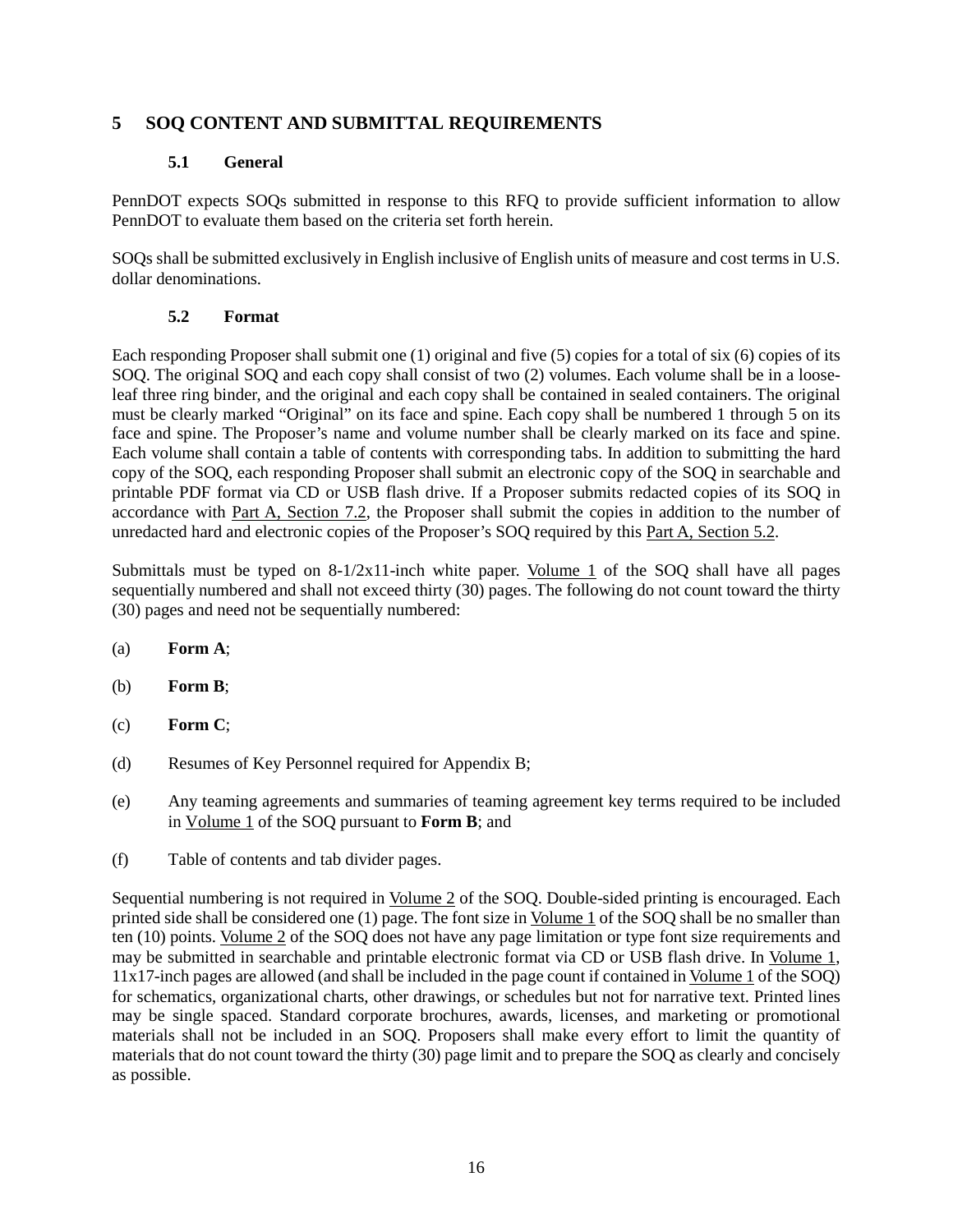#### **5.3 Contents and Organization**

<span id="page-20-0"></span>Proposers must organize their SOQ in the order set forth in Part B of this RFQ. Subject to any requirements of Part B with respect to the subdivision of materials included in the SOQ, each volume may be subdivided as needed.

#### **5.4 SOQ Submittal Requirements**

<span id="page-20-1"></span>All packages constituting the SOQ shall be individually and clearly labeled with the name of the Proposer and additionally labeled as follows:

> Response to the Request for Qualifications for the The Chalfont Mitigation Banking Project

SOQs shall be delivered by hand or express mail courier to the following Issuing Office and Issuing Officer:

Office of Public-Private Partnerships Pennsylvania Department of Transportation PO Box 3643 400 North Street, 5th Floor (*5th floor reception if hand delivered)* Harrisburg, PA 17120-3545 Attention: Joe Gurinko Telephone: 717-705-4235 Email Address: [RA-PDP3CHALFONTWTIND@pa.gov](mailto:P3ChalfontWtlndMit@pa.gov)

PennDOT will not accept facsimile or e-mail submission of SOQs.

Acknowledgment of receipt of SOQs will be evidenced by the issuance of a receipt by the Issuing Officer or designee.

SOQs must be submitted by 11:00 a.m. Eastern Time on the SOQ Due Date specified in Part A, Section 4.3. Any SOQs received after that date and time will be rejected and returned unopened. SOQs will be accepted by PennDOT during normal business hours up to the SOQ Due Date and specified time.

Proposers are solely responsible for ensuring that PennDOT Issuing Office receives their SOQs by the specified delivery date and time. PennDOT shall not be responsible for any delays in delivery beyond the control of PennDOT, including those caused by weather; difficulties experienced by couriers or delivery services; misrouting of packages by courier or delivery services; or improper, incorrect, or incomplete addressing of deliveries and other occurrences.

If the Issuing Office is closed on the SOQ Due Date because of inclement weather, natural disaster, or any other cause, the submission deadline will be automatically extended until 11 am Eastern Time the next Commonwealth business day on which the Issuing Office is open unless the Issuing Office notifies Proposers otherwise. If Proposals are hand delivered to the Issuing Office, the Proposer is responsible for obtaining a signed receipt showing the date and time of delivery. If the Issuing Officer is not available, the Proposer should obtain a signed receipt showing date and time of delivery from the 5th floor receptionist at the Issuing Office. The hour for submission of proposals shall remain the same. The Issuing Office will reject any late proposals, unopened.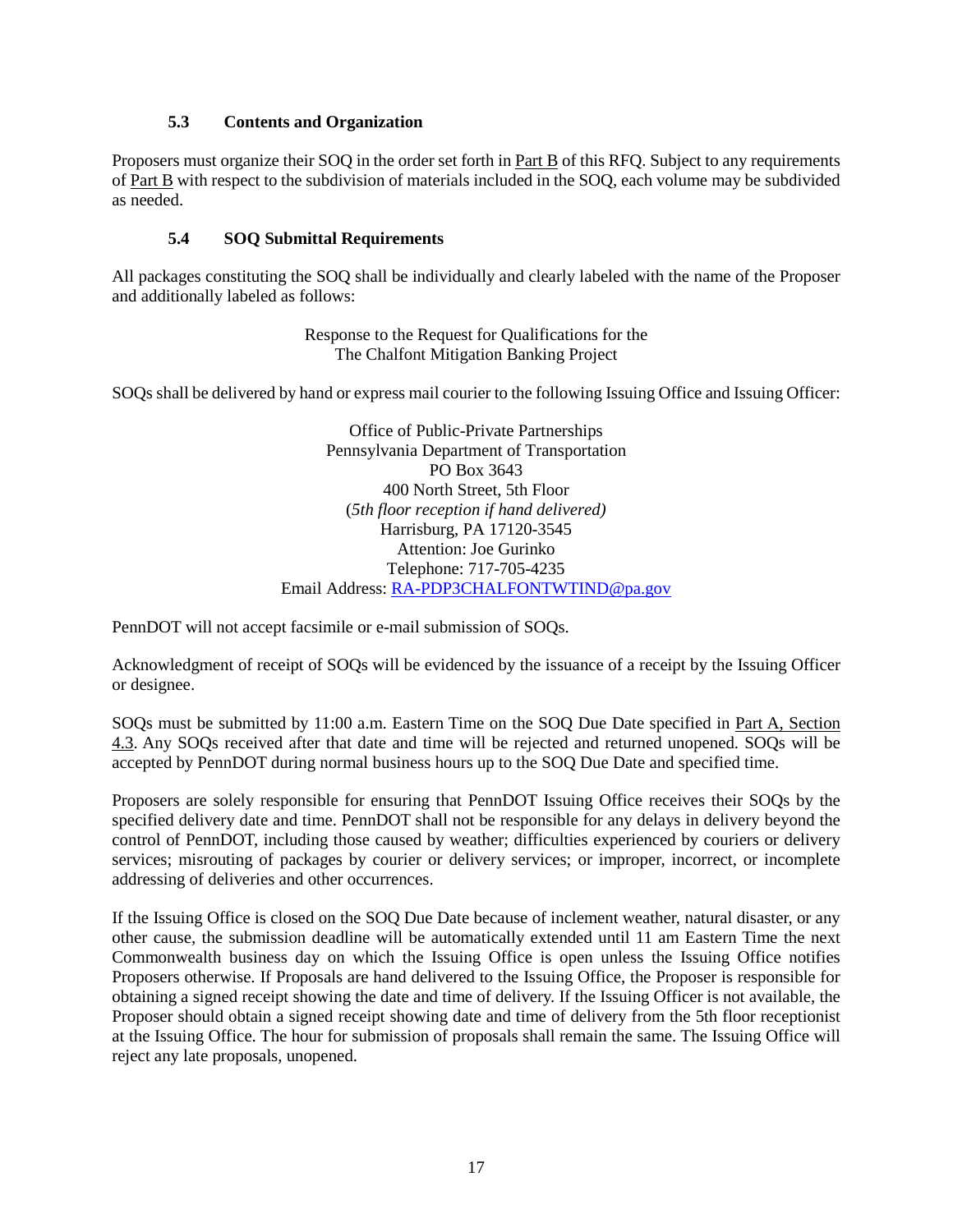Note that because of increased security requirements in the Commonwealth's mail processing operations, all incoming mail, including overnight deliveries, to the Issuing Office is routed, scanned, and sorted at an off-site location before delivery. Therefore, when bid documents are submitted via overnight delivery services, there is no guarantee that the Issuing Office will receive the bid documents by the deadline. SOQs that are received after the deadline will be rejected regardless of the reason for late arrival. Proposers are advised to allow extra time to ensure timely delivery.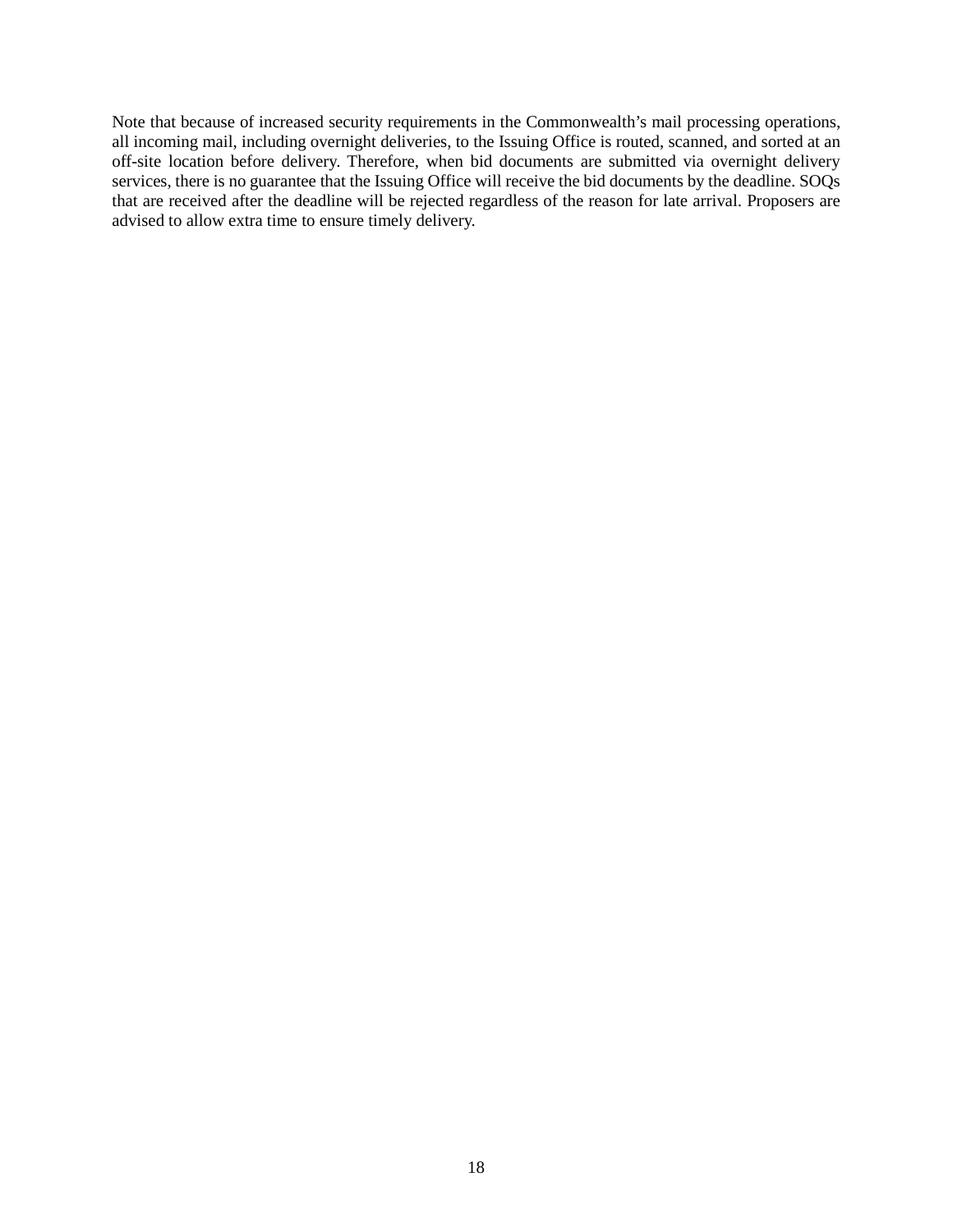# <span id="page-22-0"></span>**6 EVALUATION PROCESS AND CRITERIA**

#### **6.1 Responsiveness Requirements**

<span id="page-22-1"></span>In order for an SOQ to be evaluated qualitatively under Part A, Sections 6.2 and 6.3, it must:

- (a) Be received by the Issuing Office no later than 11 am Eastern Time on the SOQ Due Date;
- (b) Contain an original, executed transmittal letter (**Form A**) in accordance with the requirements of Part B; and
- (c) Not contain any **Form C** in response to the requirements of this RFQ in relation to an entity that is currently disqualified, removed, debarred, or suspended from performing or bidding on work for the federal government or any state government.

The three requirements set forth above are the only RFQ requirements that PennDOT will consider to be *non-waivable*. In the context of any other technical or immaterial nonconformity in an SOQ, PennDOT reserves the right, in its sole discretion, to:

- (i) Allow the Proposer to cure the nonconformity;
- (ii) Consider the nonconformity in the scoring of the SOQ; or
- (iii) Exclude the relevant SOQ from further evaluation.

PennDOT may also exclude from further evaluation any SOQ that, in PennDOT's sole determination, contains a material misrepresentation.

#### **6.2 Pass / Fail Review Criteria**

<span id="page-22-2"></span>Each SOQ that complies with the three requirements set forth in Part A, Section 6.1, will be evaluated by PennDOT based on the following pass/fail criteria:

- (a) The information disclosed in **Form C** does not, in PennDOT's sole determination, materially adversely affect the Proposer's responsibility, including its integrity and ability to carry out the Project responsibilities potentially allocated to it; and
- (b) Based on the materials provided in Volume 2 of the SOQ, the Proposer team demonstrates, in PennDOT's sole determination, that it has sufficient financial capability to carry out the Project taking into account the following considerations both currently and over the last three (3) years with respect to the Proposer:
	- (i) Profitability;
	- (ii) Capital structure;
	- (iii) Ability to service existing debt;
	- (iv) Ability to invest equity; and
	- (v) Other commitments and contingencies.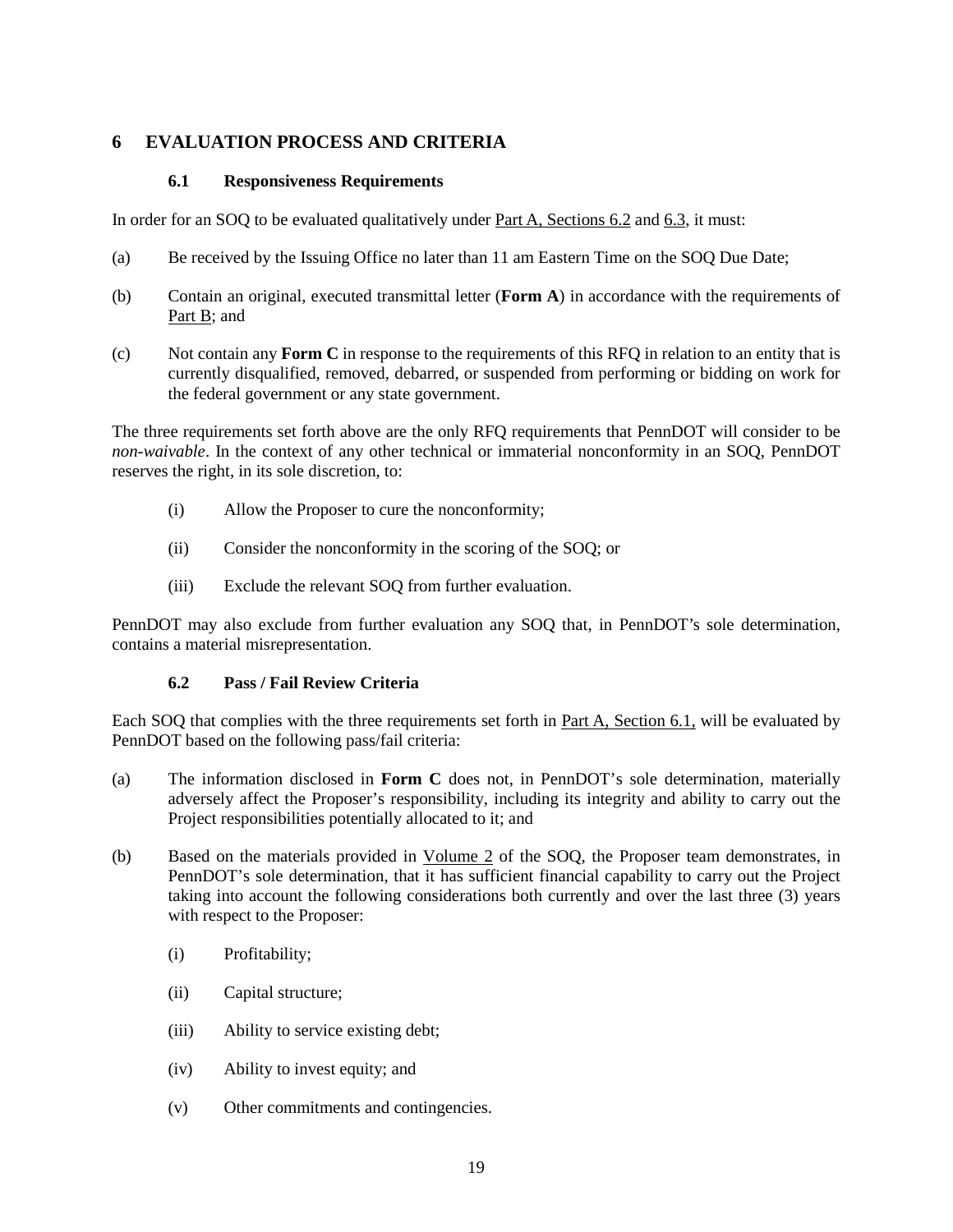A Proposer must obtain a "pass" on all pass/fail items in order for its SOQ to be evaluated qualitatively under Part A, Section 6.3.

## **6.3 Qualifications Evaluation Criteria and Weighting**

<span id="page-23-0"></span>Each responsive SOQ passing all of the pass/fail requirements set forth in Part A, Section 6.2, will be qualitatively evaluated and scored according to the criteria set forth in Sections 6.4 and 6.5. The order in which the evaluation criteria appear within each category is not an indication of weighting or importance.

## **6.4 Structure and Experience (60 Points Maximum)**

<span id="page-23-1"></span>The Proposer will be evaluated based on the factors listed below. The evaluation will be based solely on the information related to structure and experience, as requested in Appendix B of this RFQ:

- (a) Relevant experience of the Proposer;
- (b) Experience and qualifications of Key Personnel;
- (c) Past performance on similar projects;
- (d) Demonstrate past performance obtaining executed mitigation banking instruments in the United States.
- (e) Any unique abilities of the Proposer and its staff; and
- <span id="page-23-2"></span>(f) Ability to provide the Required Project Services to PennDOT.

## **6.5 Project Approach (40 Points Maximum)**

The Proposer's approach to the Project will be evaluated on the extent to which it demonstrates an understanding of the issues specific to the Project and any challenges in addressing them. The approach will be evaluated based solely on the information that is provided as requested in Appendix C:

The approach to the Project includes the following items:

- (a) Proposer's plan to deliver all requisite elements of the Required Project Services;
- (b) Concept of the Commercialization Activities, including strategy to create and market commercial sale of excess mitigation credits;
- (c) Proposer's plan for public awareness, notification, comment period or conducting open house forums, as required by applicable permits and mitigation banking instrument, for the project;
- (d) Proposer's plan to identify a long-term steward and establish the escrow account for long-term maintenance;
- (e) Any special or unique qualifications or experience within the Proposer team that, in the context of this Project, differentiate the Proposer from its competitors;
- (f) Structure of the Proposer team and the anticipated role of any Major Team Member;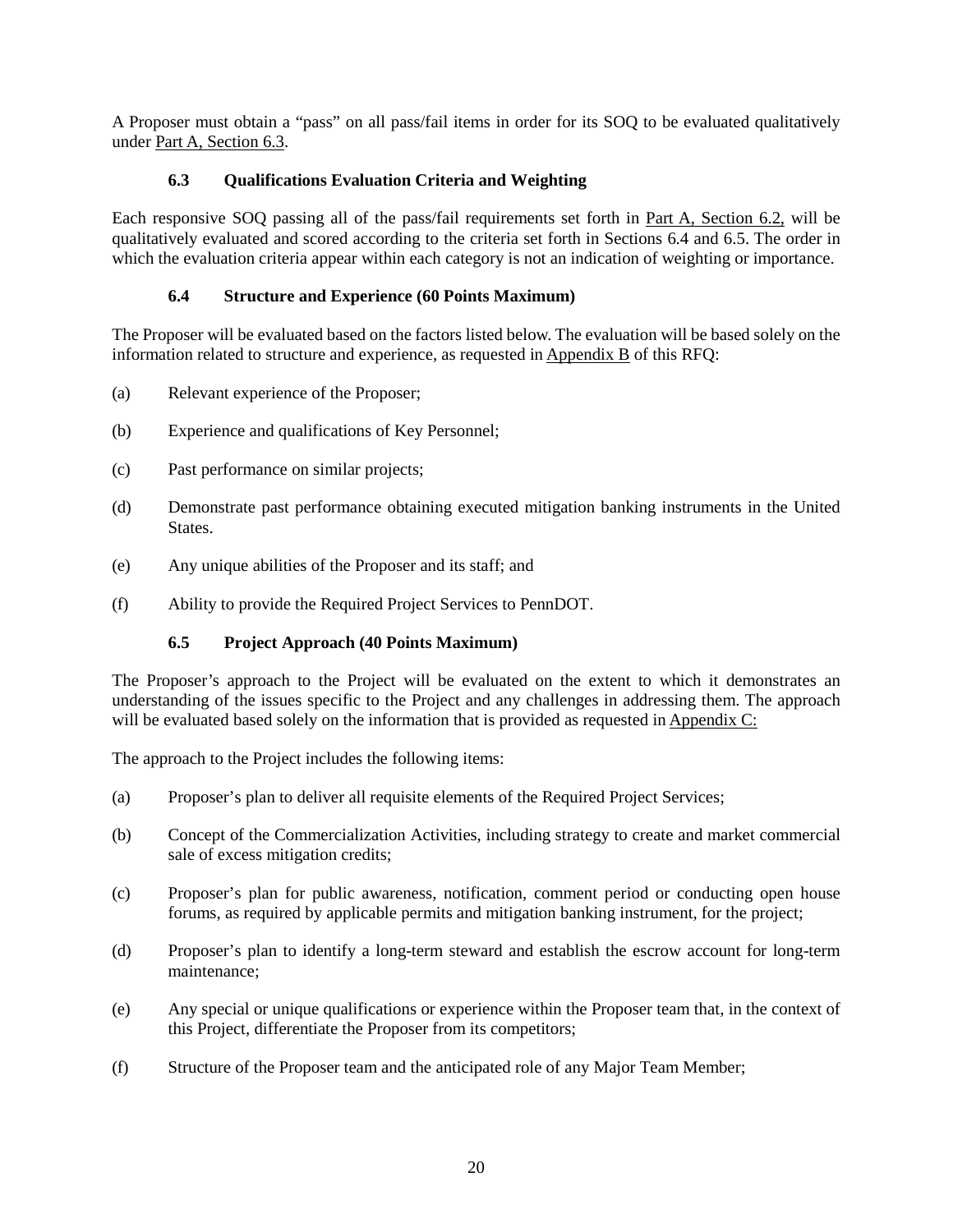- (g) Knowledge of (and approach to complying with) all relevant federal, Commonwealth, local laws, rules, regulations, and standards;
- (h) Approach to Quality Assurance and Quality Control during all phases of Project development throughout the term of the PPA;

## **6.6 SOQ Evaluation**

<span id="page-24-0"></span>PennDOT anticipates forming one or more committees to evaluate the SOQs in accordance with the criteria in Section 6.4 and 6.5. During the evaluation, PennDOT may request additional information or clarification from the Proposer or ask the Proposer to verify or certify aspects of its SOQ. The scope, length, and topics to be addressed in any clarification shall be prescribed by, and subject to, the discretion of PennDOT. PennDOT may contact firm and personnel references supplied by the Proposer as well as potential references that are not listed.

As part of the SOQ evaluation, PennDOT may request any or all Proposers make a presentation or appear for an interview. Each Proposer shall be provided with written notification of the time, date, location of the presentation or interview, and detailed presentation/interview instructions. Proposers receiving such written notification shall address questions in the presentation or interview only to the Issuing Officer or designee.

At the conclusion of the SOQ evaluation, Proposers may be required to submit written confirmation of any new information and clarifications provided during an interview. Upon receipt of requested clarifications and additional information as described above, if any, the SOQs will be re-evaluated to include the clarifications and additional information.

Evaluations of SOQs are subject to the sole discretion of PennDOT and its staff, with assistance from such professional and other advisors as PennDOT may designate. PennDOT will make final determinations, as it deems appropriate, in its sole discretion, and in the best interests of the Project and the Commonwealth.

## **6.7 Changes in the Project Approach**

<span id="page-24-1"></span>PennDOT intends to use the information in SOQs on the Project approach only for purposes of evaluating the SOQ. Proposers may modify, alter, and enhance their Project Approach in the Proposal, subject to compliance with the requirements of the RFP. Proposers may not, however, change their approach to Project delivery in a way that renders the SOQ a misrepresentation of the Proposer's intentions and capabilities.

## **6.8 Changes in Proposer Organization**

<span id="page-24-2"></span>Subject to the limitations described in Part A, Section 7.4, PennDOT shall permit Short-listed Proposers to add, delete, or substitute team members and reorganize their teams during the procurement process unless the change results in actual or potential organizational conflicts of interest or renders the Proposer team, in PennDOT's sole determination, less qualified to develop the Project. Notwithstanding the foregoing, following submittal of the SOQs, the following actions may not be undertaken without PennDOT's prior written consent:

- (a) Deletion, substitution, or change in composition of a Short-listed Proposer team member identified in its SOQ or a change in the role or scope of work of a team member;
- (b) Deletion or substitution of Key Personnel or a change in the role or position of such Key Personnel; and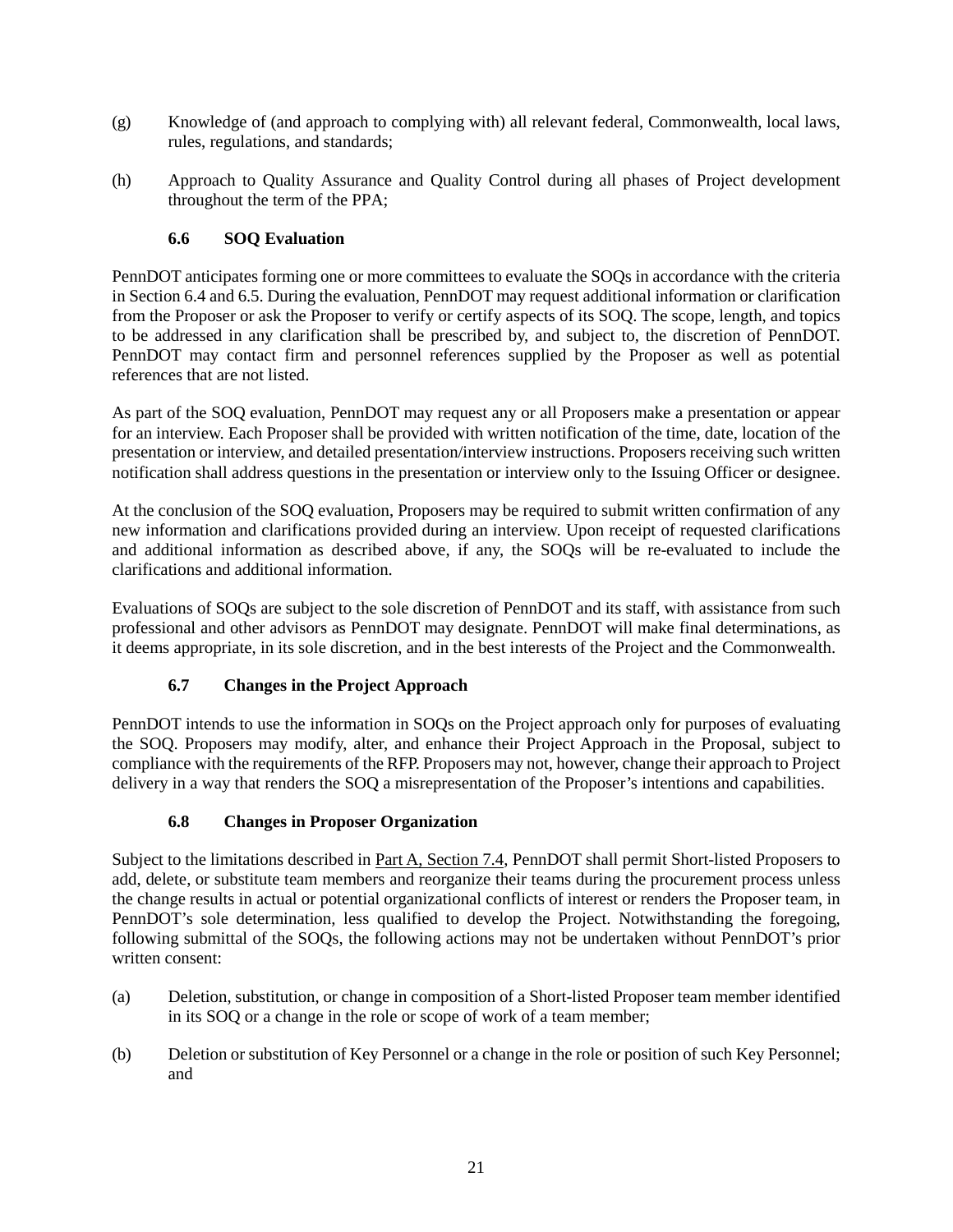(c) Removal or substitution of a Major Team Member.

#### **6.9 RFP Procedure and Evaluation**

<span id="page-25-0"></span>Short-listed Proposers are advised that the evaluation criteria and weightings for the evaluation of the Proposals will differ from the criteria set forth herein to evaluate SOQs. In addition, the scores and evaluation of the SOQs shall not carry over or be used in any way in the evaluation of the Proposals.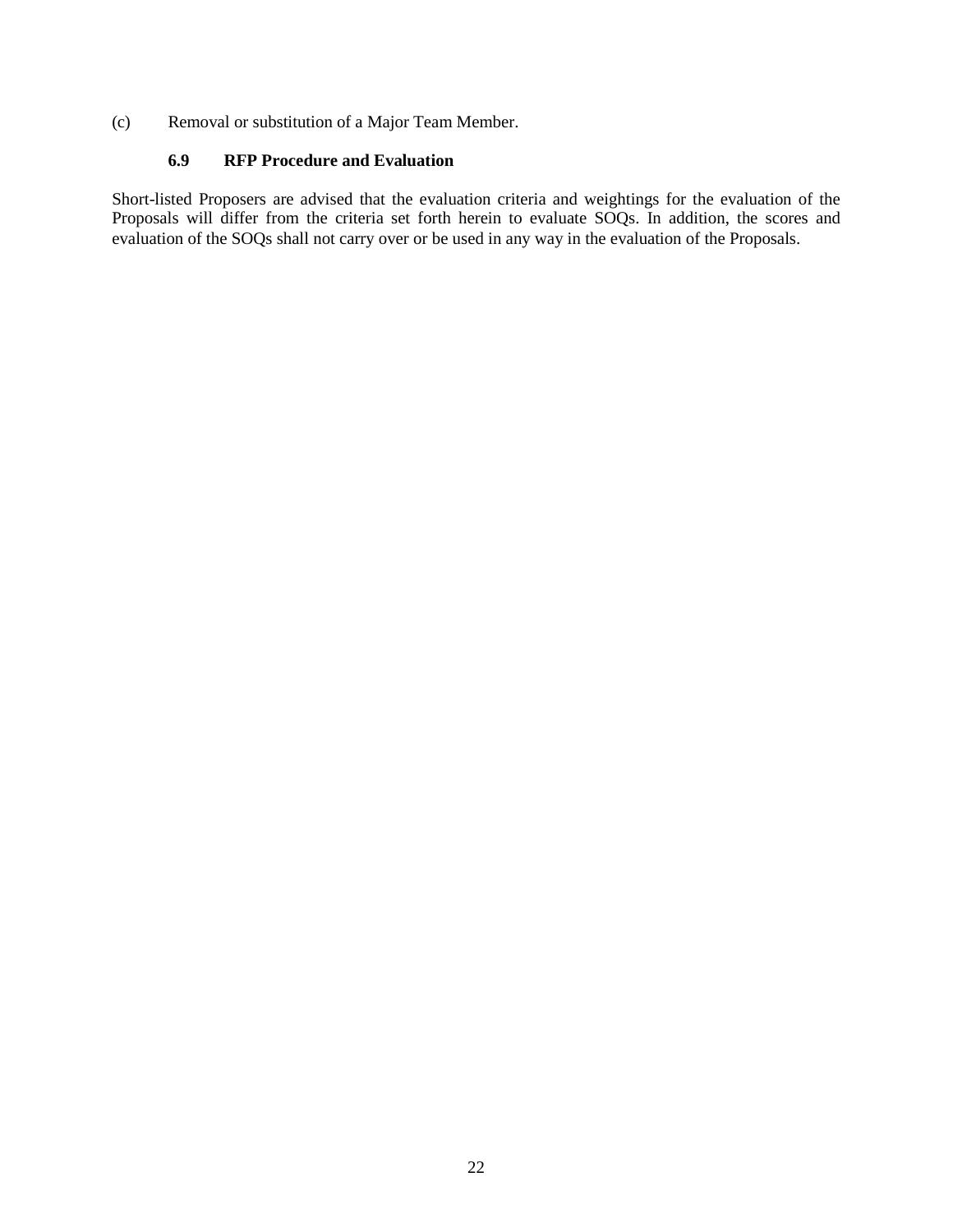# <span id="page-26-0"></span>**7 COMMUNICATIONS, PUBLIC INFORMATION, AND ORGANIZATIONAL CONFLICTS OF INTEREST**

#### **7.1 Improper Communications and Contacts**

<span id="page-26-1"></span>The rules of contact listed below shall apply during the procurement for the Project, effective as of the date of issuance of this RFQ through the execution of the PPA. These rules are designed to promote a fair, competitive, and unbiased procurement process. Additional rules or modifications to these rules may be issued by PennDOT in connection with the draft RFP process and in the RFP. Contact includes face-toface, telephone, facsimile, electronic-mail (e-mail), or formal written communication, either directly or indirectly by an agent, representative, promoter, or advocate.

The rules of contact are as follows:

- (a) After submittal of SOQs, no Proposer or any of its team members may communicate with another Proposer or its team members with regard to the RFP or either team's Proposal;
- (b) PennDOT shall be the sole contact for purposes of this procurement, the RFQ, and the RFP. The Proposers shall correspond with PennDOT regarding the RFQ and RFP only through designated representatives (which shall initially be the Issuing Officer identified in Part A, Section 5.4);
- (c) Commencing with the issuance of this RFQ and continuing until the earliest of (i) award and execution of the PPA, (ii) rejection of all Proposals by PennDOT, or (iii) cancellation of the procurement, no Proposer or representative thereof shall have any *ex parte* communications regarding the RFQ, RFP, PPA, its SOQ submission, or the procurement described herein with:
	- (i) Any member of PennDOT or other Commonwealth personnel; and
	- (ii) Any Commonwealth staff, advisors, contractors, or consultants involved with the procurement (including those referenced in Part A, Section 7.3),

Except for communications expressly permitted by the RFQ or RFP or except as approved in writing in advance by the Issuing Officer, in his or her sole discretion.

The foregoing restriction shall not, however:

- (iii) Preclude or restrict communications on matters unrelated to the RFQ, RFP, PPA, or the procurement; or
- (iv) Limit participation in public meetings or any public or Proposer workshop related to this RFQ or the RFP;
- (d) The Proposers shall not contact the following identified stakeholders regarding the Project, including employees, representatives, members, consultants, and advisors of the entities listed below. PennDOT shall provide any necessary coordination during the RFQ stage with such entities in order that, among other things, the procurement be implemented in a fair, competitive, and transparent manner and with uniform information:
	- (i) Any political subdivision of the Commonwealth or local government body or locality within the Commonwealth that, in each case, may have an interest in the Project;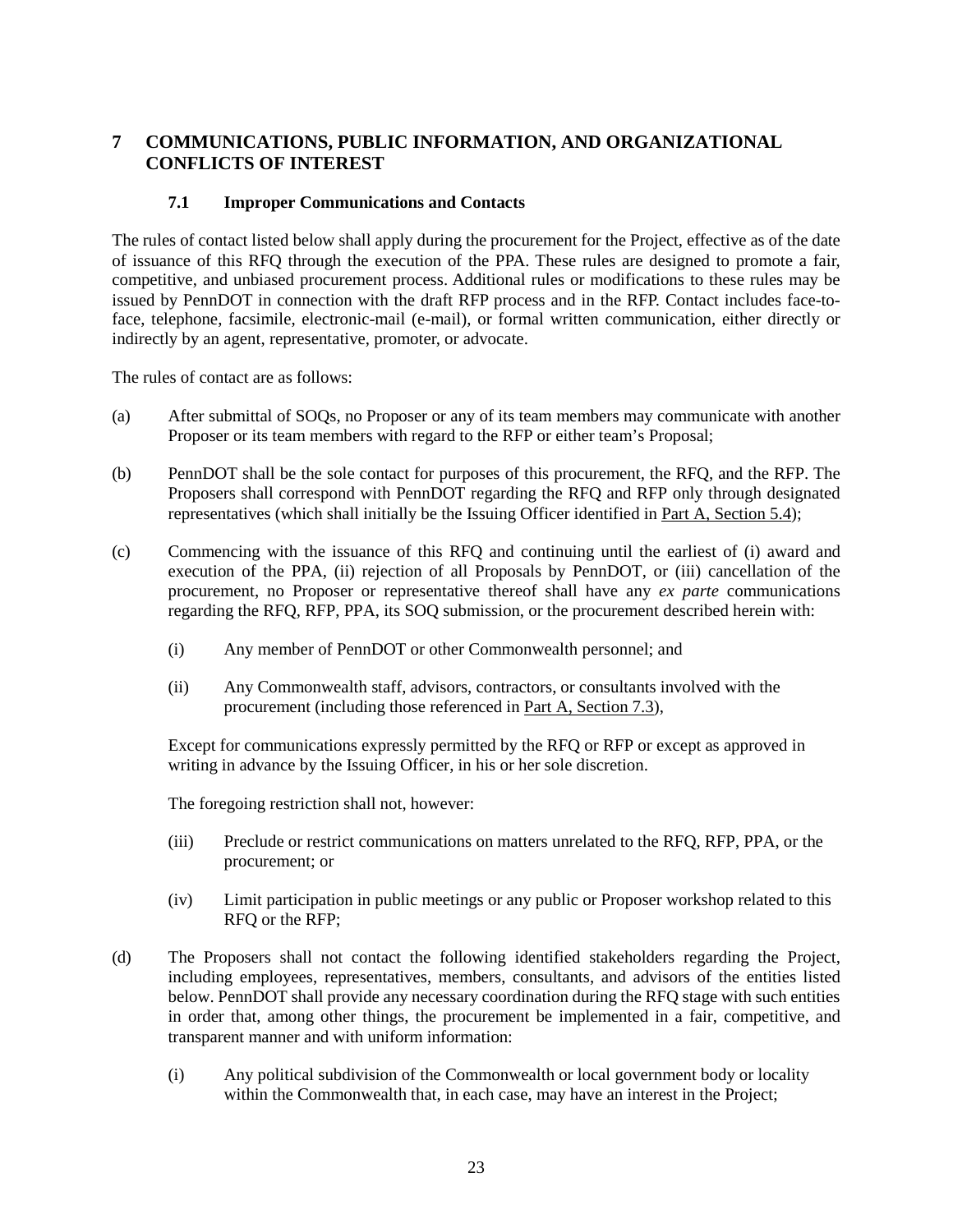- (ii) U.S. Army Corps of Engineers;
- (iii) Pennsylvania Department of Environmental Protection;
- (iv) Other environmental, regulatory, and permitting agencies; and
- (v) Utility providers.
- (e) Any Proposer engaging in communications that PennDOT determines in its sole discretion to be prohibited by this RFQ or improper may be disqualified;
- (f) Any official information regarding the Project will be disseminated from the Issuing Office on PennDOT letterhead. Any official correspondence will be in writing and signed by the Issuing Officer; and
- <span id="page-27-0"></span>(g) PennDOT will not be responsible for and Proposers may not rely on any oral or written exchange or any other information or exchange that occurs outside the official process specified herein.

#### **7.2 SOQ Contents**

#### **7.2.1 Confidential Information**

<span id="page-27-1"></span>PennDOT is not requesting and does not require confidential proprietary information or trade secrets to be included as part of an SOQ submission in order to evaluate SOQs submitted in response to this RFQ. Accordingly, except as provided herein, Proposers should not label SOQ submissions as confidential or proprietary or trade secret protected. Any Proposer who determines that it will divulge such information as part of its SOQ must submit the signed written statement described in <u>Part A, Section 7.2.3</u> and must additionally provide one (1) hard copy and one (1) electronic copy of a redacted version of its SOQ submission in which only the confidential proprietary information and trade secrets have been removed for required public disclosure purposes.

#### **7.2.2 Commonwealth Use**

<span id="page-27-2"></span>All material submitted with any SOQ submission shall be considered the property of the Commonwealth and may be returned only at the Issuing Office's option. The Commonwealth has the right to use any or all ideas not protected by intellectual property rights that are presented in any SOQ submission, regardless of whether the Proposer is short listed, as part of a PPA. Notwithstanding any Proposer copyright designations contained in an SOQ submission, the Commonwealth shall have the right to make copies and distribute each SOQ internally and to comply with public record or other disclosure requirements under the provisions of any Commonwealth or United States statute or regulation or rule or order of any court of competent jurisdiction.

#### **7.2.3 Public Disclosure**

<span id="page-27-3"></span>After the award of a PPA pursuant to this procurement, all SOQ submissions may be subject to disclosure in response to a request for public records made under the Pennsylvania Right-to-Know-Law, 65 P.S. §§ 67.101, et seq. If an SOQ submission contains confidential proprietary information or trade secrets, a signed written statement to this effect must be provided with the SOQ submission in accordance with 65 P.S. § 67.707(b) for the information to be considered exempt under 65 P.S. § 67.708(b)(11) from public records requests. All requested financial information included in Volume 2 and elsewhere in the SOQ is legally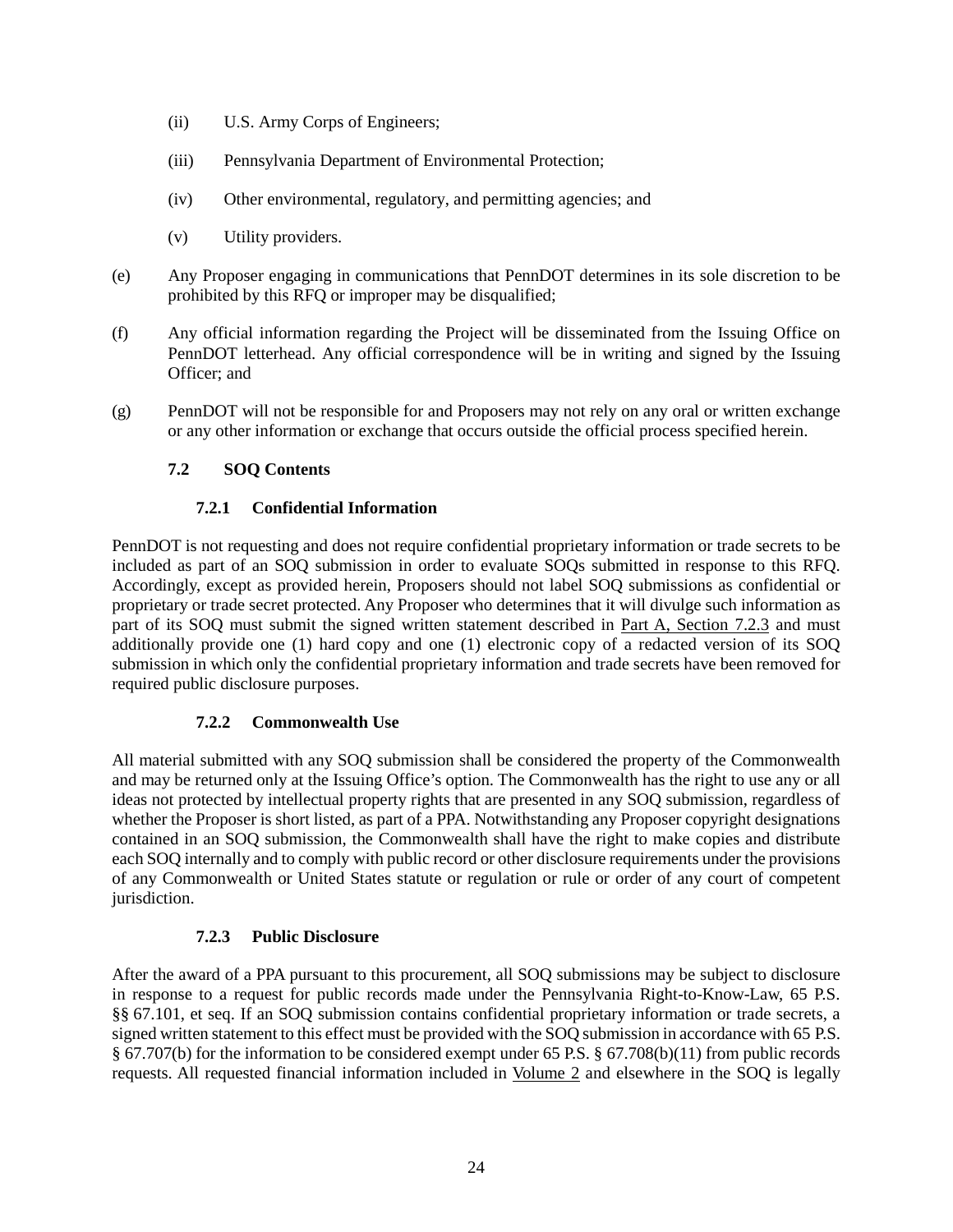exempt from public records disclosure under 65 P.S. § 67.708(b)(26) and Section 9111 of the Public-Private Transportation Partnership Law, 74 Pa. C.S. § 9111.

# **7.3 Organizational Conflicts of Interest**

<span id="page-28-0"></span>Any person or firm under contract with the Commonwealth in connection with the Project will not be allowed to participate in any capacity on a Proposer team. Any person or firm previously under contract with the Commonwealth in connection with the Project (including, without limitation, the preparation of preliminary plans, planning reports, or other project development products for the Project) may be able to participate on a Proposer team if such firms first submit a written request for a determination of no conflict from PennDOT and receive written confirmation that they may participate or conditionally participate on a Proposer team.

Additional exceptions to this policy may be granted by PennDOT, upon written request from such person, if it is determined that the person's involvement is in the best interest of the public and does not constitute an unfair advantage. Proposer teams seeking such exception shall submit such written request as soon as possible because PennDOT shall not extend the SOQ Due Date or be responsible for any inability or failure to respond prior to the SOQ Due Date to any such request.

Proposers shall provide information concerning organizational conflicts of interest and disclose all relevant facts concerning any past, present, or currently planned interests that may present an organizational conflict of interest. The Proposer shall state how its interests or those of any of its team members, consultants, contractors, or subcontractors, including the interests of any chief executives, directors, or Key Personnel thereof, may result in, or could be viewed as, an organizational conflict of interest.

The Proposer is prohibited from teaming with, receiving any advice from, or discussing any aspect of the Project or the procurement of the Project with any person or entity with an organizational conflict of interest, including, but not limited to:

- (a) HNTB Corporation;
- (b) Lotus Environmental LLC;
- (c) American Engineers Group, LLC
- (d) McCormick Taylor, Inc.; and
- (e) Affiliates (such term to include parent companies, subsidiary companies, entities under common ownership, joint venture members and partners, and other financially liable parties for an entity) of any of the above.

Such persons and entities are also prohibited from participating as a Major Team Member or as a contractor, subcontractor, consultant, or subconsultant to any Major Team Member.

By submitting its SOQ, each Proposer agrees that, if an organizational conflict of interest is thereafter discovered, the Proposer must make an immediate and full written disclosure to PennDOT that includes a description of the action that the Proposer has taken or proposes to take to avoid or mitigate such conflicts. If an organizational conflict of interest that the Proposer knew or should have known about but failed to disclose is determined to exist during the procurement process, PennDOT may, at its discretion, disqualify the Proposer. If an organizational conflict of interest that the Proposer knew or should have known about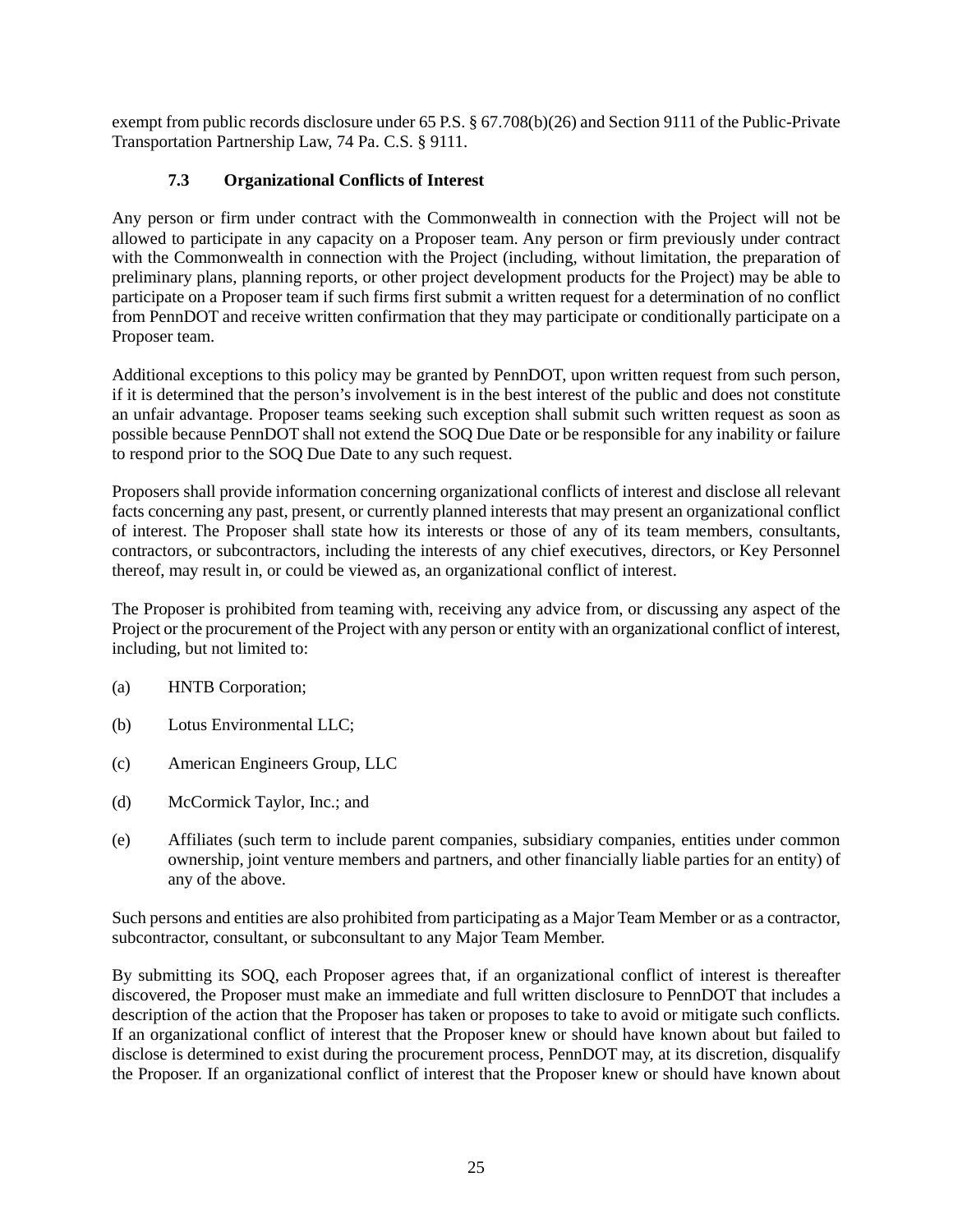but failed to disclose and the Proposer has entered into a PPA as the Development Entity, PennDOT may, at its sole discretion, terminate the PPA. In either case, PennDOT reserves all legal rights and remedies.

Proposers are also advised that PennDOT's guidelines in this RFQ are intended to augment applicable federal and state law, including federal organizational conflict of interest laws. Such applicable law will also apply to Proposer teams and teaming and may preclude certain firms and their entities from participating on a Proposer team.

## <span id="page-29-0"></span>**7.4 Limitations on Proposer Team Membership**

## **7.4.1 Participation on More than One Proposer Team**

<span id="page-29-1"></span>To ensure that procurement process is fair and competitive, Major Team Members and legal and financial advisors of Proposer teams are forbidden from participating, in any capacity, on another Proposer team during the procurement. The foregoing prohibition does not apply to any member of a Proposer team that is not a Major Team Member. If a Proposer is not short listed as part of the RFQ evaluation process, the members of the unsuccessful Proposer team (including Major Team Members) are thereafter free to participate on Short-listed Proposer teams, subject to the requirements of Part A, Sections 6.6 and 7.3. Any Proposer that fails to comply with the prohibition contained in Part A, Section 7.4, may be disqualified from further participation as a Proposer for the Project.

## **7.5 News Releases**

<span id="page-29-2"></span>Proposers shall not issue news releases, Internet postings, advertisements, or any other public communications pertaining to the Project without prior written approval of the Issuing Office and then only in coordination with the Issuing Office.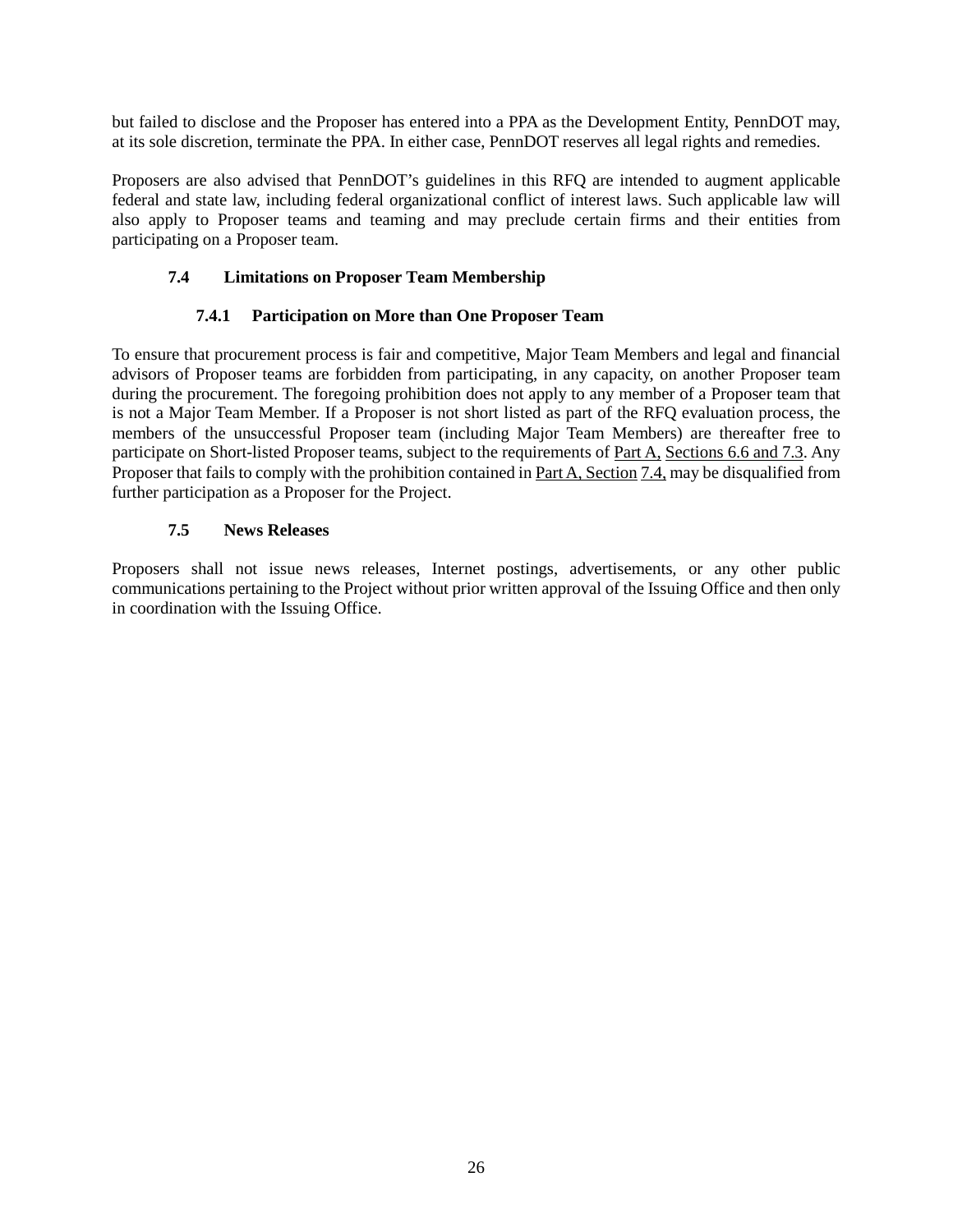# <span id="page-30-0"></span>**8 PROTEST PROCEDURES**

Any protest arising from the content of this RFQ or any decision made by PennDOT as a result of this RFQ must be filed in writing with the Secretary of PennDOT and follow the procedures set forth in Section 1711.1 of the Commonwealth Procurement Code, 62 Pa.C.S. § 1711.1.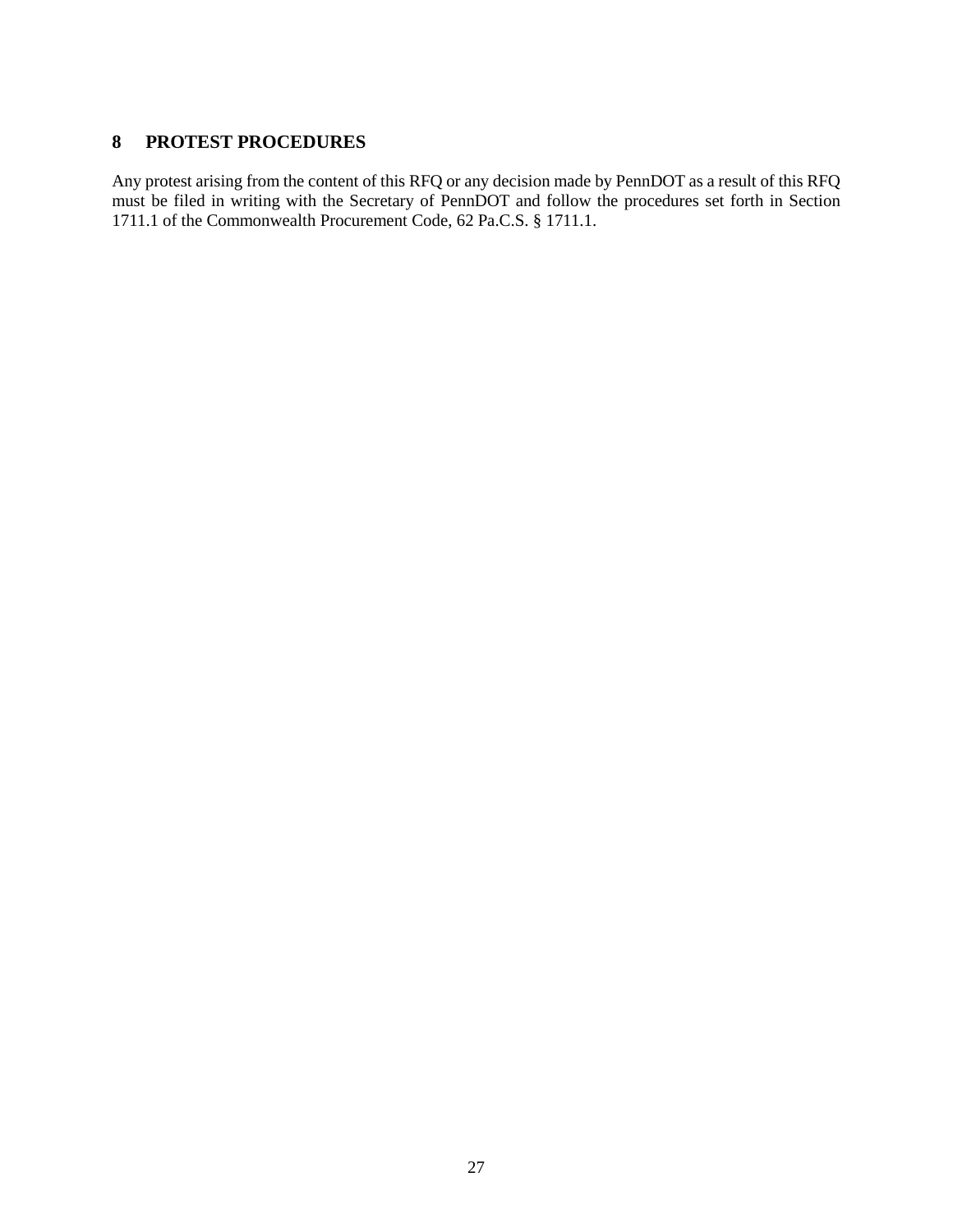## <span id="page-31-0"></span>**9 RESERVED RIGHTS**

PennDOT reserves to itself all rights (which shall be exercisable by PennDOT in its sole discretion) available to it under the Statute and applicable law, including without limitation, with or without cause and with or without notice, the right to:

- (a) Modify the procurement process to address applicable law and/or the best interests of the Commonwealth;
- (b) Modify the scope of the Project during the procurement process;
- (c) Cancel this RFQ or the subsequent RFP in whole or in part at any time before the execution of a PPA by PennDOT;
- (d) Issue a new RFQ after withdrawal of this RFQ or a subsequent RFP;
- (e) Not short list any Proposer responding to this RFQ;
- (f) Not issue an RFP;
- (g) Reject any and all submittals, responses, and SOQs received at any time;
- (h) Modify all dates set or projected in this RFQ;
- (i) Terminate evaluations of responses received at any time;
- (j) Suspend and terminate PPA negotiations at any time, elect not to commence PPA negotiations with any responding Proposer, and engage in negotiations with other than the highest ranked Proposer;
- (k) Issue Addenda, supplements, and modifications to this RFQ;
- (l) Appoint evaluation committees to review SOQs, make recommendations, and seek the assistance of outside technical, financial and legal experts, and consultants in the SOQ evaluation;
- (m) Require confirmation of information furnished by a Proposer, require additional information from a Proposer concerning its SOQ, and require additional evidence of qualifications to perform the work described in this RFQ;
- (n) Seek or obtain data from any source that has the potential to improve the understanding and evaluation of the responses to this RFQ;
- (o) Add or delete Proposer responsibilities from the information contained in this RFQ or any subsequent RFP;
- (p) Negotiate with a Proposer without being bound by any provision in its proposal;
- (q) Waive deficiencies in an SOQ, accept and review a nonconforming SOQ, or permit clarifications or supplements to an SOQ;
- (r) Disqualify any Proposer that changes its submittal without PennDOT approval;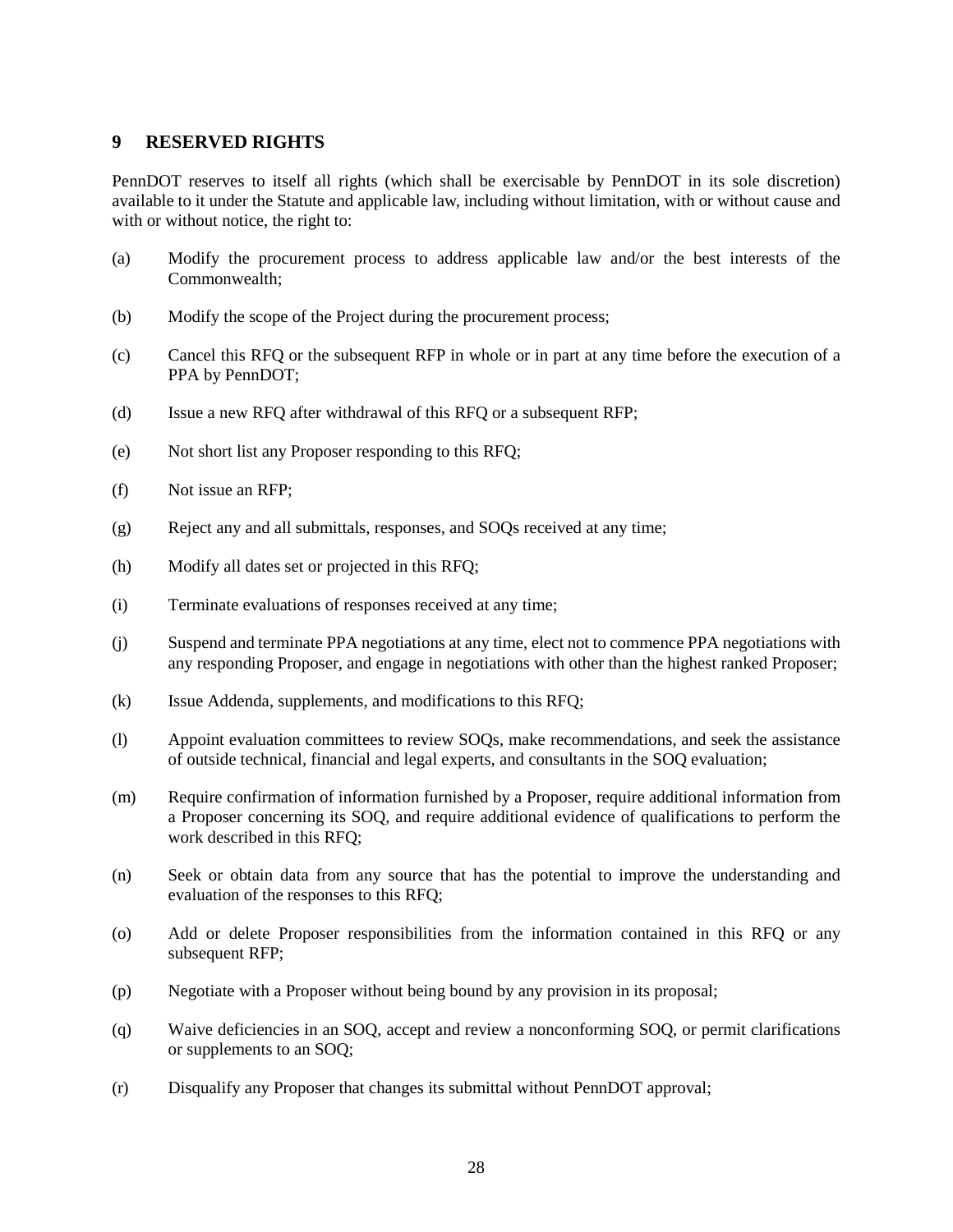- (s) Disqualify any Proposer under this RFQ, the RFP, or between the RFQ and RFP for violating any rules or requirements of the procurement set forth in this RFQ, the RFP, or in any other communication from PennDOT;
- (t) Add to the short list of Proposers any Proposer that submitted an SOQ in order to replace a previously short-listed Proposer that withdraws or is disqualified from participation in this procurement;
- (u) Develop some or all of the Project itself; and
- (v) Exercise any other right reserved or afforded to PennDOT under this RFQ's applicable laws and regulations.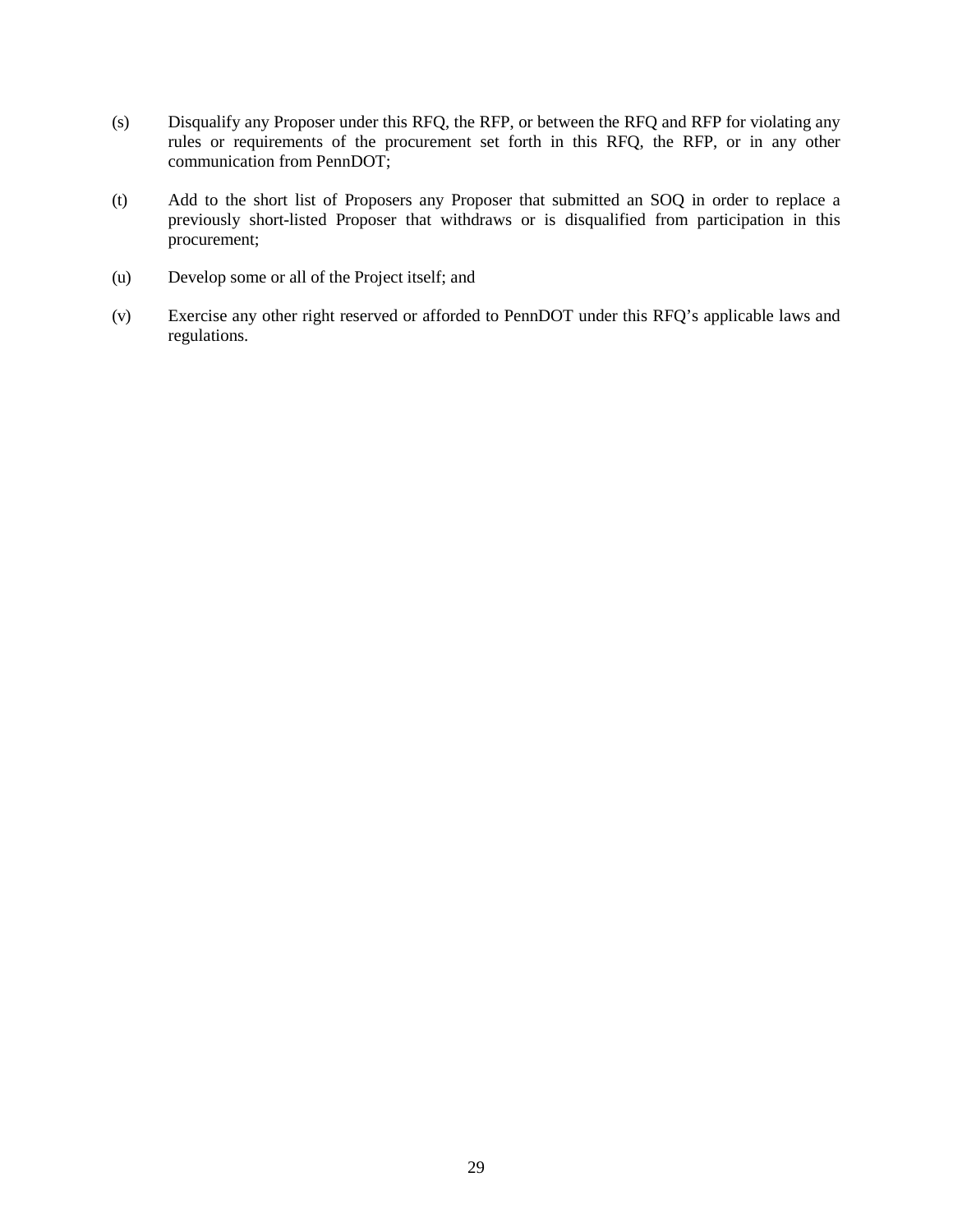# **PART B**

## **STATEMENT OF QUALIFICATIONS**

Proposers are required to submit their SOQ responses in two (2) volumes as follows:

#### **Volume 1 – Proposer Team, Experience, and Approach**

Volume 1 of the SOQ shall contain the following:

- (a) **Form A**, duly executed in accordance with the instructions set out therein;
- (b) **Form B**, duly executed in accordance with the instructions set out therein by each Major Team Member;
- (c) An Executive Summary that does not exceed two (2) pages, is written in a non-technical style, and contains sufficient information for reviewers with both technical and non-technical backgrounds to become familiar with the Proposer's SOQ and its ability to satisfy the financial and technical requirements of the Project. The Executive Summary shall address why the Proposer wants to become the Development Entity for the Project;
- (d) As required by Appendix A, **Form C**, duly notarized and executed in accordance with the instructions set out therein by each Major Team Member;
- (e) All of the information required pursuant to Appendix B;
- (f) All of the information required pursuant to Appendix C;
- (g) All of the information required pursuant to Appendix E; and
- (h) Any teaming agreements or summaries of teaming agreements that are required to be appended to Volume 1 of the SOQ in accordance with the requirements of **Form B**.

## **Volume 2 – Financial Capability**

Volume 2 of the SOQ shall contain all of the information required pursuant to Appendix D.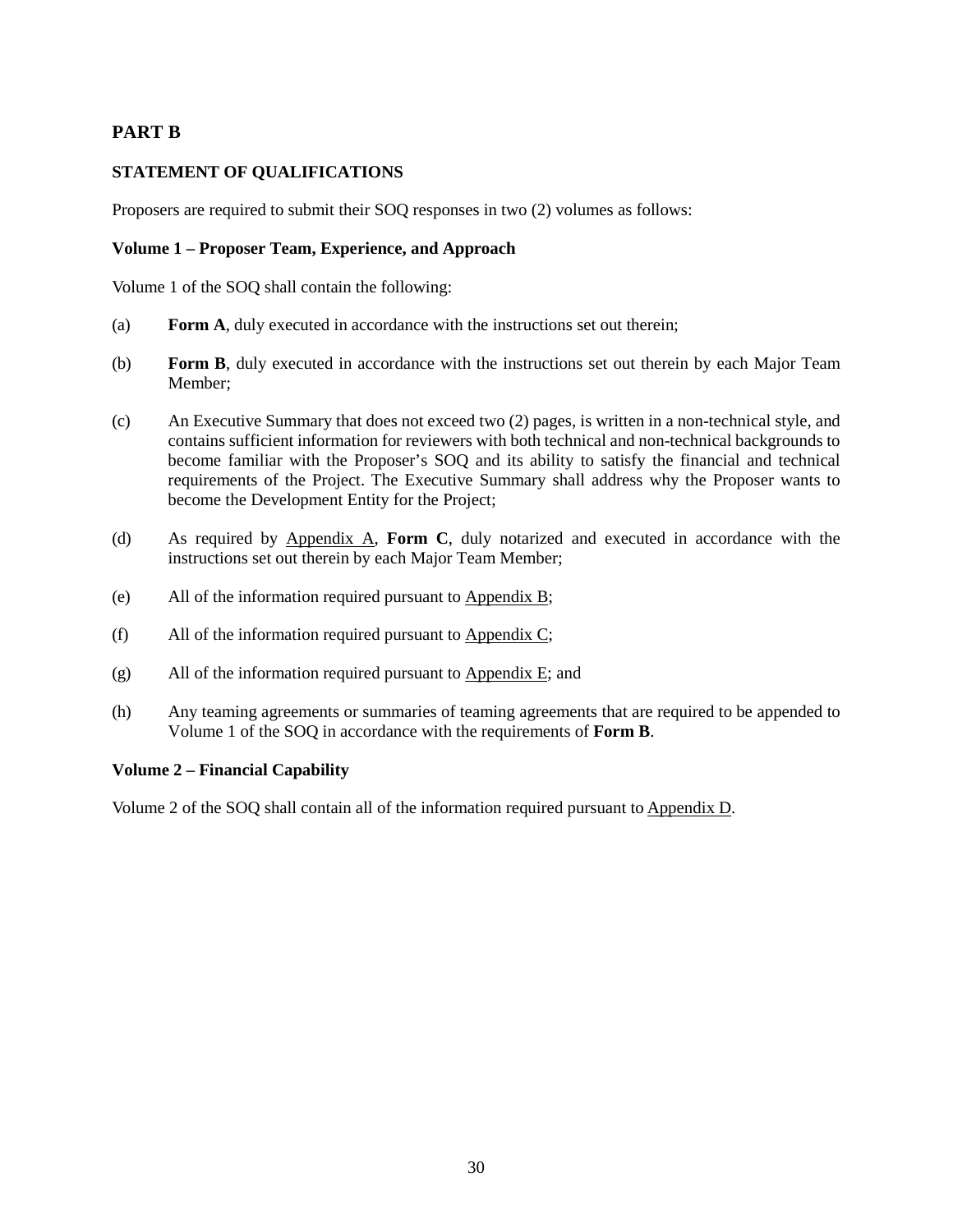## **APPENDIX A**

# **MINIMUM QUALIFICATIONS**

<span id="page-34-0"></span>**Form C**

In order to be deemed eligible for further evaluation, the Proposer must provide a notarized original of Form C duly executed by the Proposer and each Major Team Member. Such notarized original Form C shall comprise Section A1 of the SOQ.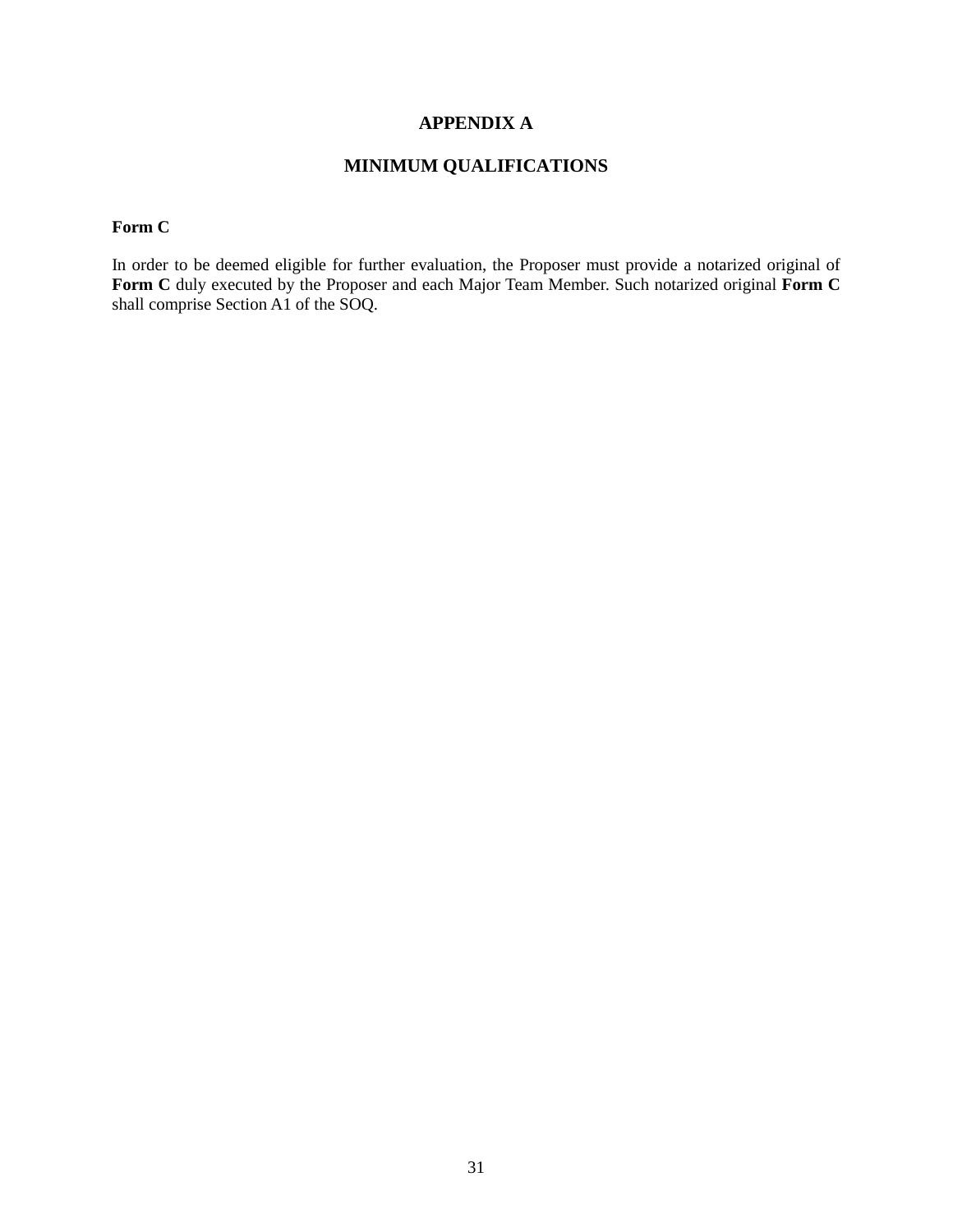# **APPENDIX B**

# **STRUCTURE AND EXPERIENCE**

<span id="page-35-0"></span>Proposers shall provide information about their structure and ownership and demonstrate their experience in providing services comparable to the Required Project Services, as follows:

#### **1. Management/Team Structure and Ownership**

Provide an organizational chart and describe the Proposer's management structure, including its teaming arrangements, allocation of roles and responsibilities within the Proposer team, and how the Proposer will institutionally operate the Project development and maintenance. Explain how the Proposer's management structure will facilitate completion of all work required for the Project.

Provide basic company information including the following:

- (a) Firm name, address, name of primary contact, telephone number, fax number, e -mail address, and company website (if available);
- (b) Separate information about the parent company and branch office for firms with multiple offices. Identify offices from which the Project will be managed and their respective responsibilities and subordinate organizational units (including an organizational chart that illustrates the various subcontractors and Key Personnel); and
- (c) Form of ownership, including state of residency or incorporation and number of years in business. Specify whether the firm is a sole proprietorship, partnership, corporation, limited liability corporation, joint venture, or other structure. For joint venture entities that have not undertaken at least two projects together, each firm should submit its qualifications separately. Joint submittals are subject to a thirty (30) page limit.

#### **2. Relevant Experience**

With a view to demonstrating the Proposer's ability to provide the Required Project Services, describe the Proposer's experience and qualifications of managing projects of similar size, function, and complexity to the Project, including demonstrated ability to manage or provide similar or related services to state and federal projects that are comparable to the Required Project Services, including the following information:

- (a) List all relevant projects in order from most to least relevant and include the following information for each project:
	- (i) Client name, contact information of references (including name, email address, and phone number), location, and dates during which services were performed;
	- (ii) Brief description of project and physical description; and
	- (iii) Summary of the services performed.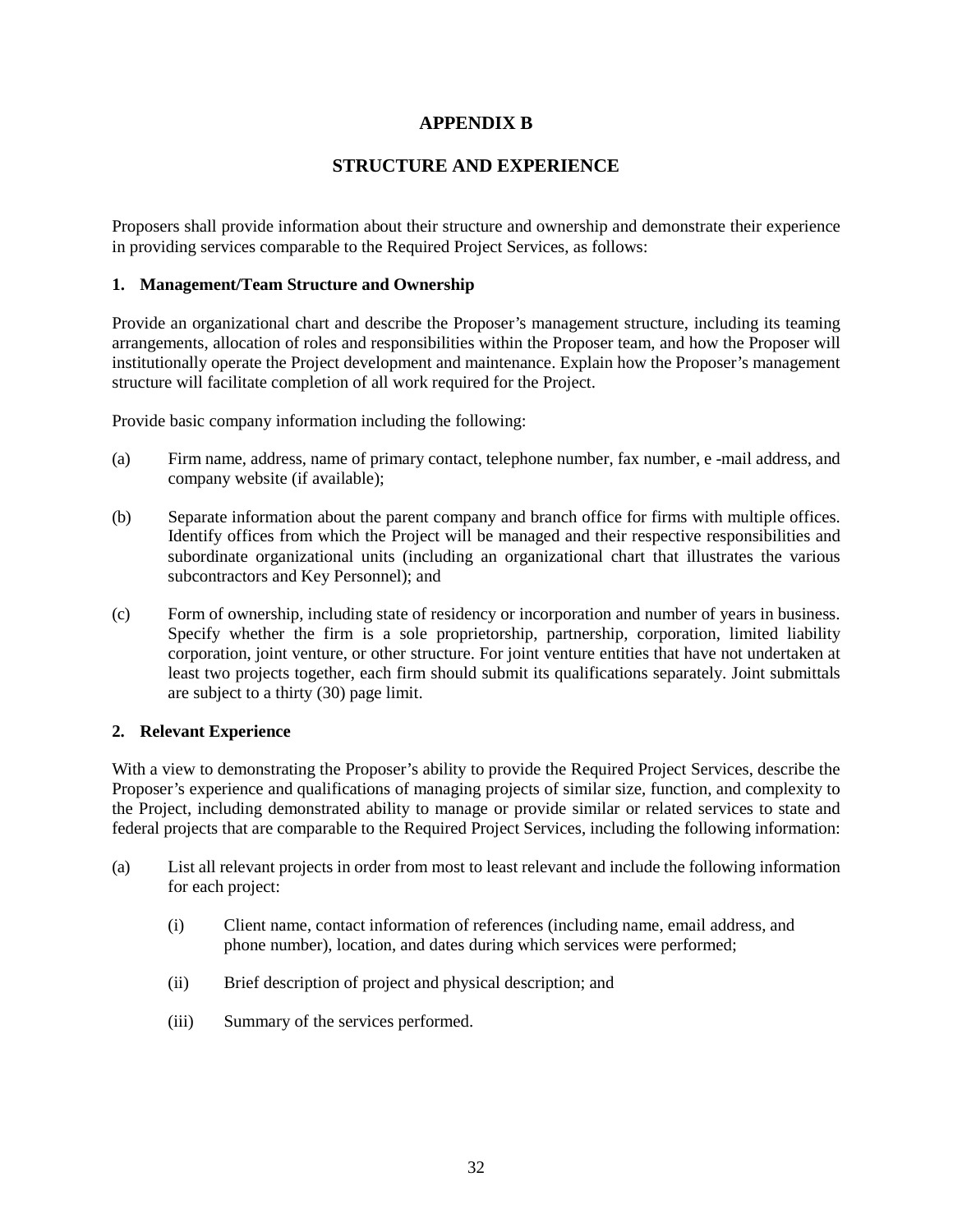#### **3. Key Personnel**

Provide an organizational chart of the personnel listed below, the relationship between their respective roles, and their experience (if any) of working together in such roles. Describe the relevance of each Key Personnel's experience to the Project and why such experience will provide value to PennDOT.

Provide resumes of not more than one (1) page for the Key Personnel (items a through f). Each resume shall specify the role that each person will fulfill for the Project:

- (a) *Project Executive (if different from the Project Manager):* Responsible for the performance of the Development Entity.
- (b) *Project Manager:* Responsible for the execution of the Required Project Services. The Project Manager is expected to be committed to the Project full-time. The Project Manager will be the primary point-of-contact with PennDOT and will have full authority to commit and bind the Development Entity.
- (c) *Project Chief Financial Officer:* Responsible for the execution of the financing component of the Required Project Services (including the crediting/debiting/accounting procedures for the mitigation bank and submitting annual ledger reports to the IRT as required by the executed mitigation banking instrument for the Project.
- (d) *Design Lead:* Responsible for ensuring that the design of the Project meets all permitting, operational, and safety requirements. The Design Lead will be a licensed professional engineer in the Commonwealth.
- (e) *Construction Manager:* Responsible for overseeing the construction of the Project.
- (f) *Monitoring, Maintenance and Operations Manager:* Responsible for overseeing the monitoring, maintenance and operations for the Project.

Three (3) references must be supplied for the Project Executive (if different from the Project Manager), the Project Manager, and the Project Chief Financial Officer. References must be supplied for projects during the past five (5) years. If the Project Manager has only worked on two (2) or fewer projects during the past five (5) years, the Proposer shall state as such and include references from each project and also references from earlier projects so that the total number of references is three (3).

References shall be provided by previous clients with whom Key Personnel have worked as described above and shall include the reference's name, position, company or agency, and current contact details (including current address, email, telephone, and fax). Proposers are requested to verify the accuracy of the reference's contact details and are advised that if the contact details are not correct PennDOT may elect to exclude the experience represented by such reference in determining the Key Personnel's qualifications.

Proposers shall provide an express written statement from each entity employing the individuals designated in the SOQ committing such individuals to the Key Personnel role(s) listed above. While PennDOT recognizes the impact of personnel availability and scheduling conflicts on Proposers, Proposers are urged to designate and proffer only those individuals they reasonably believe will be available for, and intend to assign to work in, the Key Personnel role(s) listed above. Procedures concerning changes to Key Personnel will be set forth in the RFP. Proposers are advised, however, that change requests will be subject to PennDOT's prior approval and will be reviewed carefully. Key Personnel changes without PennDOT's prior approval may result in disqualification of the Proposer and/or Development Entity.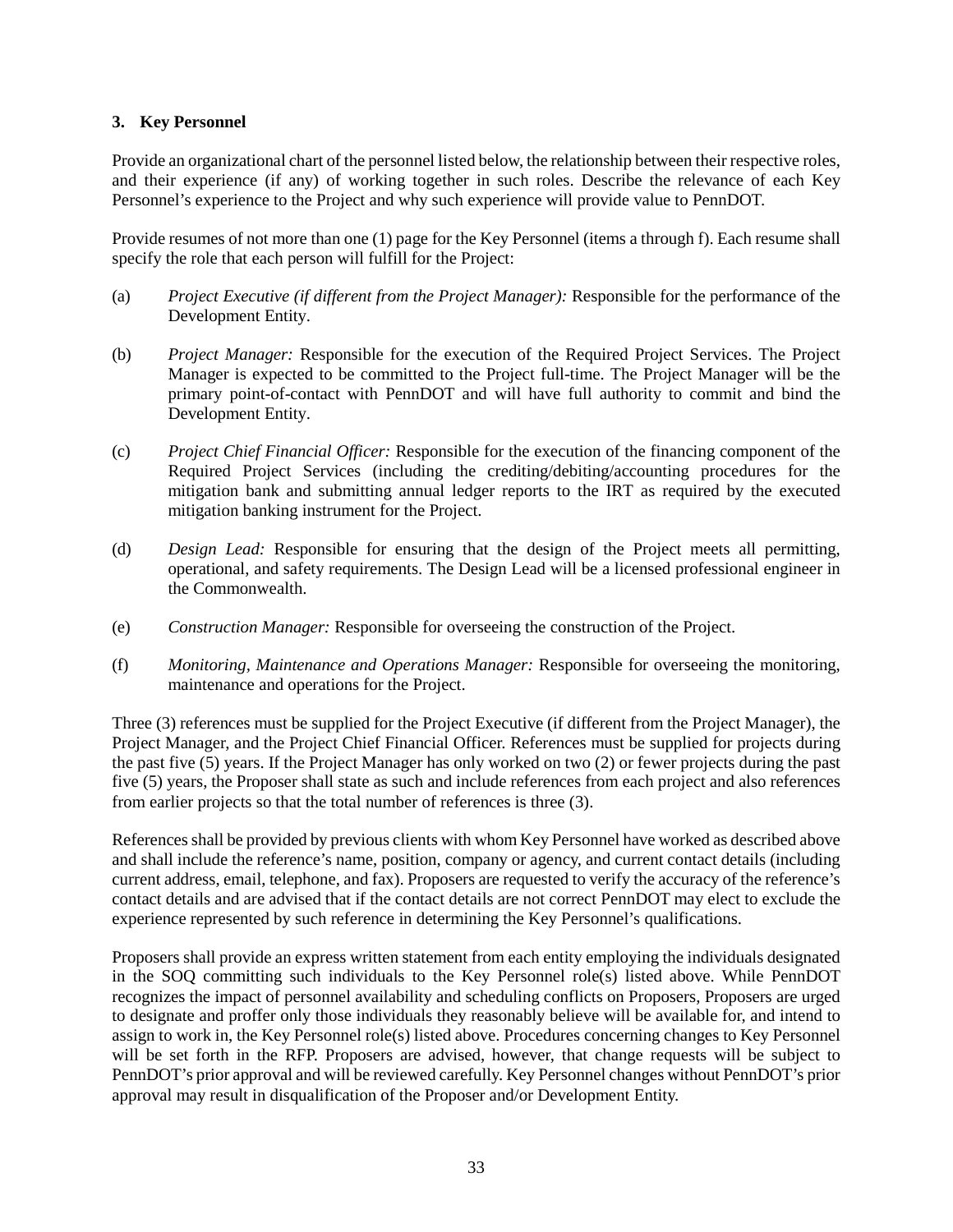#### **4. Conflicts of Interest**

Provide a statement of disclosure to allow the Department to evaluate any possible conflicts of interest. Proposers must provide, in their own format, a statement of all potential legal or other significant conflicts of interests possibly created by the Proposers being considered in the selection process or by PennDOT's involvement in the opportunity. Proposers should provide information as to the nature of relationship(s) with parties in such potential conflict. If there are no apparent conflicts in the Proposer's general participation in the procurement process but where perceived or questionable potential conflicts may arise in the execution of aspects of the Required Project Services, the burden of disclosure shall remain with the Proposer, and the Proposer must address such potential conflicts in the submittal. Because the Required Project Services in this solicitation may not be fully defined until an actual agreement is reached, minor or less significant conflicts of interest anticipated in the performance of the scope may be resolved through contractual terms at PennDOT's sole discretion. However, all submittals from Proposers that PennDOT perceives may cause a conflict of interest are subject to possible rejection.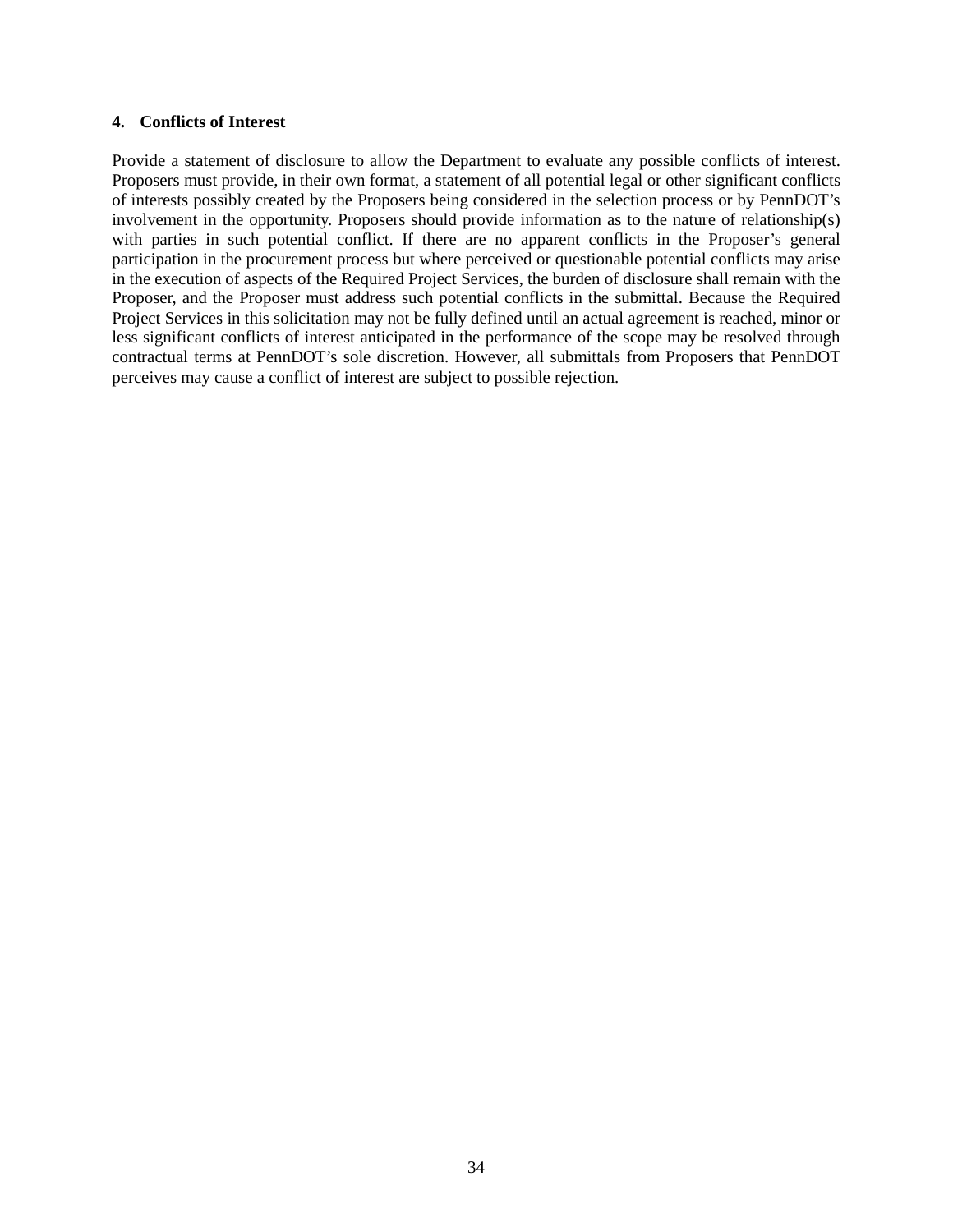## **APPENDIX C**

## **PROJECT APPROACH**

<span id="page-38-0"></span>Proposers shall provide a summary of their approach to delivering the Required Project Services to PennDOT, including the following:

- (a) The Proposer team's approach to developing the approximately 140-acre site into an environmental mitigation bank, including:
	- (i) A conceptual plan recognizing the existing natural resources and maximizing environmental credits through establishment, restoration, and preservation practices including any preliminary studies, and/or other technical due diligence activities that validate the plan.
	- (ii) The Proposer's approach to monitoring, operations and maintenance for the Project as required by applicable permitting and mitigation banking instrument, as approved by the IRT.
- (b) With respect to Commercialization Activities:
	- (i) Describe the considerations that the Proposer will take into account when determining the extent to which Commercialization Activities are a realistic prospect for the Project;
	- (ii) Describe the Proposer's plan for implementing the Commercialization Activities including the Proposer's ability to manage, implement, and track third-party customer sales and report to the IRT and PennDOT;
- (c) Proposer's plan to identify a long-term steward and establish the escrow account for long-term maintenance;
- (d) Describe any special or unique qualifications or experience within the Proposer team that, in the context of this Project, differentiate the Proposer from its competitors.
- (e) Identify any Major Team Member (other than the Proposer) that will assist in performing the Required Project Services, clearly specifying the allocation of the respective responsibilities, projected workload, and the component(s) of the Required Project Services that each such Major Team Member is responsible for performing.
- (f) Describe the Proposer's knowledge of (and approach to complying with) all relevant federal, Commonwealth, local laws, rules, regulations and standards.
- (g) Describe the Proposer team's approach to Quality Assurance and Quality Control during all phases of the Project development and throughout the term of the PPA.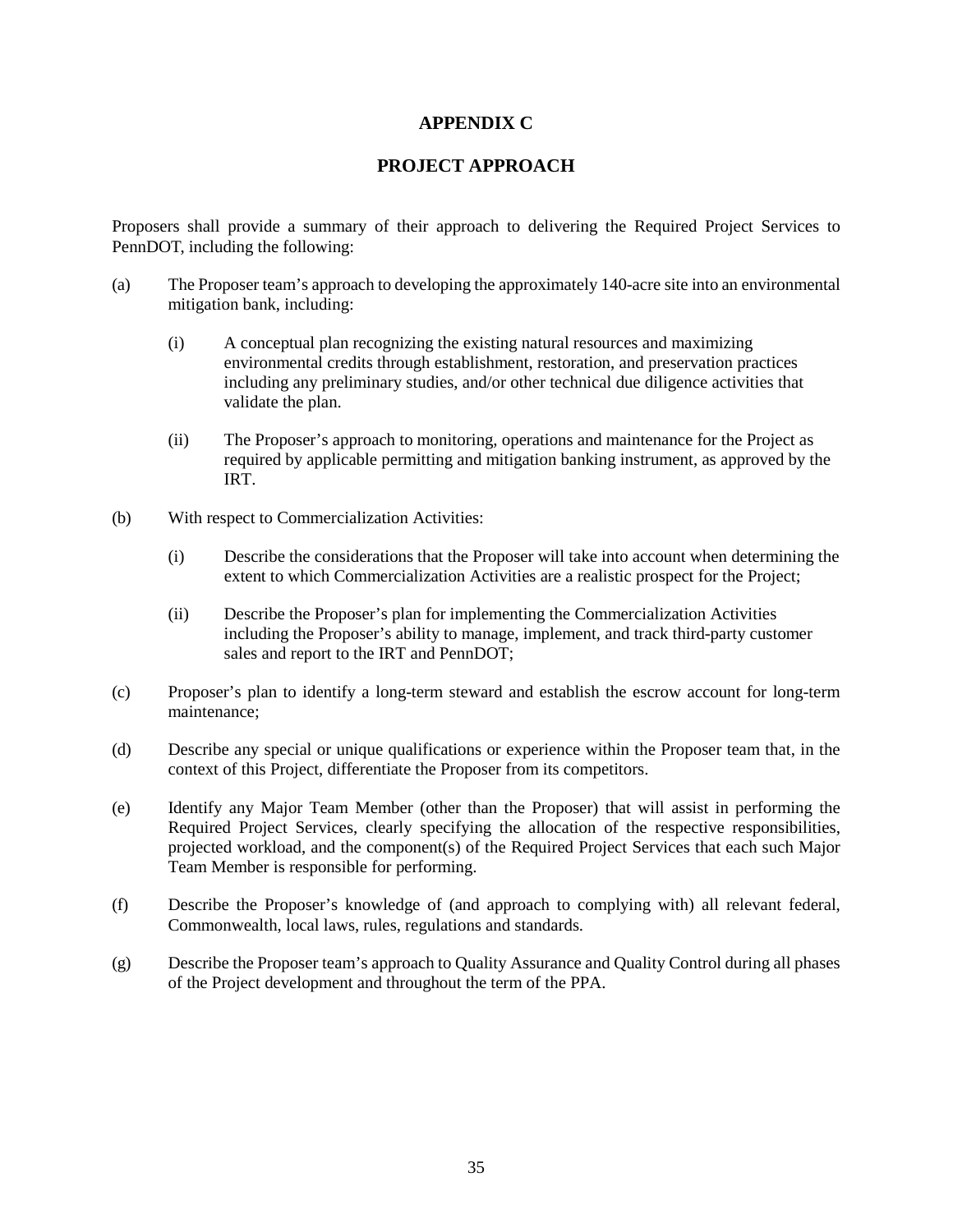## **APPENDIX D**

# **FINANCIAL CAPABILITY**

<span id="page-39-0"></span>The Proposer shall provide a summary of its financial capability as follows:

#### **1. Financial Capability**

The financial strength of the Proposer team including its support from lenders and experience with financing projects of similar scale to the Project. Please provide the following information:

- (a) Evidence of access to capital or demonstrated ability to raise capital, sufficient to cover (i) infrastructure costs of \$3 million and (ii) any future obligations under the PPA;
- (b) Financial statements for the Proposer, Proposed Guarantor, or any Major Team Member that is providing financing to the Proposer (each, a "Finance Party"), in each case as applicable, for the three most recent completed fiscal years *provided* that if such Major Team Member is a third-party provider of financing such as a bank, such Major Team Member may provide a letter confirming the extent of its financing commitment, together with the credit rating information required under subparagraph (viii) below in lieu of financial statements. If a Finance Party has only been in existence for less than three (3) fiscal years, the Proposer should expressly state that such entity has been in existence for less than three (3) fiscal years and provide financial statements for the number of fiscal years such Finance Party has been in existence. Each financial statement must meet the following requirements:
	- (i) **U.S. Generally Accepted Accounting Principles (GAAP) / International Financial Reporting Standards (IFRS):** Financial statements must be prepared in accordance with U.S. GAAP or IFRS. If financial statements are prepared in accordance with principles other than U.S. GAAP or IFRS, a letter must be provided from a Certified Public Accountant discussing the areas of the financial statements that would be affected by a conversion to U.S. GAAP or IFRS. A restatement of the financial information in accordance with U.S. GAAP or IFRS is not required;
	- (ii) **U.S. Dollars:** Financial statements must be provided in U.S. dollars if available. If financial statements are not available in U.S. dollars, the Proposer must include summaries of the Income Statements and Balance Sheets for the applicable time periods converted to U.S. dollars by a certified public accountant;
	- (iii) **Audited**: Financial statements must be audited by an independent party qualified to render audit opinions (e.g., Certified Public Accountant). If audited financials are not available for an entity, the SOQ must include unaudited financial statements for such entity, certified as true, correct, and accurate by the chief executive, chief financial officer, or treasurer of the entity;
	- (iv) **English**: Financial statement information must be prepared in English. If audited financial statements are prepared in a language other than English, translations of all financial statement information must be accompanied by the original financial statement information;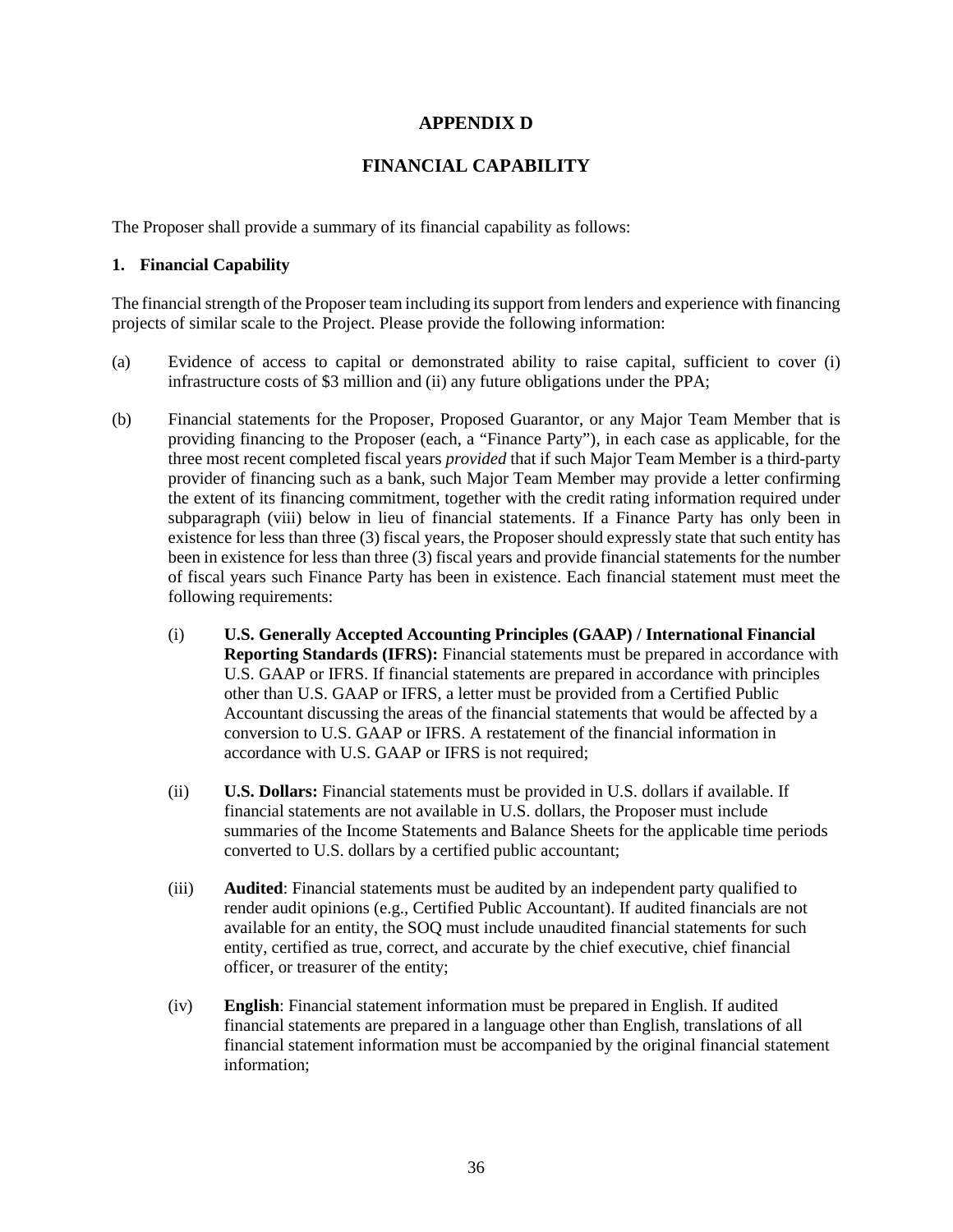- (v) **Proposed Guarantors' Letters of Support**: If financial statements of a Proposed Guarantor are provided, a letter from the Proposed Guarantor must be provided confirming that it will financially support all the obligations of the Proposer, as applicable, with respect to the Project. Proposers shall note that PennDOT may, in its discretion based on the review of the information provided, or the Proposer's form of organization, specify that an acceptable guarantor is required as a condition of short listing;
- (vi) **Newly Formed Entities**: If a Finance Party is a newly formed entity and does not have independent financial statements, financial statements for the equity members of the relevant entity shall be provided (and the entity shall expressly state that the entity is a newly formed entity and does not have independent financial statements);
- (vii) **U.S. Securities and Exchange Commission (SEC) Filings**: If any entity for which financial information is submitted hereby files reports with the SEC, such financial statements shall be provided through a copy of its annual report on Form 10K. For all subsequent quarters, provide a copy of any report filed on Form 10Q or Form 8-K that has been filed since the latest filed 10K; and
- (viii) **Credit Ratings**: Credit ratings must be supplied for each entity to the extent such entities have credit ratings. If no credit ratings exist, include a statement specifying that no credit ratings exist for that entity;
- (c) Information regarding any material changes in financial condition for the Finance Party in accordance with the following requirements:
	- (i) If the Finance Party is a consortium, partnership, or any other form of a joint venture, provide information for all members of the relevant consortium, partnership, or other form of joint venture for the past three (3) years and anticipated for the next reporting period;
	- (ii) If no material change has occurred and none is pending, each of these entities shall provide a letter from their respective chief executive officer, chief financial officer, or treasurer so certifying;
	- (iii) If a material change has occurred or is anticipated, the affected entity shall provide a statement describing each material change in detail, actual and anticipated association changes or disruptions in executive management, the likelihood that the developments will continue during the period of performance of the Project development, and the projected full extent, nature and impact, positive and negative, of the changes experienced and anticipated to be experienced in the periods ahead. Include discussion of how the change is anticipated to affect the organizational and financial capacity, ability, and resolve of the relevant entity, as applicable, to remain engaged in this procurement and submit a responsive proposal;
	- (iv) Estimates of the impact on revenues, expenses, and the change in equity will be provided separately for each material change as certified by the chief financial officer or treasurer;
	- (v) References to the notes in the financial statements are not sufficient to address the requirement to discuss the impact of material changes;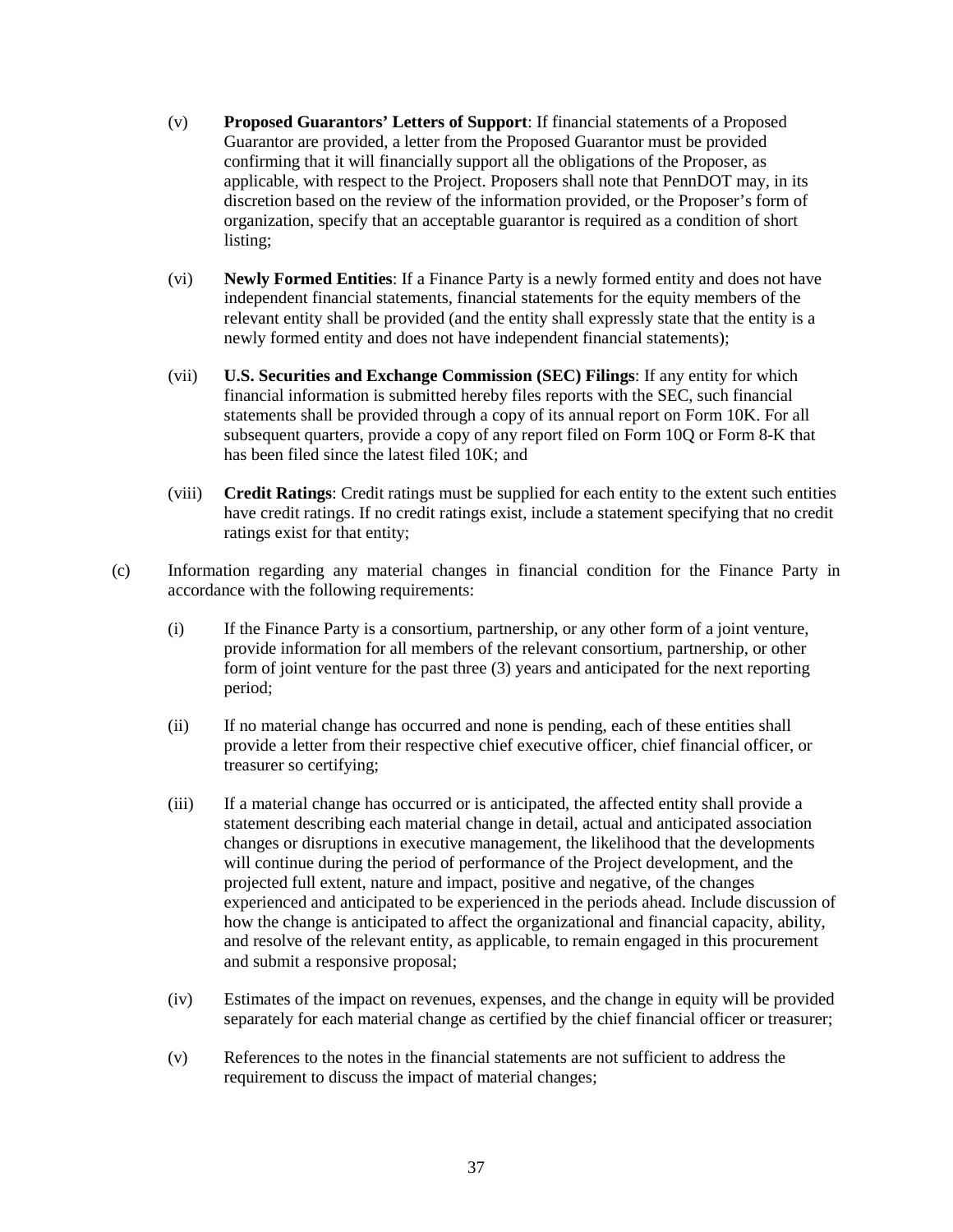- (vi) Where a material change will have a negative financial impact, the affected entity shall also provide a discussion of measures that would be undertaken to insulate the Project from any recent material changes and those currently in progress or reasonably anticipated in the future;
- (vii) If the financial statements indicate that expenses and losses exceed income in each of the three (3) completed fiscal years (even if there has not been a material change), the affected entity shall provide a discussion of measures that will be undertaken to make the entity profitable in the future and an estimate of when the entity will be profitable;
- (viii) Set forth below is a representative list of events intended to provide examples of what PennDOT considers a material change in financial condition. The list is intended to be indicative only. At the discretion of PennDOT, any failure to disclose a prior or pending material change may result in disqualification from further participation in the selection process:
	- (A) An event of default or bankruptcy involving the affected entity or the parent corporation of the affected entity;
	- (B) Change in tangible net worth of 10% of shareholder equity;
	- (C) Sale, merger, or acquisition exceeding 10% of the value of shareholder equity prior to the sale, merger, or acquisition that in any way involves the affected entity or parent corporation of the affected entity;
	- (D) Change in credit rating for the affected entity or parent corporation of the affected entity;
	- (E) Inability to meet material conditions of loan or debt covenants by the affected entity or parent corporation of the affected entity that has required or will require a waiver or modification of agreed financial ratios, coverage factors or other loan stipulations, or additional credit support from shareholders or other third parties;
	- (F) In the current and three (3) most recent completed fiscal years, the affected entity or the parent corporation of the affected entity either (i) incurs a net operating loss, (ii) sustains charges exceeding 5% of the then shareholder equity due to claims, changes in accounting, write-offs, or business restructuring, or (iii) implements a restructuring/reduction in labor force exceeding 200 positions or involves the disposition of assets exceeding 10% of the then shareholder equity; and
	- (G) Other events known to the affected entity that represent a material change in financial condition over the past three (3) years or may be pending for the next reporting period.
- (d) A letter from the chief financial officer or treasurer (or if neither of these positions exist for an entity, an individual who serves in an equivalent capacity and whose title shall be specified in the certification) of the entity or the Certified Public Accountant for each entity for which financial information is submitted, identifying all off balance sheet liabilities in excess of \$25,000,000 in the aggregate.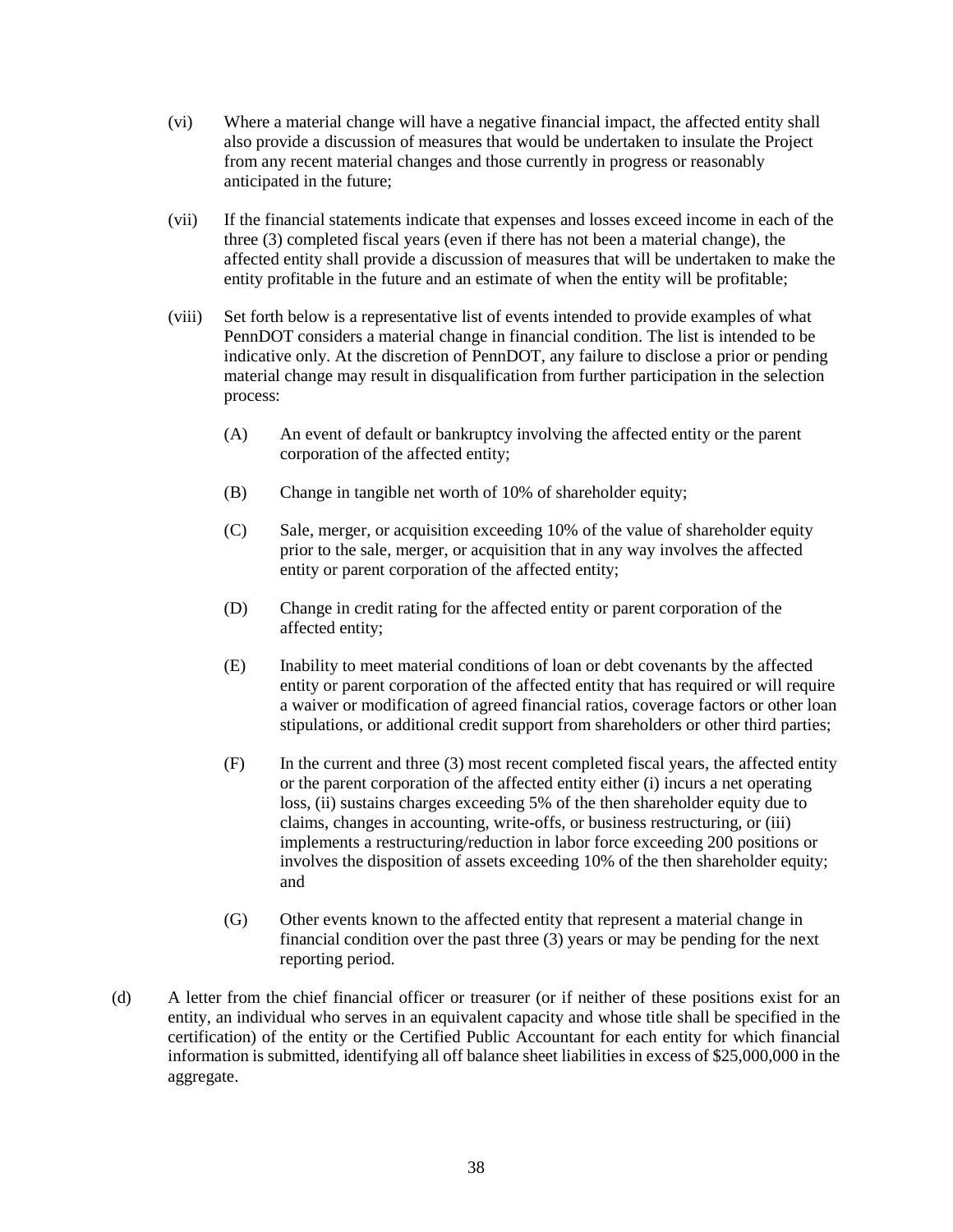#### **APPENDIX E**

#### **LEGAL LIABILITIES**

<span id="page-42-0"></span>Provide a list and a brief description of all instances during the last five (5) years in which any Major Team Member or any affiliate of the foregoing was (i) determined, pursuant to a determination in a court of law, arbitration proceeding, or other dispute resolution proceeding, to be liable for a material breach of contract or (ii) terminated for cause. For each instance, identify an owner's representative with a current phone and fax number (and e-mail address if available).

As used herein, "affiliate" means and includes parent companies at any tier, subsidiary companies at any tier, entities under common ownership, joint ventures, and partnerships involving such entities (but only as to activities of joint ventures and partnerships involving any Major Team Member as a joint venture or partner and not to activities of other joint ventures or partners not involving any Major Team Member), and other financially liable or responsible parties for the Proposer that (a) within the past five (5) years have engaged in business or investment in North America or (b) have been involved, directly or indirectly, in the debt or equity financing, credit assistance, design, construction, management, or maintenance for any project listed by an entity pursuant to Section 4 of Appendix B.

With respect to the information solicited in this Appendix E, failure to fully disclose this information, conditional or qualified submissions (e.g., "to our knowledge," "to the extent of available information," "such information is not readily available," "such information is not maintained in the manner requested") to requests or questions posed, incomplete or inaccurate submissions or nonresponsive submissions, or failure to provide information enabling PennDOT to contact owner representatives may, in the sole discretion of PennDOT, lead to a lower evaluation score or a "fail" rating for the team or disqualification from the procurement process.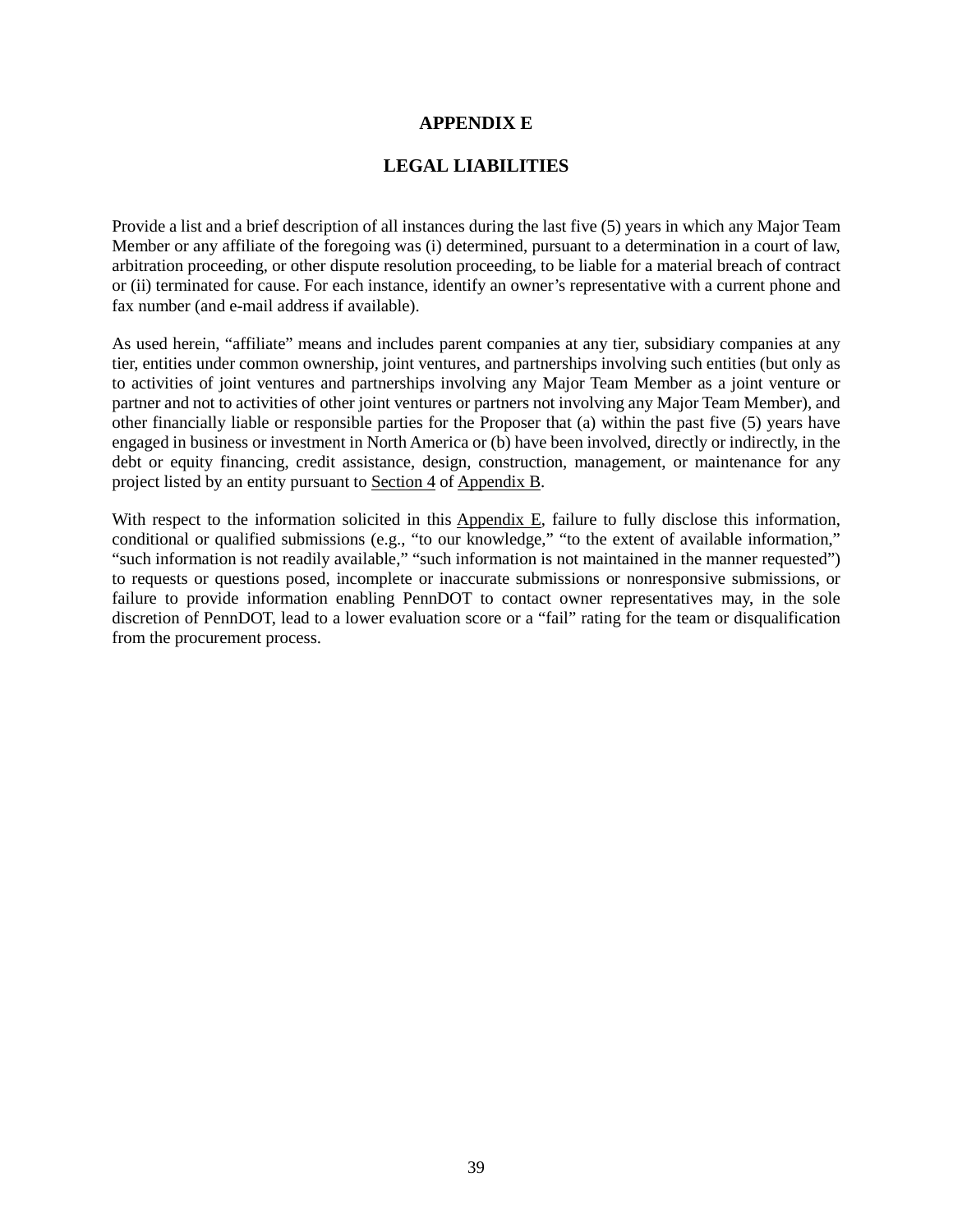#### **FORM A**

#### **TRANSMITTAL LETTER**

<span id="page-43-0"></span>PROPOSER: \_\_\_\_\_\_\_\_\_\_\_\_\_\_\_\_\_\_\_\_\_\_\_\_\_\_\_\_\_\_\_\_\_\_\_\_\_\_\_\_\_\_\_\_

SOQ Date:

Office of Public-Private Partnerships Pennsylvania Department of Transportation PO Box 3643 400 North Street, 5th Floor *(5th floor reception if hand delivered)* Harrisburg, PA 17120-3545 Attention: Joe Gurinko, Deputy Director

The undersigned ("Proposer") submits this statement of qualifications (this "SOQ") in response to the Request for Qualifications dated November 27, 2018 (as amended, the "RFQ"), issued by the Pennsylvania Department of Transportation ("PennDOT") to develop, design, build, finance, operate, and maintain the Project. Capitalized terms not otherwise defined herein shall have the meanings set forth in the RFQ.

The Proposer acknowledges access to all materials posted on the Project Website and the following addenda and sets of questions and answers to the RFQ:

*[Proposer to list all addenda to this RFQ and sets of questions and answers issued prior to executing Form A by date and number]*

The Proposer represents and warrants that it has read the RFQ and agrees to abide by the contents and terms of the RFQ and the SOQ.

The Proposer understands that PennDOT is not bound to short list any Proposer and may reject each SOQ that PennDOT may receive.

The Proposer further understands that all costs and expenses incurred by it in preparing this SOQ and participating in the Project procurement process will be borne solely by the Proposer.

The Proposer agrees that PennDOT will not be responsible for any errors, omissions, inaccuracies, or incomplete statements in the RFQ.

The Proposer acknowledges and agrees to the protest provisions and understands that it limits the Proposer's rights and remedies to protest or challenge the RFQ or any determination or short listing thereunder.

This SOQ shall be governed by and construed in all respects according to the laws of the Commonwealth of Pennsylvania.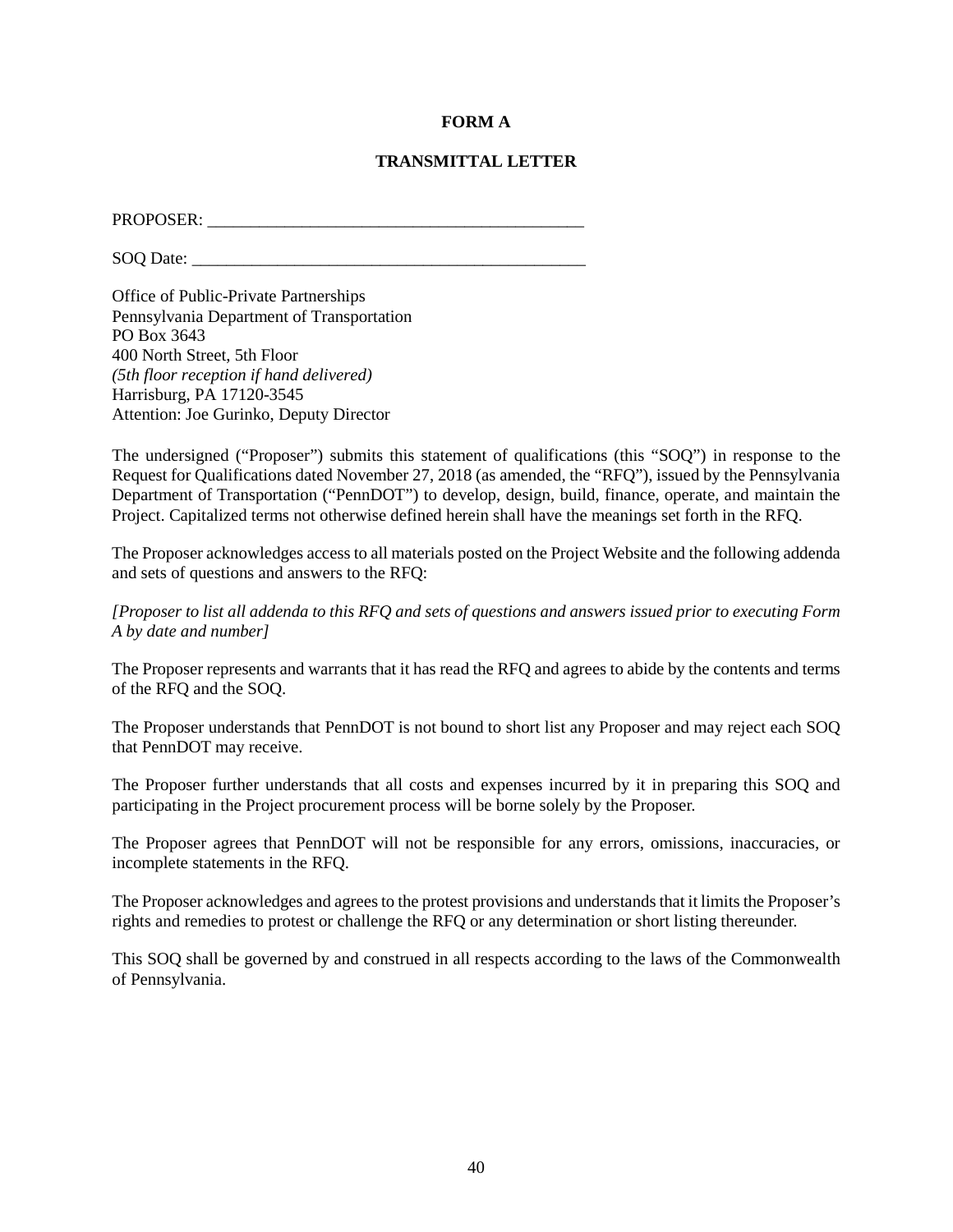Proposer's business address:

| (No.)  |                                                 | (Street)                                                                  |                      | (Floor or Suite) |
|--------|-------------------------------------------------|---------------------------------------------------------------------------|----------------------|------------------|
| (City) |                                                 | (State or Province)                                                       | (ZIP or Postal Code) | (Country)        |
|        |                                                 |                                                                           |                      |                  |
|        |                                                 | [insert appropriate signature block from following pages]                 |                      |                  |
|        |                                                 | 1. Sample signature block for corporation or limited liability company:   |                      |                  |
|        | [Insert Proposer's name]                        |                                                                           |                      |                  |
|        |                                                 |                                                                           |                      |                  |
|        |                                                 |                                                                           |                      |                  |
|        |                                                 |                                                                           |                      |                  |
| 2.     |                                                 | Sample signature block for partnership or joint venture:                  |                      |                  |
|        | [Insert Proposer's name]                        |                                                                           |                      |                  |
|        |                                                 | By: [Insert general partner's or member's name]                           |                      |                  |
|        |                                                 |                                                                           |                      |                  |
|        |                                                 |                                                                           |                      |                  |
|        |                                                 | [Add signatures of additional general partners or members as appropriate] |                      |                  |
|        | 3. Sample signature block for attorney in fact: |                                                                           |                      |                  |
|        | [Insert Proposer's name]                        |                                                                           |                      |                  |
|        |                                                 |                                                                           |                      |                  |
|        |                                                 | Title: Attorney in Fact                                                   |                      |                  |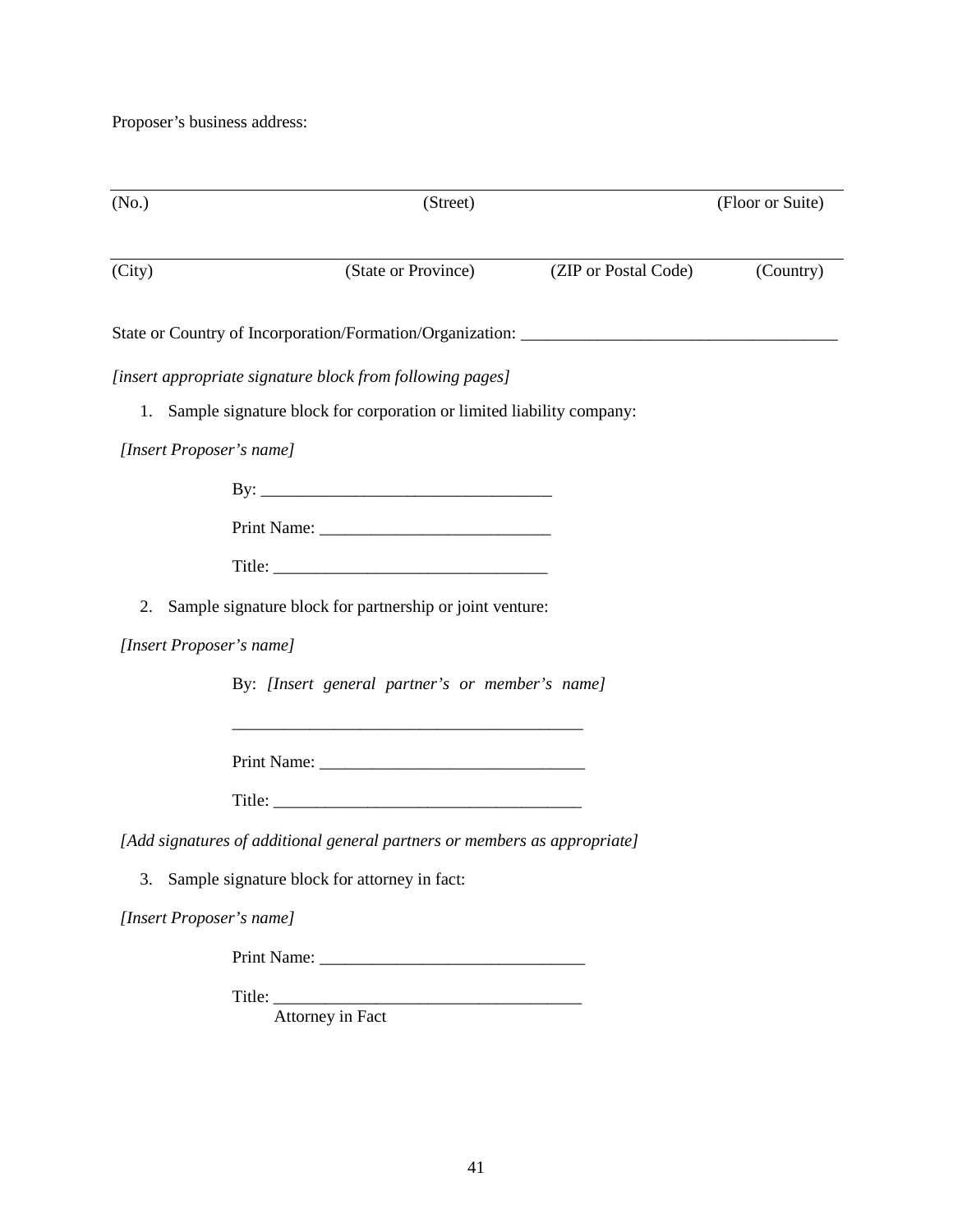#### **FORM B**

#### **INFORMATION ON MAJOR TEAM MEMBERS**

<span id="page-45-0"></span>

| Name of Proposer<br>Team <sup>1</sup> :            | <u> 1980 - Johann Barn, mars ann an t-Amhain ann an t-Amhain an t-Amhain an t-Amhain an t-Amhain an t-Amhain an t-</u>                                                                                     |
|----------------------------------------------------|------------------------------------------------------------------------------------------------------------------------------------------------------------------------------------------------------------|
| Legal Name of Major<br>Team Members <sup>2</sup> : |                                                                                                                                                                                                            |
| Role of Proposer<br>Team                           | $\begin{bmatrix} 3 \end{bmatrix}$                                                                                                                                                                          |
|                                                    | [Each Proposed Guarantor should indicate the entity that it is proposing to<br>guarantee and the extent to which it is proposing to guarantee the obligations of<br>such entity in respect of the Project] |
| Year Established:                                  |                                                                                                                                                                                                            |
| <b>Individual Contact</b><br>Details:              | Name of contact: [insert name]                                                                                                                                                                             |
|                                                    | Title: [insert title]                                                                                                                                                                                      |
|                                                    | Address: [insert address]                                                                                                                                                                                  |
|                                                    | Telephone: [insert telephone number]                                                                                                                                                                       |
|                                                    | Email: [insert email address]                                                                                                                                                                              |
| Organization's<br>CEO/Chairman                     |                                                                                                                                                                                                            |
|                                                    |                                                                                                                                                                                                            |
|                                                    |                                                                                                                                                                                                            |
|                                                    | Name of Official Representative (if applicable):                                                                                                                                                           |

<span id="page-45-1"></span><sup>&</sup>lt;sup>1</sup> Note to Proposers: Please indicate whether the relevant entity's name is a trading name or the legal name of the Proposer. All trading names must be supported by legal names of all relevant underlying entities.

<span id="page-45-2"></span><sup>&</sup>lt;sup>2</sup> Note to Proposers: If the Proposer or Major Team Member is a consortium, partnership, or any other form of a joint venture, the SOQ must include an executed teaming agreement as an Appendix to Volume 1 of the SOQ. If a teaming agreement has not yet been executed, the SOQ must include a summary of the key terms of the anticipated teaming agreement, including percentages of ownership and the roles of all relevant parties.

<span id="page-45-3"></span><sup>3</sup> **Note to Proposers:** Insert relevant role.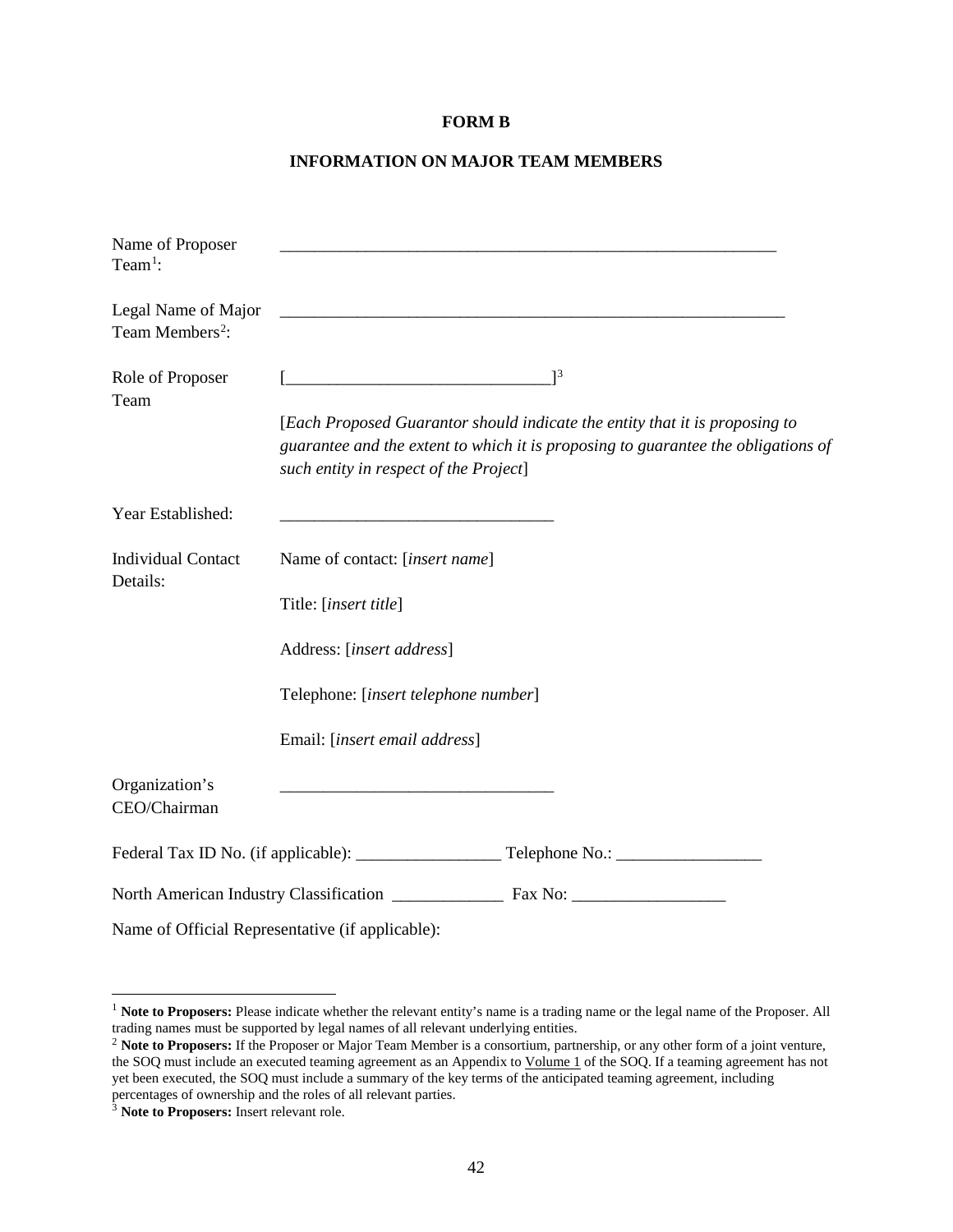Business Organization (check one):

| Corporation (if checked, indicate the State/Country/Province and Year of Incorporation and<br>complete Sections A-C below and the Certification form [Form C] for the entity) |
|-------------------------------------------------------------------------------------------------------------------------------------------------------------------------------|
| Consortium (if checked, complete Sections A through C below and the Certification form<br>[Form C] for each member)                                                           |
| Partnership (if checked, complete Sections A through C below and the Certification form<br>[Form C] for each member)                                                          |
| Joint Venture (if checked, complete Sections A through C below and the Certification form<br>[Form C] for each member.)                                                       |
| Limited Liability Company (if checked, complete Sections A through C below and the<br>Certification form [Form C] for each member.)                                           |
| Other (if checked, describe and complete Sections A through C below and the Certification<br>form $[Form C]$                                                                  |
|                                                                                                                                                                               |
| A. Business Name:                                                                                                                                                             |
| B. Business Address:                                                                                                                                                          |

# • Headquarters:  $\Box$

|  | • Office Performing Work: |  |  |
|--|---------------------------|--|--|
|--|---------------------------|--|--|

- Contact Telephone Number: \_\_\_\_\_\_\_\_\_\_\_\_\_\_\_\_\_\_\_\_\_\_\_\_\_\_\_\_\_\_\_\_\_\_\_\_\_\_\_\_\_\_\_\_\_\_\_\_\_
- C. If the entity is a Consortium, Partnership, Joint Venture, or Limited Liability Company, indicate the name and role of each member firm in the space below. Complete a separate Information form (Form B) for each member firm and attach it to the SOQ. Also indicate the name and role of each other financially liable party and attach a separate form.

Name of Firm Role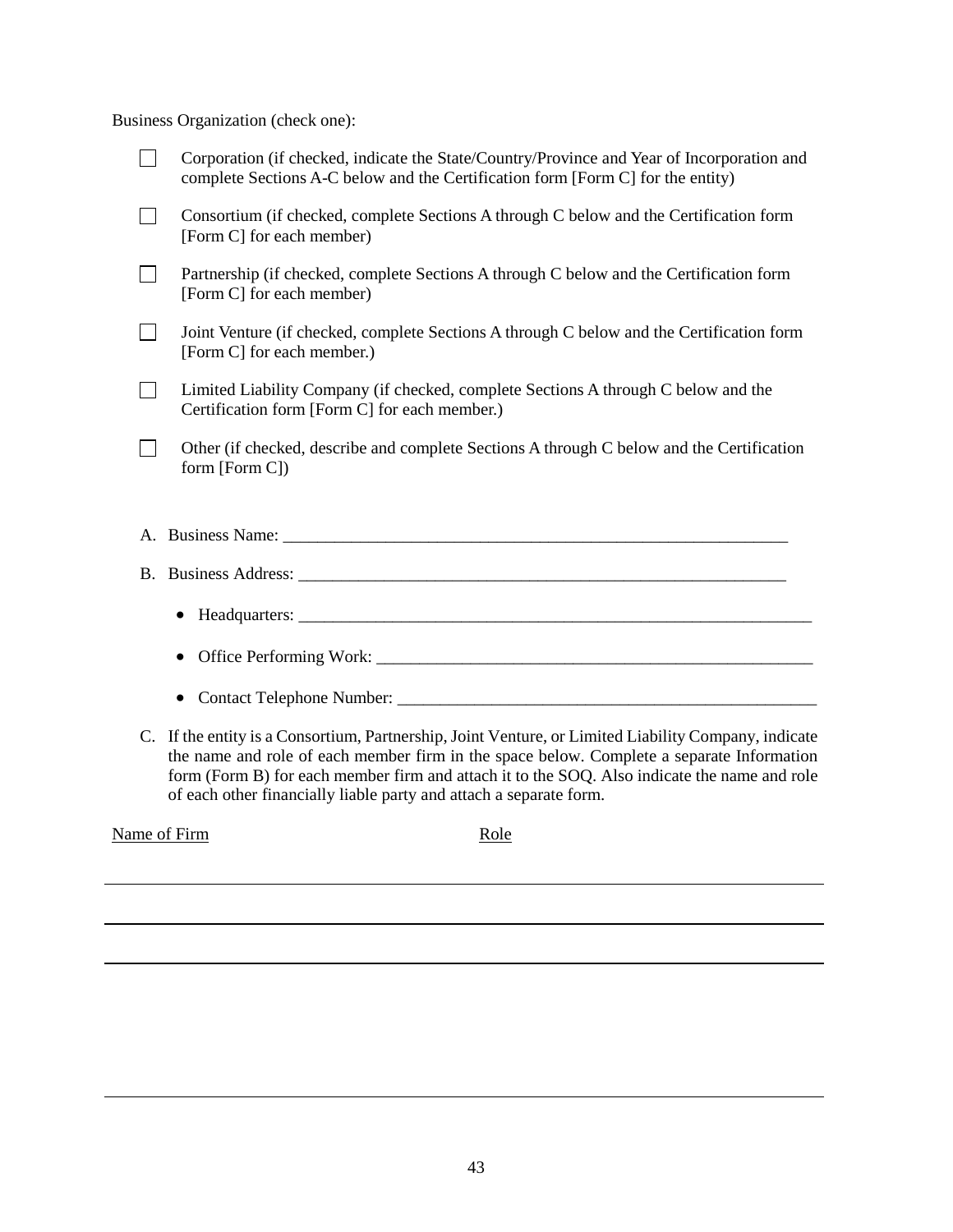Under penalty of perjury, I certify that the foregoing is true and correct, and that I am the firm's Official Representative:

| By:    | Print Name: |
|--------|-------------|
|        |             |
| Title: | Date        |

[*Please make additional copies of this form as needed.* ]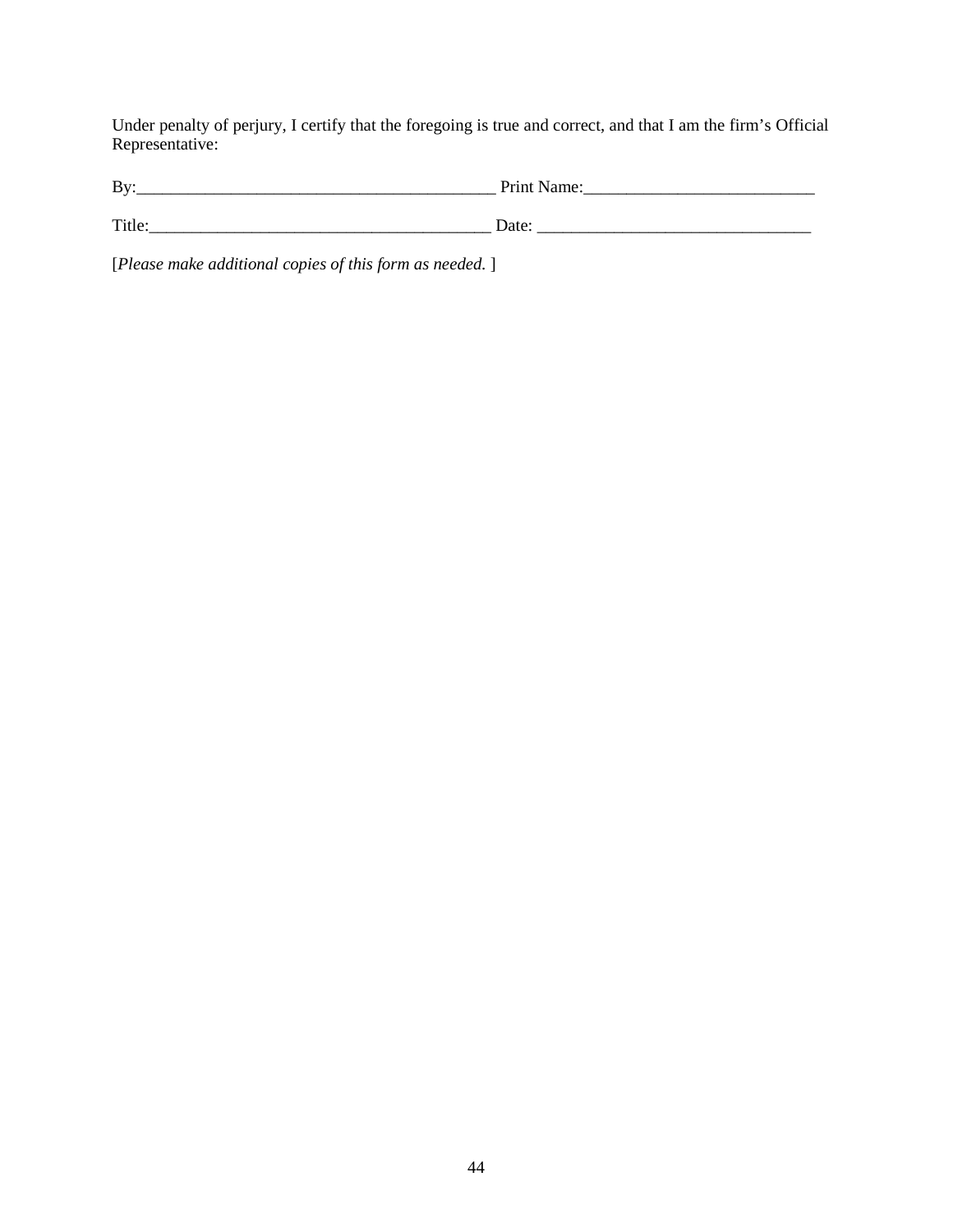#### **FORM C**

#### **CERTIFICATION**

<span id="page-48-0"></span>**Proposer Team:**

**Name of Major Team Member:**

1. Has the firm or any affiliate\* or any **current** officer, director or employee thereof, been indicted or convicted of bid (e.g., fraud, bribery, collusion, conspiracy, antitrust) or other contract-related crimes or violations or any other felony or serious misdemeanor, or had its professional license suspended or revoked, or been subjected to disciplinary proceedings, within the past ten (10) years?

 $\Box$  Yes  $\Box$  No

If yes, please explain:

2. Has the firm or any affiliate\* ever sought protection under any provision of any bankruptcy act within the past ten  $(10)$  years?

| $\Box$ Yes | $\Box$ No |
|------------|-----------|
|------------|-----------|

If yes, please explain:

- 3. Has the firm or any affiliate\* ever been disqualified, removed, debarred, or suspended from performing work for the federal government, any state or local government, or any foreign governmental entity within the past ten (10) years, or is the firm or any affiliate\* currently under consideration for such disqualification, removal, debarment, or suspension?
	- $\Box$  Yes  $\Box$  No

If yes, please explain:

4. Has the firm or any affiliate\* ever been found liable in a civil suit or found guilty in a criminal action for making any false claim or other material misrepresentation to a public entity within the past ten (10) years?

 $\Box$  Yes  $\Box$  No

If yes, as to each such inquiry, state the name of the public agency, the date of the inquiry, the grounds on which the public agency based the inquiry, and the result of the inquiry.

5. Has the firm or an affiliate\* ever been found in default of any federal, Commonwealth, or local government agency contract within the past ten  $(10)$  years, or is the firm or any affiliate\* currently under any notice of default or intent to default on any such contract?

 $\Box$  Yes  $\Box$  No

If yes, please explain: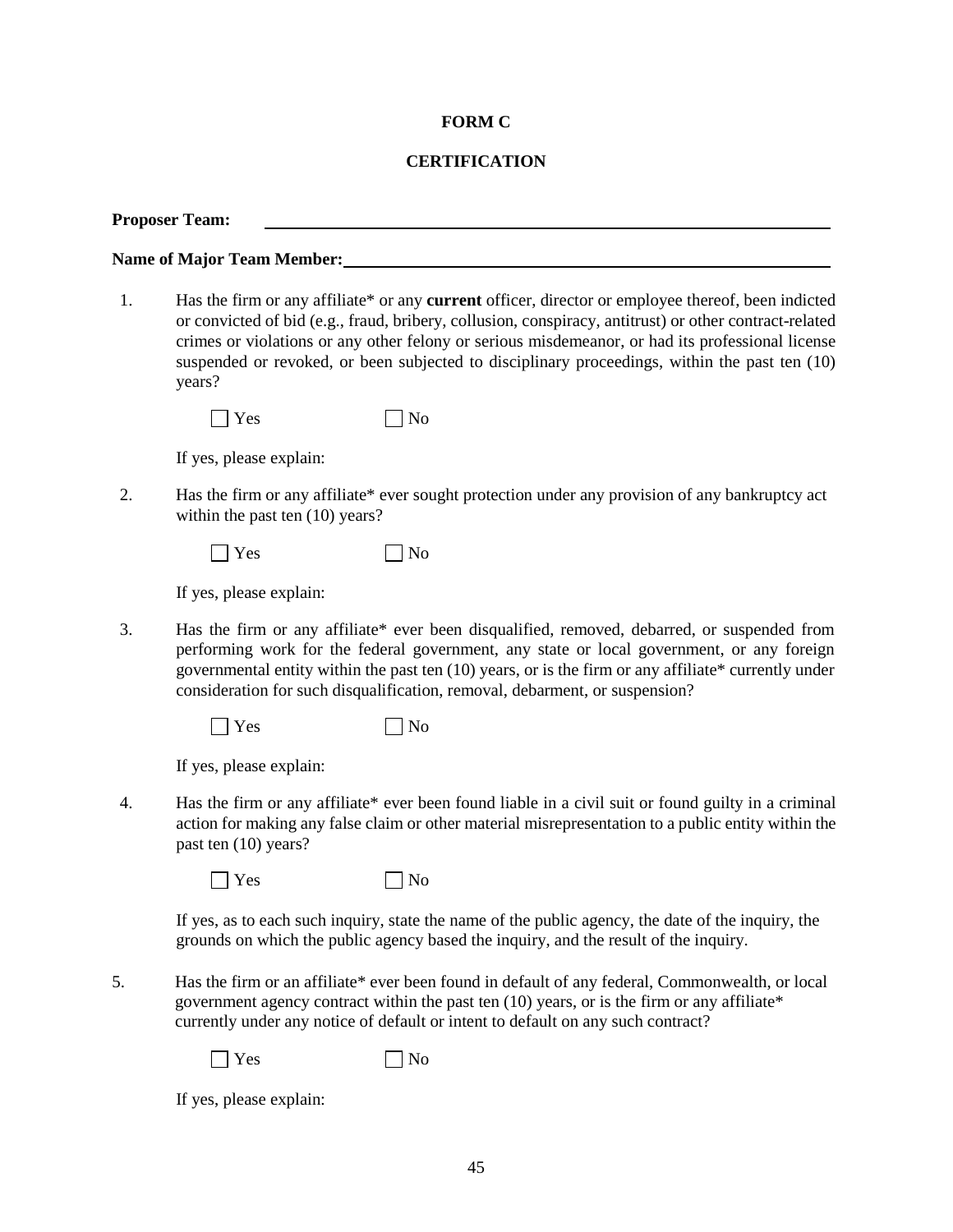6. Has any construction project performed or managed by the firm or, to the knowledge of the undersigned, any affiliate\* involved repeated or multiple failures to comply with safety rules, regulations, or requirements within the past ten (10) years?

 $\Box$  Yes  $\Box$  No

If yes, please identify the team members and the projects, provide an explanation of the circumstances, and provide owner contact information including telephone numbers.

7. Has the firm or any affiliate\* been found, adjudicated, or determined by any federal or state court or agency (including, but not limited to, the Equal Employment Opportunity Commission, the Office of Federal Contract Compliance Programs, any applicable Pennsylvania governmental agency or any similar governmental agency in another state, province or country) to have violated any laws or Executive Orders relating to employment discrimination or affirmative action within the past ten (10) years, including but not limited to Title VII of the Civil Rights Act of 1964, as amended (42 U.S.C. Section 2000 et seq.); the Equal Pay Act (29 U.S.C. Section 206(d)); and any applicable or similar law of Pennsylvania or another state, province or country?

 $\Box$  Yes  $\Box$  No

If yes, please explain:

8. Has the firm or any affiliate\* been found, adjudicated, or determined by any state court, state administrative agency, including, but not limited to, the Pennsylvania Department of Labor, federal court or federal agency, to have violated or failed to comply with any law or regulation of the United States or any state within the past ten (10) years governing prevailing wages (including but not limited to payment for health and welfare, pension, vacation, travel time, subsistence, apprenticeship or other training, or other fringe benefits) or overtime compensation?

 $\Box$  Yes  $\Box$  No

If yes, please explain:

9. With respect to each of Questions 1-8 above, if not previously answered or included in a prior response on this form, is any proceeding, claim, matter, suit, indictment, etc., currently pending against the firm that could result in the firm being found liable, guilty, or in violation of the matters referenced in Questions 1-8 above and/or subject to debarment, suspension, removal, or disqualification by the federal government, any state or local government, or any foreign governmental entity?

 $\Box$  Yes  $\Box$  No

If yes, please explain and provide the information requested as to such similar items set forth in Questions 1-8 above.